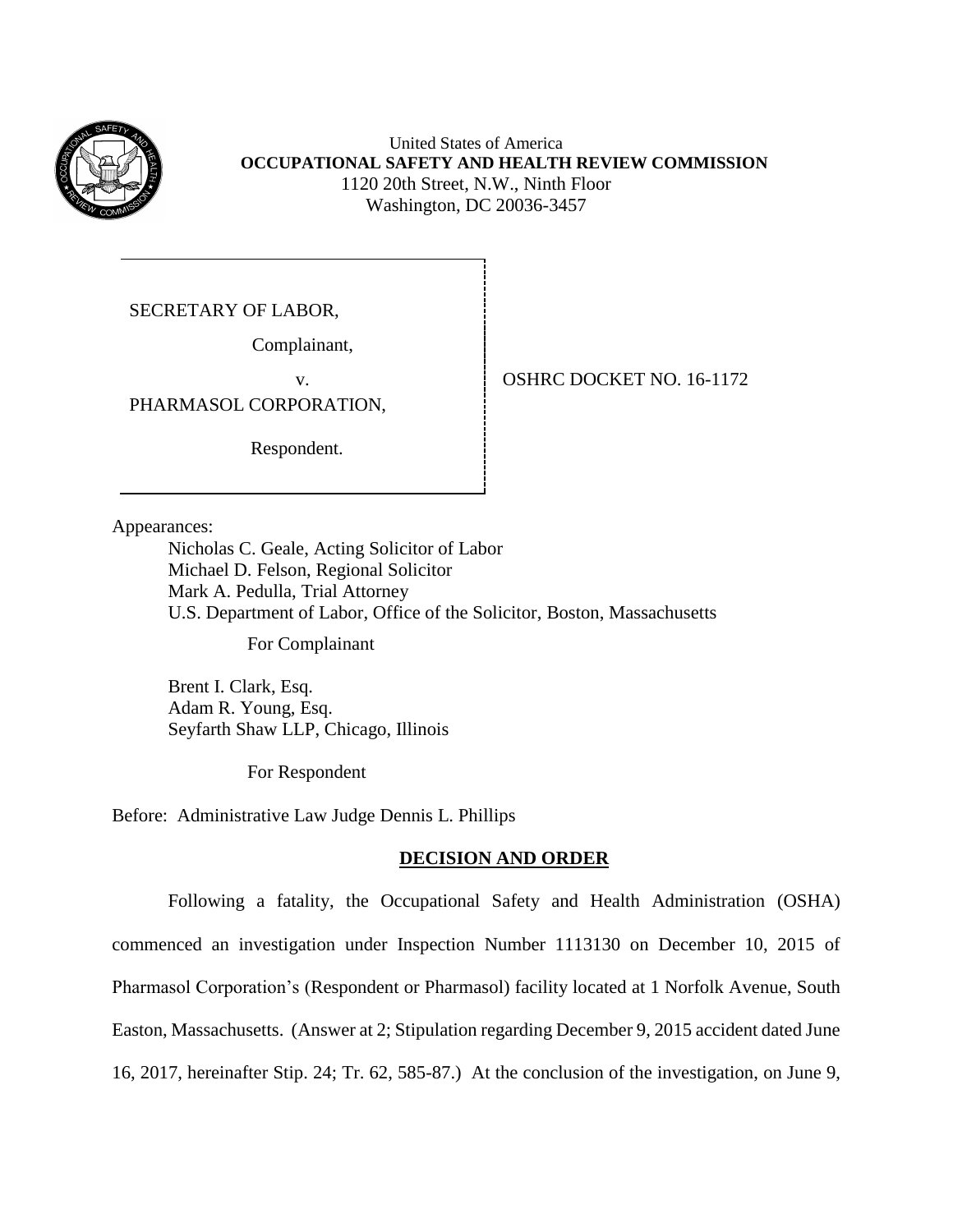2016, the Secretary issued one serious citation alleging five separate violations of the Occupational Safety and Health Act of 1970, 29 U.S.C. §§ 651-678 (the Act), and one other-than-serious citation, alleging a violation of 29 C.F.R. § 1910.178. 1 Respondent timely contested the citations and a trial was held from June 26, 2017 thru June 30, 2017, in Boston, Massachusetts. (Answer at 4-5.)

For the reasons set forth below: (1) Citation 1, Item 1 is vacated, (2) Citation 1, Item 2 is affirmed as a serious violation and a penalty of \$4,500 is assessed; (3) Citation 1, Item 3 is affirmed as a serious violation a penalty of  $$1,800$  is assessed; (4) Citation 1, Item  $4(a)$  is vacated; (5) Citation 1, Item 5 is affirmed as an other-than-serious violation for which no penalty is assessed; and (6) Citation 2, Item 1 is affirmed as an other-than-serious violation for which no penalty is assessed.

#### **JURISDICTION**

Respondent stipulates it is an employer for purposes of the Act and its employees work on and with goods and materials that are moving or have moved across state lines in interstate commerce.<sup>2</sup> (Stip. 1-2; Tr. 57.) It also admits to employing employees. (Answer at 1-2; Stip. 4, 7, 9, 11, 13, 15, 17, 19, 21, 23.) Specifically, Respondent admits to controlling the manner and means by which certain individuals, namely AV, HP, AA, JS, EG, AG, NR, JG, NG, and RF, perform his or her work at Pharmasol and that these individuals are all employees of Pharmasol

<sup>&</sup>lt;sup>1</sup> The Secretary subsequently amended the characterization of Item 5 from serious, to other-than-serious. (Tr. 18, 922.)

<sup>&</sup>lt;sup>2</sup> Respondent also admits that jurisdiction over this action is conferred upon the Occupational Safety and Health Review Commission (Commission) by section  $10(c)$  of the Act and that it is a corporation with an office and place of business located at 1 Norfolk Avenue, South Easton, MA. (Answer at 1.)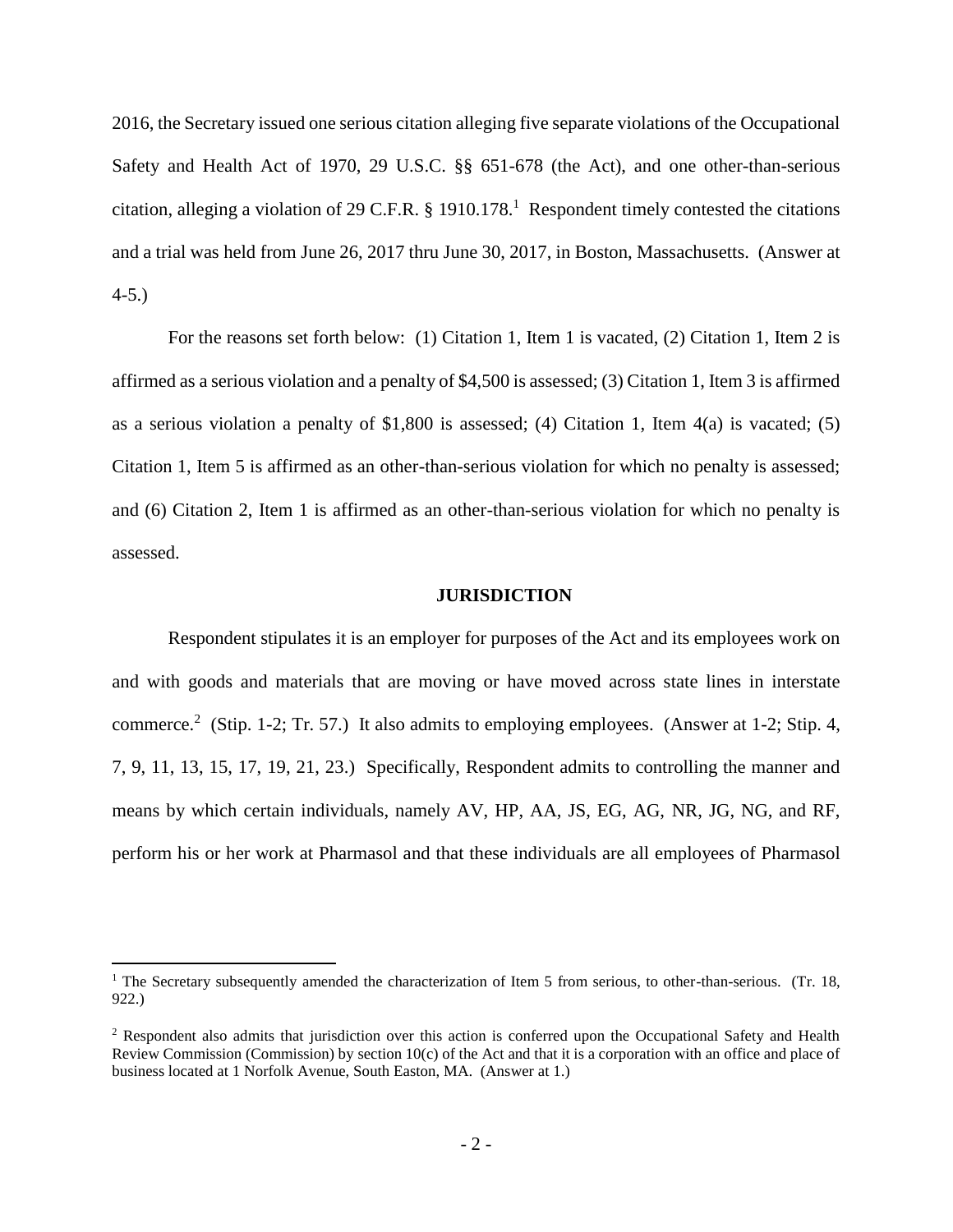for purposes of the Act, including any with ties to Employment 2000 Corporation (Employment 2000). 3 (Stip. 3-4, 6-23; Ex. XLVIII at 3; Tr. 315-16.)

Based upon the record, the Court finds that at all relevant times Respondent was engaged in a business affecting commerce and was an employer within the meaning of sections 3(3) and 3(5) of the Act. The Commission has jurisdiction over the parties and subject matter in this case, and Respondent is covered under the Act.

### **BACKGROUND**

Pharmasol is a pharmaceutical and personal care products manufacturer. It produces cosmetics, including lotions, and hair and body sprays. It produces these consumer goods by combining chemicals and aerosols in aluminum cans and packaging the materials for their customers' distribution centers. (Answer at 1; Tr. 161, 318-19.) OSHA commenced its investigation of Pharmasol after the company reported the death of an employee, referred to herein as  $AV$ ,<sup>4</sup> in one of its warehouses.<sup>5</sup> (Answer at 2; Stip. 24.) With respect to this fatality, the parties stipulated:

The circumstances of the accident that occurred on December 9, 2015 involving [AV] are not relevant to the Citations, any Item, any defenses, or this case. [AV's] injuries and/or death may not be relied upon, or used, directly or indirectly, as a basis to support the Citations or any defenses. The causes or potential causes of [AV's] accident shall not be relied upon, or used, directly or indirectly, as a basis to support the Citations or any defenses. The parties may not submit evidence, and

<sup>3</sup> Pharmasol employs 120 full-time employees. It also brings in between 35 and 125 temporary employees "per day, per shift" pursuant to an agreement with Employment 2000. (Tr. 271, 317.)

<sup>4</sup> AV was an Employment 2000 employee who worked in the Respondent's Component Warehouse. The parties have also stipulated that AV was an employee of Pharmasol for purposes of the OSH Act. (Stip. 4.) At about 9:30 – 10:00 p.m., December 9, 2015, AV was asked to retrieve a pallet of empty containers located on a storage rack using a powered industrial truck (PIT). AV died shortly thereafter. (Ex. XXXVIII at 5-6, 9.)

<sup>5</sup> Pharmasol has three different warehouses: 1) a component warehouse, 2) a finished goods and raw material, including chemicals, warehouse on the other side of the building, and 3) an offsite warehouse in Stoughton where components are also kept. (Tr. 318.) Construction of the component warehouse was completed in 2012-2013. (Tr. 323, 376.)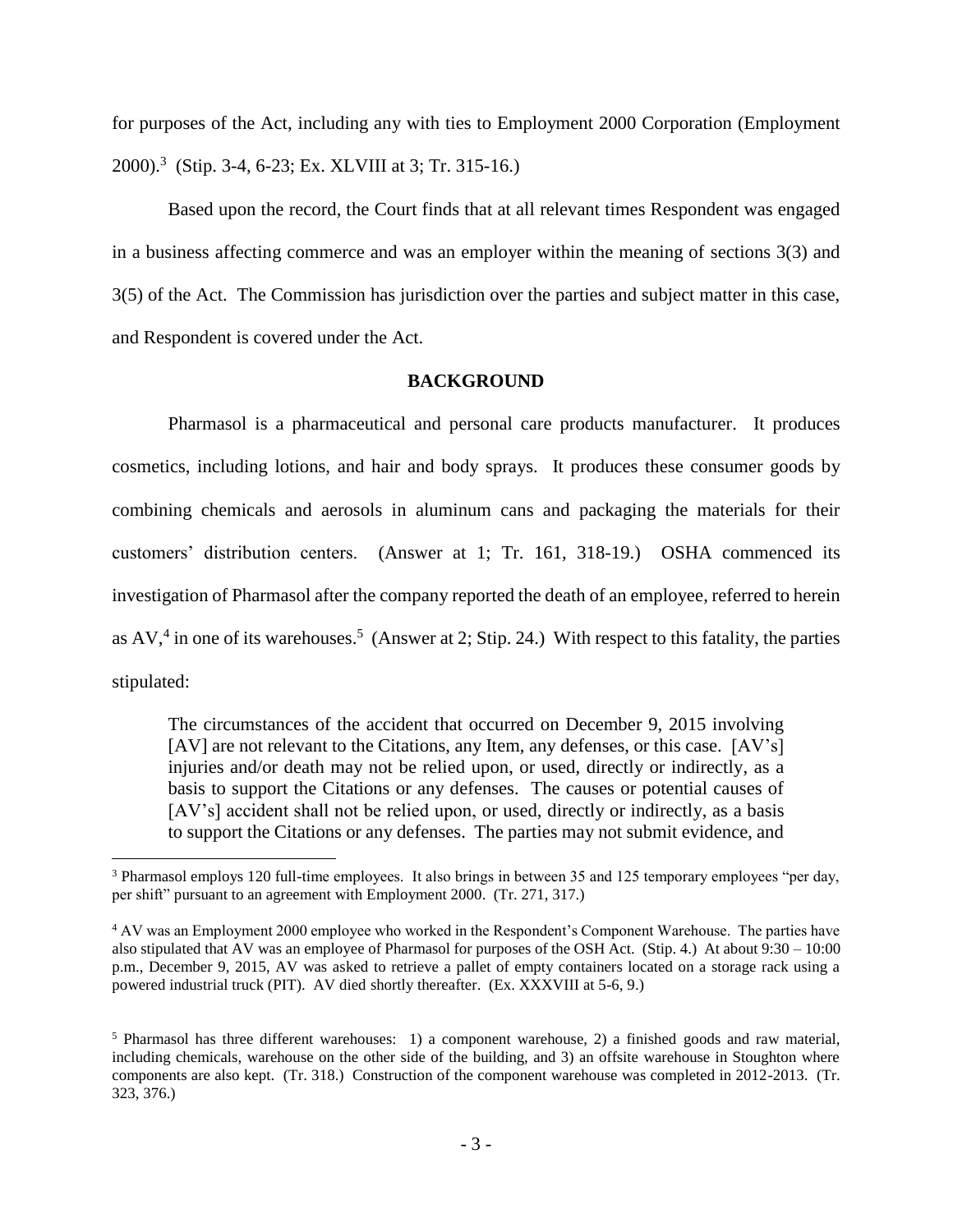may not comment upon, either directly or indirectly, regarding the causes or circumstances of the accident and/or [AV's] injuries or death. Specifically, whether [AV] was in the operator's compartment or jumped out of the powered industrial truck around the time of the accident, the speed at which he was traveling around the time of the accident, whether he maintained control of the powered industrial truck at the time of the accident, whether he was under the influences of any substances around the time of the accident and his training and supervision as they relate to the accident, are not relevant, to this case and no evidence related to those issues may be submitted by the parties.

It is understood that an accident involving [AV] did occur on December 9, 2015 and that the accident prompted OSHA's inspection. Further, the accident and OSHA's investigation promoted Pharmasol to take certain actions such as the additional training of its powered industrial truck operators and instituting new policies. The parties may submit evidence regarding Pharmasol's additional training of its powered industrial truck operators and any new policies that Pharmasol implemented which were prompted by or arose out of the accident or OSHA's investigation. Further, it is possible that the accident or the subsequent emergency response caused damage to the powered industrial truck and rack involved in the accident, including to the foam in the operator's compartment of the powered industrial truck. It is understood that the parties may present evidence regarding the powered industrial truck or the rack involved in the accident without presenting evidence as to whether [AV's] injuries and/or death were the result of an "underride." The parties may also submit evidence regarding the measurements that were taken of the powered industrial truck involved in the accident as well as the rack involved in the accident.<sup>6</sup>

(Stip. 24; Tr. 60-62.)

 $\overline{a}$ 

Thus, the parties agree that determining how AV died or what would have prevented his death is not the purpose of these proceedings. *Id.* What is at issue is the presence of conditions at Pharmasol's facilities that may violate the Act. *See Riverdale Mills Corp*., 29 F. App'x 11, 16 (1st Cir. 2002) (unpublished) (rejecting employer's focus on the accident's cause because the violation would have existed regardless of the accident's cause); *Arcadian Corp.*, 20 BNA OSHC 2001, 2008 (No. 93-0628, 2004) ("it is the hazard, not the specific incident that resulted in injury … that is the relevant consideration in determining the existence of a recognized hazard"); *Gen. Dynamics* 

<sup>6</sup> The stipulations include the deceased's full name as well as the names of other allegedly exposed employees. For privacy reasons, only initials will be used herein.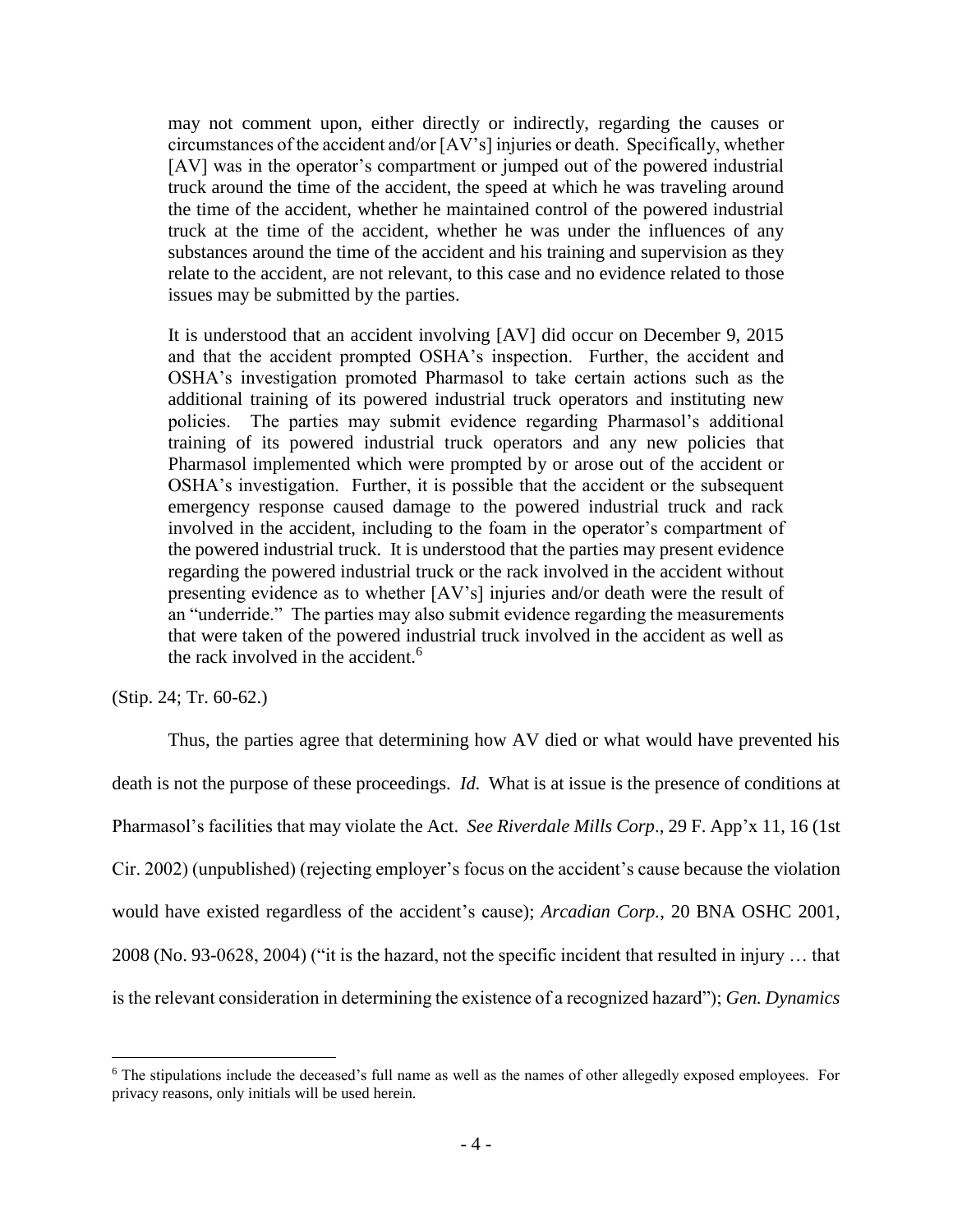*Corp*., 6 BNA OSHC 1753, 1757 (No. 1222, 1978) (finding in connection with a general duty clause violation that the ALJ improperly focused on the foreseeability of the accident as it occurred), *aff'd*, 599 F.2d 453 (1st Cir. 1979).

As to whether there were violations, the Secretary alleges that Pharmasol failed to provide a place of employment "free from recognized hazards that are causing or are likely to cause death or serious physical harm." 29 U.S.C. § 654(a)(1); *Active Oil Serv., Inc.*, 21 BNA OSHC 1184, 1187 (No. 00-0553, 2005). (Sec'y Br. at 1.) The Secretary contends employees could be stuck or crushed by the storage racks because Pharmasol set a storage rack railing at a height which allowed a rack to enter the operator's compartment of the PITs employees operated.<sup>7</sup> (Sec'y Br. at 1, 19-28.) He refers to this situation as an underride hazard and alleges that permitting it to exist violates 29 U.S.C. § 654(a)(1), the provision typically called the general duty clause. *Id.* The Secretary also alleges that Respondent violated the powered industrial truck standard by failing to train its employees on the underride hazard (Citation 1, Item 4a),<sup>8</sup> and failing to maintain complete records for its forklift operators (Citation 2, Item 1). 29 C.F.R. § 1910.178(l)(3)(i)(A), 29 C.F.R. § 1910.178(l)(6). The remaining violations relate to: (1) storing and tiering materials in unsafe places and in an unsafe manner, in violation of 29 C.F.R. § 1910.176 (Citation 1, Items 2 and 3); and (2) failing to properly label a hazardous substance, in violation of 29 C.F.R. § 1910.1200(f)(6)(ii) (Citation 1, Item 5).

 $<sup>7</sup>$  The parties largely used the terms PITs, forklifts, lift trucks, or simply trucks interchangeably during the trial and in</sup> their briefs. This Decision and Order does the same.

<sup>&</sup>lt;sup>8</sup> Initially, the Secretary also alleged Respondent violated 29 C.F.R. § 1910.178(l)(3)(ii)(E), which was designated Citation 1, Item 4b, but subsequently withdrew that item at trial. (Tr. 18.) Thus, Citation 1, Item 4b is not considered herein.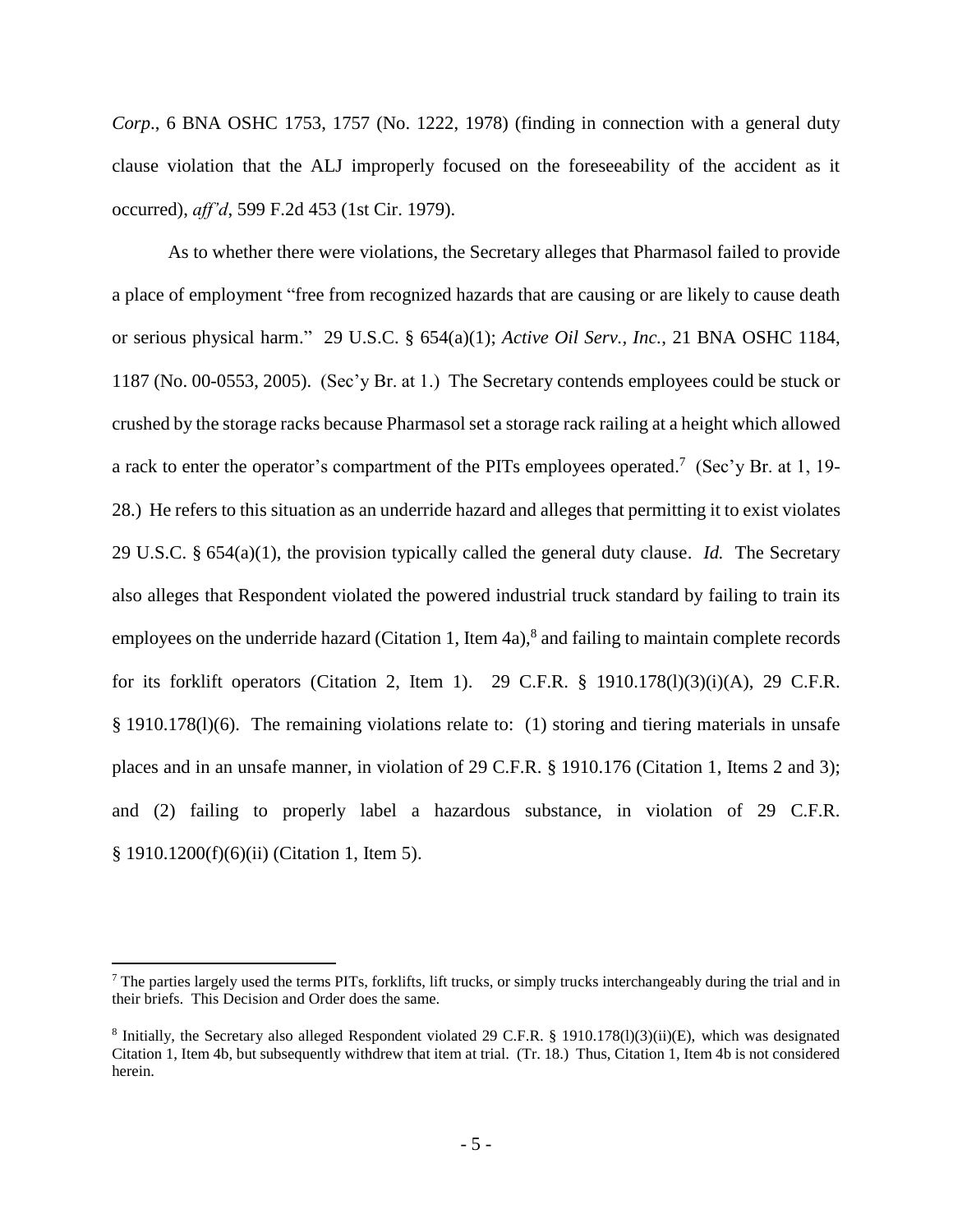The Secretary and Respondent both presented expert testimony to support their claims. At the trial, the Court qualified Guy Snowdy, the Secretary's expert, as an expert in the use of PITs, training for the use and operation of PITs, and materials handling and storage generally; but not specific as to Pharmasol's facility except as to the scope shown in photographs in the record.<sup>9</sup> (Tr. 535-36.) The Court did not find Snowdy competent to provide expert opinion testimony with regard to the rear safety post feature of the Hyster model N35ZRS-14.5 PIT. (Tr. 535.)

In its brief, Respondent attacks Snowdy's methodologies arguing that his "opinions are not reliable and should not be considered."<sup>10</sup> (Resp't Br. at 58-59.) The Court finds that Respondent fails to identify sufficient grounds to overturn the qualification of Snowdy as an expert and the admission of his testimony.

The Commission follows Federal Rule of Evidence 702, which requires judges to serve as a gatekeeper to: "ensure that any and all scientific testimony or evidence admitted is not only relevant, but reliable." *Daubert v. Merrell Dow Pharm., Inc*., 509 U.S. 579, 589 (1993); *Kumho Tire Co. v. Carmichael*, 526 U.S. 137, 149 (1999) (extending the court's gatekeeper function to all expert testimony); Commission Rule 71, 29 C.F.R. § 2200.71. Respondent's challenges go to the appropriate weight to give Snowdy's opinions, as opposed to their admissibility. 11 *See In re TMI Litig.*, 193 F.3d 613, 692 (3d Cir. 1999) (stating that "[s]o long as the expert's testimony rests upon

<sup>9</sup> Since 2014, Snowdy has been the Director of Training and Development for BED Industrial Asset Management. He produces, writes, researches, develops, and teaches training programs on material handling equipment, including the safe operation of stand-up PITs in warehouse settings with racking systems. He also performs audits on safety and environmental concerns related to material handling equipment. He has worked in this field for the last 33 years. He has operated stand-up forklifts on innumerable occasions. He has trained more than 100,000 PIT operators. He has served as an expert in a case where a PIT went under a rack that did not go to trial. (Tr. 473-78, 486-87, 501, 525- 32.)

<sup>10</sup> Respondent has not filed a motion in limine to challenge this ruling. *See* Commission Rule 40(a), 29 C.F.R. §  $2200.40(a)$  (requiring motions to be made in separate documents after conferring with the other party).

<sup>&</sup>lt;sup>11</sup> The Secretary argues that Respondent "miscasts" some of Snowdy's testimony. (Sec'y Reply Br. at n.9.)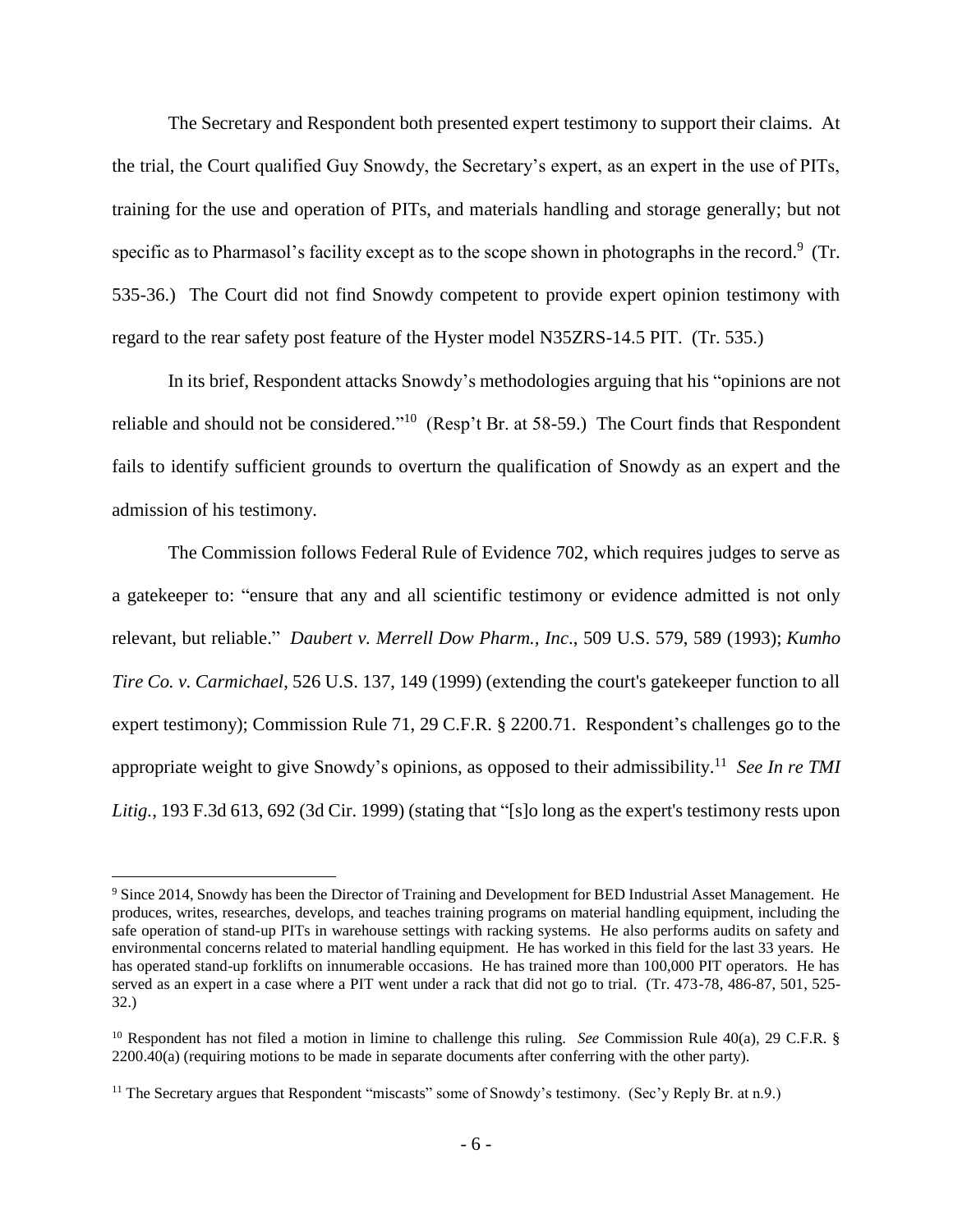'good grounds,' it should be tested by the adversary process—competing expert testimony and active cross-examination—rather than excluded"). Snowdy had extensive experience in the areas for which he was qualified to give expert testimony and applied his background to the facts of this case. (Tr. 473-486; Ex. XLIX.) While Respondent highlights certain choices Snowdy made in conducting his review, it fails to show that these choices rendered his approach too unreliable to be considered.<sup>12</sup> *See Conn. Nat. Gas Corp*., 6 BNA OSHC 1796, 1800 (No. 13964, 1978) (noting that it is up to the trier of fact to determine what weight to give expert testimony).

#### **DISCUSSION**

#### **Citation 1, Item 1– Serious Violation of Section 5(a)(1) (General Duty Clause)**

According to the Secretary, Respondent violated the general duty clause by exposing its

employees to the hazard of being struck by or crushed by what the parties refer to as "horizontal

rack members." (Sec'y Br. at 17.) Specifically, the citation, as amended on May 18, 2017 with

the Court's approval, alleges:

 $\overline{a}$ 

[e]mployees who operate stand-up reach trucks were exposed to struck by or crushed by hazards because the racking system in the employer's warehouse was structured such that horizontal members of that system could enter the operator's compartment of the stand-up reach trucks.<sup>13</sup>

(First Amended Complaint, at 2, ¶ V; Ex. A; Tr. 11-12.) The Secretary calls this an underride hazard. (Sec'y Br. at 17.)

<sup>&</sup>lt;sup>12</sup> Snowdy did not visit the location where the accident occurred. Nor did he examine either the PIT that was involved in the accident or the PIT used at the component warehouse after the accident. (Tr. 524-25, 535, 641, 650.) The Court finds these omissions go to the weight the Court gives to Snowdy's testimony and do not, in and of themselves, disqualify him as an expert in the use of PITs, training for the use and operation of PITs, and materials handling and storage generally.

<sup>&</sup>lt;sup>13</sup> The Court inadvertently included the phrase "narrow aisle" between "stand-up" and "reach" when it read out-loud alleged Citation 1, Item 1, at the start of the trial. This is of no consequence, as the wording of Citation 1, Item 1, remained as stated in Complainant's First Amended Complaint. (Tr. 11-12; Sec'y Br. at n. 3.)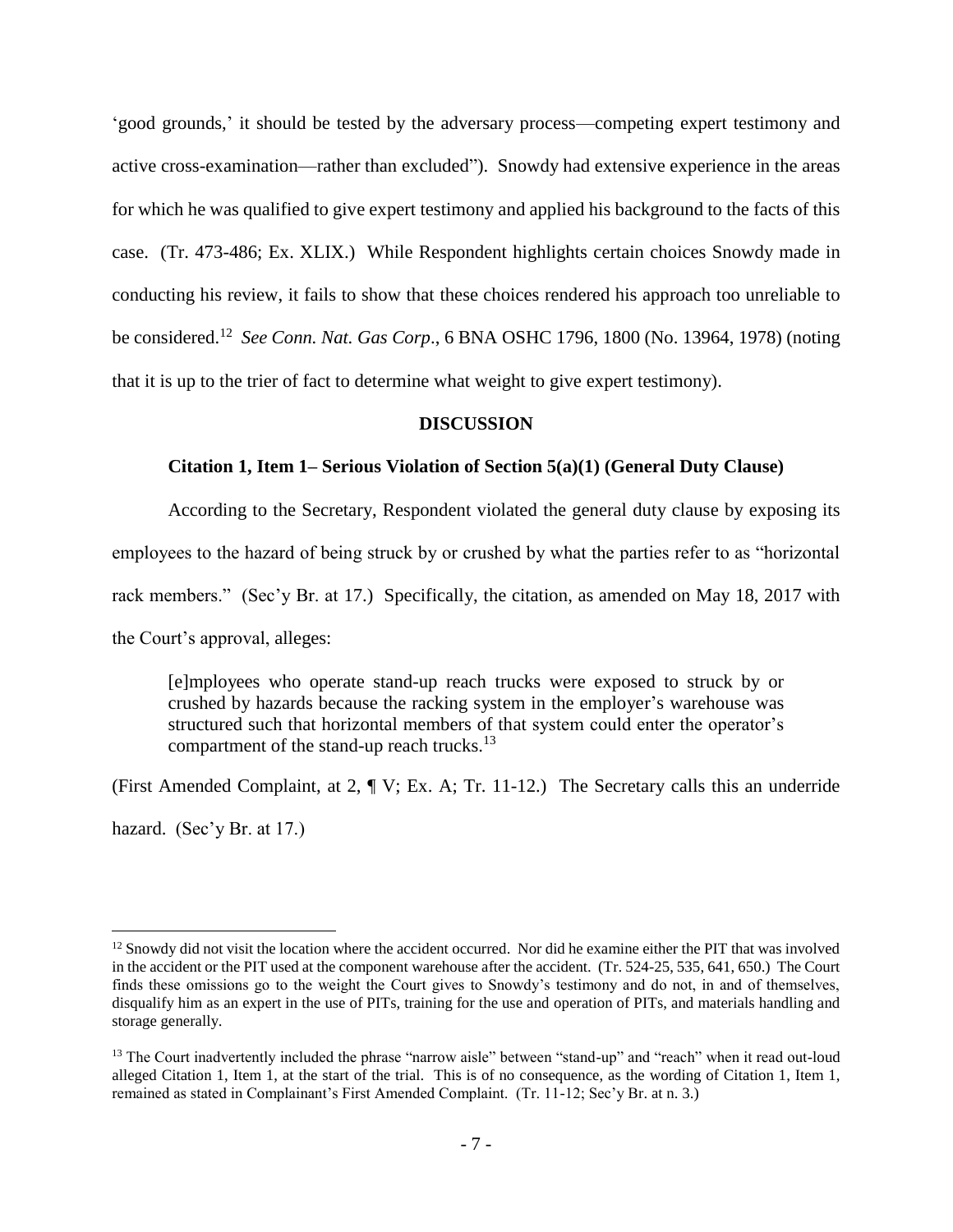Respondent contests all elements of the Secretary's burden. (Resp't Br. at 29-42.) It argues that the general duty clause does not apply to the condition set forth in the citation because there is a specific standard addressing PITs; i.e.; the powered industrial trucks standard at 29 C.F.R. § 1910.178. (Resp't Br. at 42.) In the alternative, if the general duty clause applies, then Respondent argues that the Secretary failed to show employees faced underride hazards at its facility. (*Id.* at 30-36.)

For the reasons set forth below, the Court finds that the powered industrial truck standard does not preclude citation pursuant to the general duty clause for underride hazards, but the Secretary did not establish the presence of the condition at Pharmasol.

## 1. **Powered Industrial Truck Standard does not Preclude Citation under the General Duty Clause**

The parties agree to this principle of law:

[a] violation of Section  $5(a)(1)$  is invalid where a duly promulgated occupational safety and health standard is applicable to the condition or practice that is alleged to constitute a violation of the Act. *Brisk Waterproofing Co., Inc*., 1 BNA OSHC 1263, 1264, 1973 WL 4103, at \*2 (No. 1046, 1973).

(Tr. 64.) Because the general duty clause was designed to augment, rather than supplant standards, a citation pursuant to it cannot be sustained if a specific standard applies. *Active Oil*, 21 BNA OSHC at 1187. Citation to the general duty clause is not precluded merely because another standard also addresses the same machine or a similar hazard. *See Gen. Dynamics Land Sys. Div., Inc.*, 815 F.2d 1570, 1576-79 (D.C. Cir. 1987). It is not enough for the hazards to be interrelated the specific standard must address the particular hazard for which the Secretary cited the employer. *Armstrong Cork Co.*, 8 BNA OSHC 1070, 1073 (No. 76-2777, 1980) *aff'd*, 636 F.2d 1207 (3d Cir. 1980); *Nat'l Realty & Constr. Co. v. OSHRC*, 489 F.2d 1257, 1261 n.9 (D.C. Cir. 1973).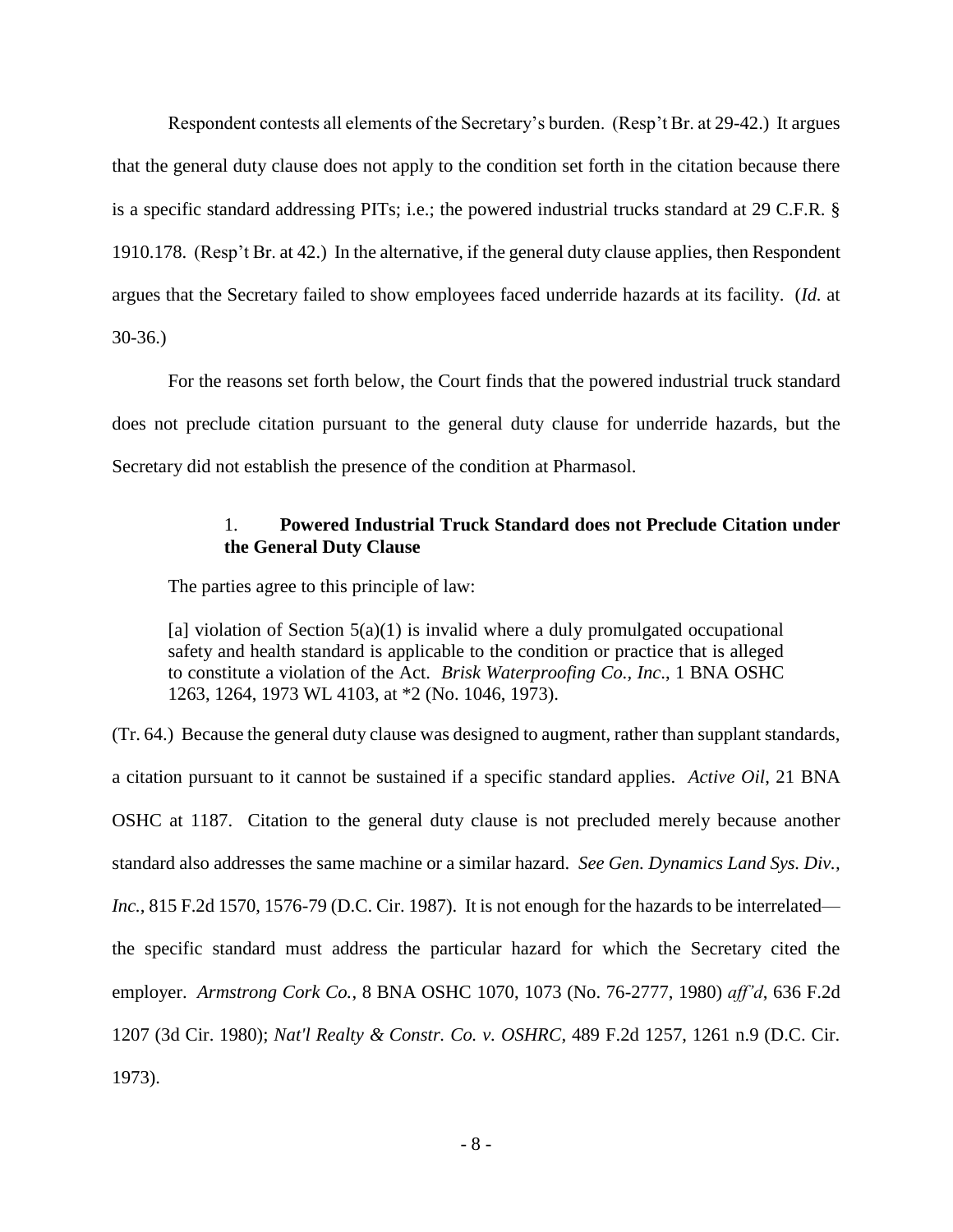Respondent argues that because 29 C.F.R. §§ 1910.178(l) and 1910.178(n) address underride hazards the Secretary cannot sustain a general duty clause violation for these conditions. (Resp't Br. at 42-43.) 29 C.F.R. § 1910.178(l) relates to training PIT operators and 29 C.F.R. § 1910.178 $(n)$  relates to traveling in a PIT.<sup>14</sup> The Secretary agrees these standards apply to Pharmasol's operations but argues that even strictly adhering to them would not entirely abate the cited hazard because a well-trained operator following work rules could still underride the rack system inadvertently. (Sec'y Br. at 7, 46.)

The standards Respondent points to for support of its preemption argument neither refer to, nor otherwise describe, underride hazards. 29 C.F.R. §§ 1910.178(l), (n). The requirements

29 C.F.R. § 1910.178(n). (Tr. 799-04.)

<sup>&</sup>lt;sup>14</sup> Specifically, 29 C.F.R. § 1910.178(1) addresses "operator training," and requires the implementation of training programs, including their content, the necessary certifications, and the timeline for implementation. Subsection (n) of the same standard addresses "traveling" in a PIT and requires:

<sup>(1)</sup> All traffic regulations shall be observed, including authorized plant speed limits. A safe distance shall be maintained approximately three truck lengths from the truck ahead, and the truck shall be kept under control at all times. …

<sup>(3)</sup> Other trucks traveling in the same direction at intersections, blind spots, or other dangerous locations shall not be passed.

<sup>(4)</sup> The driver shall be required to slow down and sound the horn at cross aisles and other locations where vision is obstructed. If the load being carried obstructs forward view, the driver shall be required to travel with the load trailing. …

<sup>(6)</sup> The driver shall be required to look in the direction of, and keep a clear view of the path of travel. …

<sup>(8)</sup> Under all travel conditions the truck shall be operated at a speed that will permit it to be brought to a stop in a safe manner.

<sup>(9)</sup> Stunt driving and horseplay shall not be permitted.

<sup>(10)</sup> The driver shall be required to slow down for wet and slippery floors. …

<sup>(15)</sup> While negotiating turns, speed shall be reduced to a safe level by means of turning the hand steering wheel in a smooth, sweeping motion. … .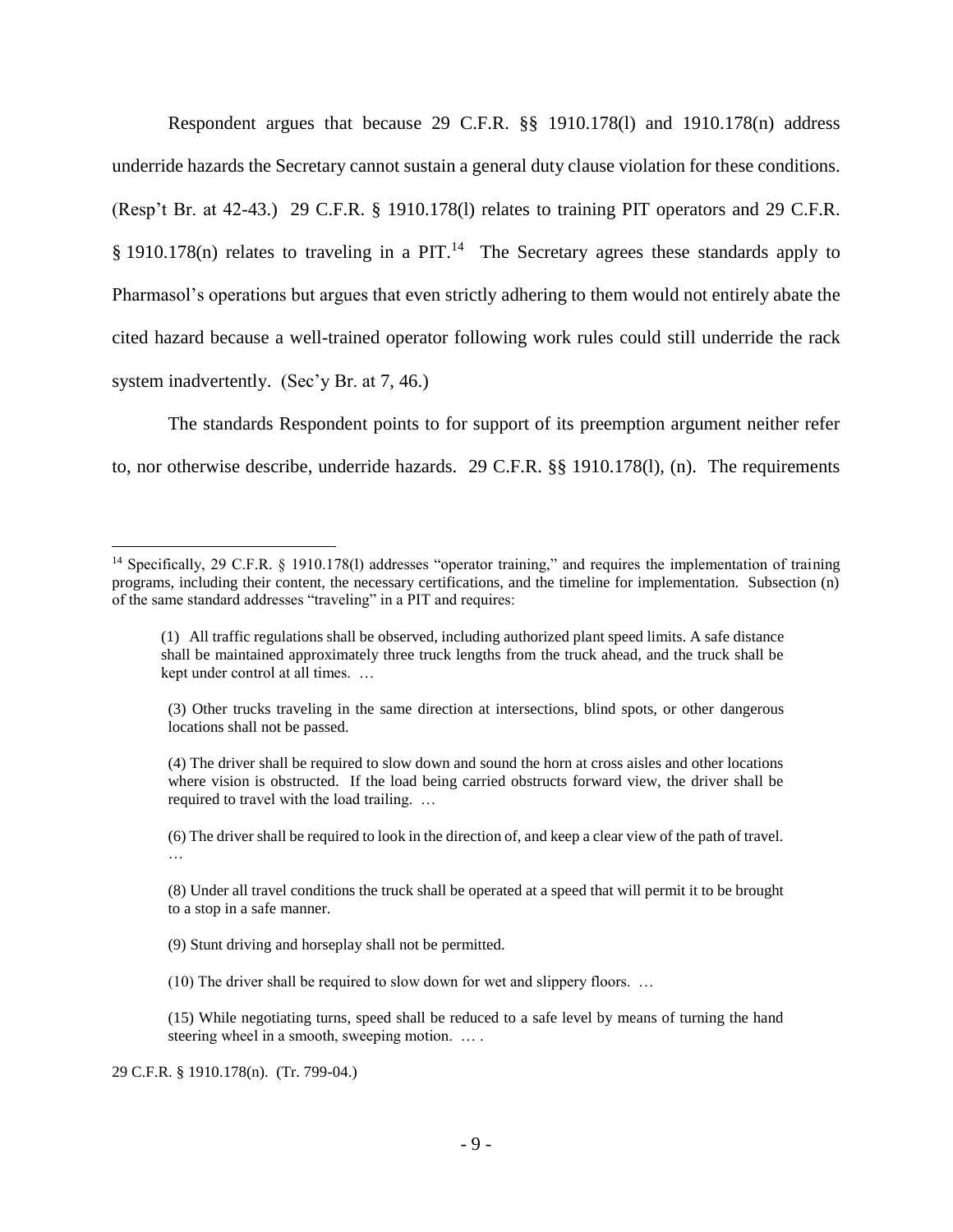are not specific to workplaces where an underride hazard can exist. As Pharmasol's own expert plainly acknowledged, § 1910.178 "has nothing to do with an underride."<sup>15</sup> (Tr. 1274.)

Training requirements and traveling restrictions on PIT operators are risk management techniques but they do not address risks associated with under-riding the tiered racks in the warehouse completely. There is no evidence that Pharmasol, or any other employer, has been able to train its employees to eliminate inattention and inadvertence. Inadvertence can be a basis for a general duty citation even when there is an interrelated training standard. *See Ga. Elec. Co. v. Marshall,* 595 F.2d 309, 321 (5th Cir. 1979) ("operator knew about the reversal and ordinarily compensated for it, but the hazard was nonetheless present because a momentary lapse in concentration … could have resulted in … very serious consequences").

In the addition to the language of § 1910.178, an OSHA Safety and Health Information Bulletin (SHIB) 07-27-2009, Standup Forklift Under-ride Hazards, discussing underride hazards supports the Secretary's view that none of the specific standards address underride hazards completely. (Ex. II; Sec'y Br. at 47.) The SHIB notes the generality of the training and operation provisions set out in § 1910.178 and seeks to fill in the gaps on a topic that § 1910.178 does not fully address. (Ex. II.)

So, while 29 C.F.R. § 1910.178 relates to the cited condition, it does not address the particular hazard for which Respondent was cited. (Sec'y Br. at 46-47.) Accordingly, citing the

<sup>&</sup>lt;sup>15</sup> Respondent claims that this statement should not be relied upon because its expert, Walter Girardi, was not qualified as an expert in preemption. (Resp't Reply Br. at n.8.) While true that he was not qualified as an expert in the legal theory of preemption, he was found qualified by the Court as an expert in the design, manufacturing and use of PITs, as well as the training of employees to use such equipment. The Court further found Girardi qualified as an expert in facility layout and design and material handling with respect to warehousing and material storage. It also found Girardi qualified as an expert on the impact a PIT's vertical rear post can withstand and the maintenance of PITs. (Tr. 1077, 1086, 1101.) As such, he was qualified to discuss the powered industrial truck standard, 29 C.F.R. § 1910.178. (Tr. 1077, 1086.)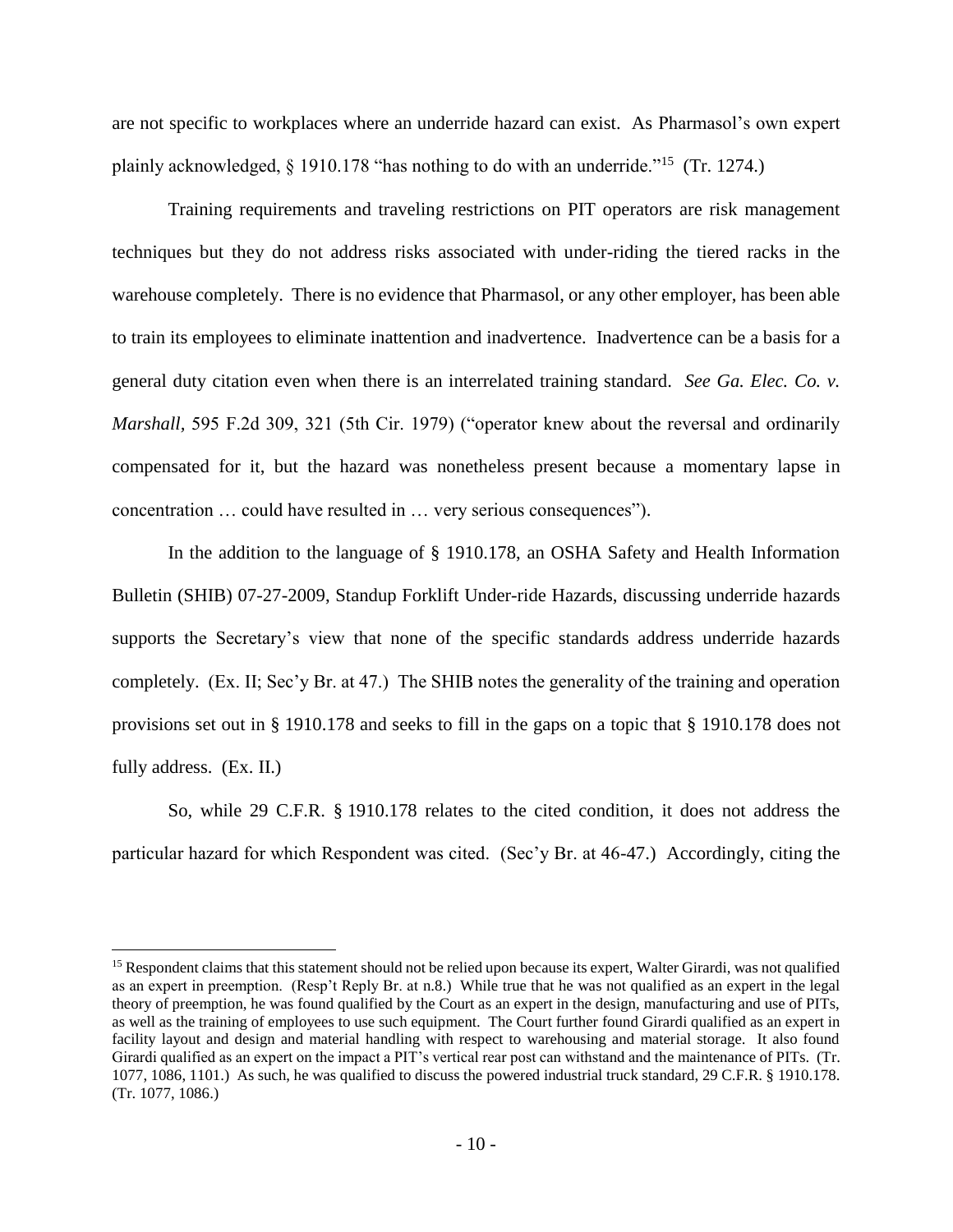general duty clause is permissible because even with adherence to the other identified standards the hazard could remain in the workplace. *See e.g., Armstrong*, 8 BNA OSHC at 1073.

### 2. **Did Pharmasol violate the General Duty Clause?**

Having found that the Secretary was permitted to cite the general duty clause for the hazardous condition it alleges exists, we turn to whether he met his burden of establishing such a violation. The parties stipulated to the requirements the Secretary must meet to show a violation of the general duty clause:

to establish a general duty clause violation with respect to this citation, the Secretary must prove: (1) an activity or condition in the employer's workplace presented a hazard to an employee; (2) either the employer or the industry recognized the condition or activity as a hazard; (3) the hazard was likely to or actually caused death or serious physical harm; and (4) a feasible means to eliminate or materially reduce the hazard existed. *Fabi Constr. Co. v. Sec'y of Labor*, 508 F.3d 1077, 1081 (D.C. Cir. 2007). "In other words, the Secretary must prove that a reasonably prudent employer familiar with the circumstances of the industry would have protected against the hazard in the manner specified by the Secretary's citation." *Id.* 

(Tr. 63.)

 $\overline{a}$ 

So, the first element of the Secretary's burden is to establish that an activity or condition in the employer's workplace presented a hazard to an employee. *Id.*

Pharmasol's employees use a type of PIT that weighs 7,400 pounds unloaded, known as a stand-up reach forklift which requires the drivers to stand rather than sit while operating them.<sup>16</sup> (Tr. 87, 94-95, 124, 159, 1116, 1349-51.) The Secretary alleges that employees could drive one of these stand-up forklifts underneath the system of storage racks in Pharmasol's warehouse. (Sec'y Br. at 19.) And, because the forklift's frame is lower than the cross beam of the racking

<sup>&</sup>lt;sup>16</sup> Snowdy opined that there were about 6.4 million stand-up reach or counter-balance trucks in use in the United States.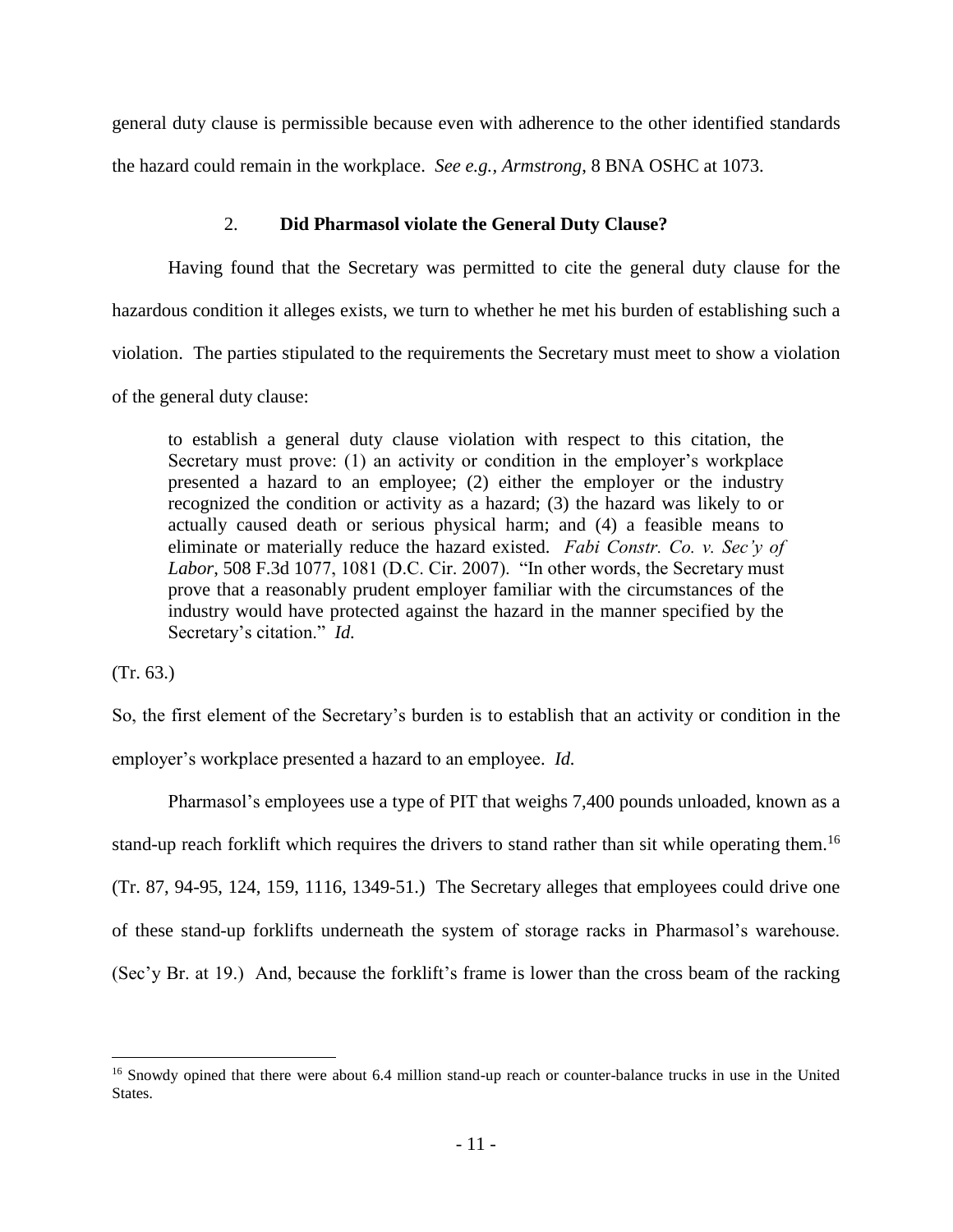system, drivers could be struck or crushed by the beam. (Tr. 282-84, 418-19, 598.) The Secretary alleges this hazard is present whenever it is possible for the side or rear of the operator's compartment of a forklift to fit beneath a rail or racking system, thereby causing the rail or racking system to make contact with the operator. (Sec'y Br. at 17.) Put another way, the Secretary alleges that employees were at risk of being struck or crushed when they operated certain forklifts in the warehouse because horizontal rack members could enter the operator's compartment. According to the Secretary, permitting these conditions violated the general duty clause. *Id.* 

#### **a. What is the Hazard?**

 $\overline{a}$ 

As an initial matter, Respondent seeks to define the hazard differently than how the Secretary describes it in the citation, at the trial, and in his brief. (Resp't Br. at 30-33.) It contends that an underride hazard is present only when a forklift can fit under a cross beam while backing up perpendicular into such a beam and contact is made from the rear. *Id.* According to Girardi,<sup>17</sup> Snowdy's view that an underride hazard occurs when a PIT is traveling in reverse and turns into a rack system is wrong. (Tr. 1118-19.) Respondent argues that the Secretary must adhere to its definition of an underride because it is consistent with a provision in a non-binding industry consensus document, specifically ANSI B56.1 Safety Standard for Low Lift and High Lift Trucks

<sup>&</sup>lt;sup>17</sup> Girardi received a Bachelor of Science degree in Industrial Education from Northern Michigan University in 1976 and a Mechanical Engineering degree from Western Michigan University in 1992. (Tr. 1024-25.) From 1978 through 1987, he worked at Clark Equipment Company, a PIT manufacturer, as an industrial engineer and later as a product safety engineer. He has been a member of the American Society of Mechanical Engineers' ITSTF/ASME B56 Committee that sets standards for PITs since 1994. For the near past 40 years, he has been working with industrial trucks, performing testing, doing design of tooling and fixtures, and testing trucks involved in accidents. (Tr. 1080- 81, 1084.) He has been qualified as an expert by courts regarding PITs, mechanical engineering, and materials handling and design about 15-20 times where he also provided testimony at trial. (Tr. 1029-36, 1065.) Girardi conducted an on-site factual investigation of the accident on April 7, 2017 at the component warehouse. He took a large number of photographs during this on-site visit. (Tr. 1067-69, 1075, 1128-29; Ex. R at 11-163.) He took measurements of the PIT involved in the accident, as well as the third set of racks where the accident occurred. He interviewed Rocha and another engineer that was on-site. (Tr. 1130-33, 1214-15.)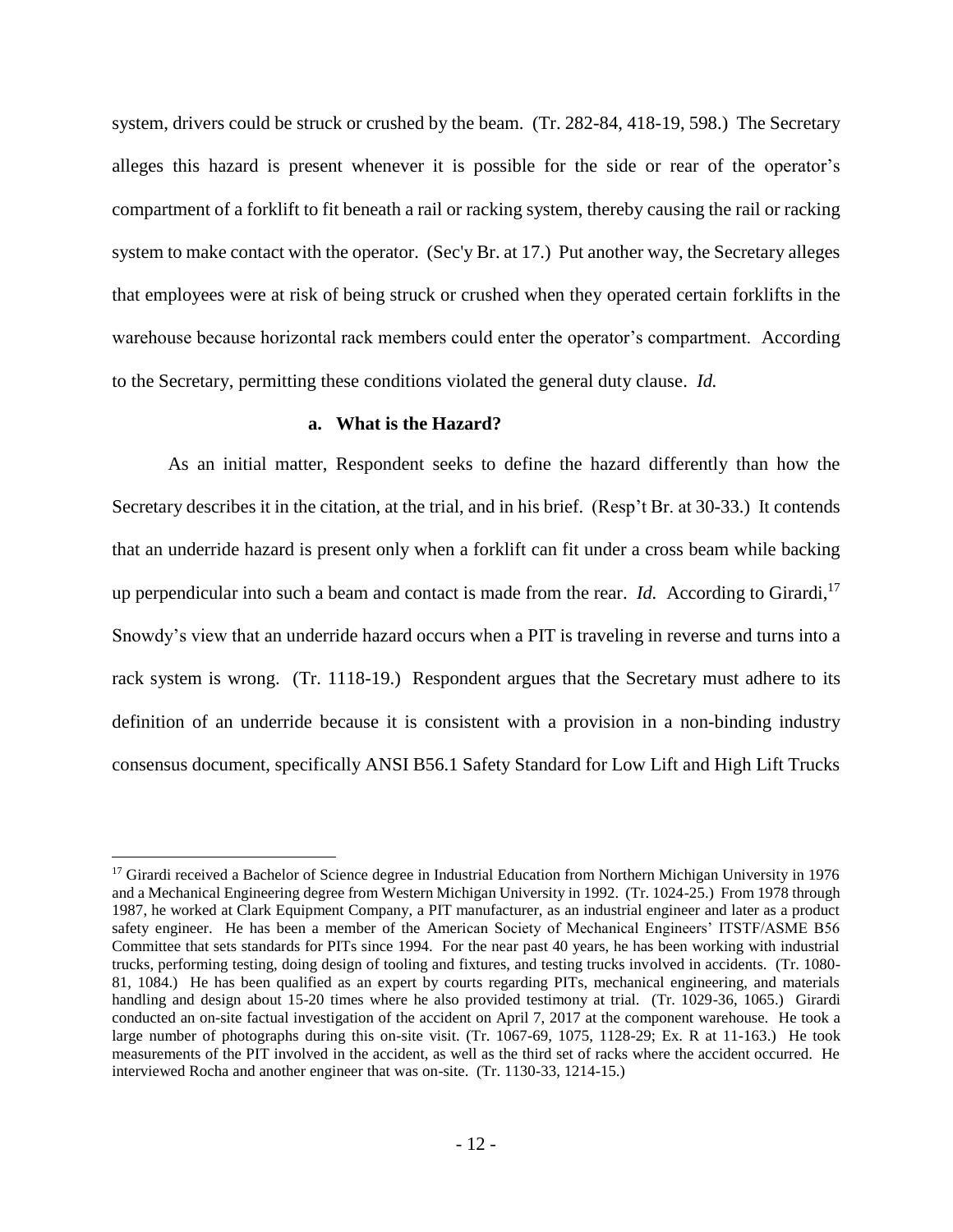$(ANSI B56.1-2012).$ <sup>18</sup> (Resp't Br. at 30-31; Tr. 1122-23; Ex. LIX.) The Secretary agrees that ANSI B56.1-2012 applies to Pharmasol's warehouse operations, including to the stand-up forklifts in use there. (Sec'y Br. at  $11$ ,  $\P$  67.)

But, the citation itself is not so narrow. (Tr. 11.) It refers to struck by or crushed by hazards that are present when a forklift "collides with storage racks." (Citation.)The Secretary argues that the issue is the cross beams of the storage rack entering the driver's compartment of the forklift and it does not matter whether the beam enters through the rear of the truck or the side. (Sec'y Br. at 17; Sec'y Reply Br. at 6; Tr. 1118-19.) Thus, the Secretary considers the hazard to be present whenever a cross beam can contact the operator. *Id.* 

The Secretary's definition of the hazard is consistent with the language of the citation. (Tr. 11-12.) It is also consistent with how Respondent itself appraised its employees of the hazard in a Memorandum to File (Underride Memo) that it prepared and distributed to all employees who operate PITs. (Exs. V, XXVII; Tr. 99, 411, 420, 448.) The Underride Memo explicitly refers to the possibility that the right side of the forklift could ride under the racking system. (Tr. 100, 102- 4; Ex. V.)

It is the Secretary's burden to define the hazard and how he elected to do so in the citation, First Amended Complaint, and at the trial controls here for purposes of evaluating whether the hazard was present at the facility. *See Alden Leeds, Inc.*, 19 BNA OSHC 1007, 1009 (No. 95- 1143, 2000) (following how the Secretary defined the hazard); *Mo. Basin Well Serv., Inc.*, No. 13- 1817, 2018 WL 1309482, at \*2 (O.S.H.R.C., March 1, 2018) (rejecting employer's claim that the Secretary improperly defined the hazard).

<sup>&</sup>lt;sup>18</sup> Although Respondent refers to ANSI B56.1-2012 as "the Standard," it has not been adopted by OSHA as a mandatory safety standard. (Resp't Br. at 30.)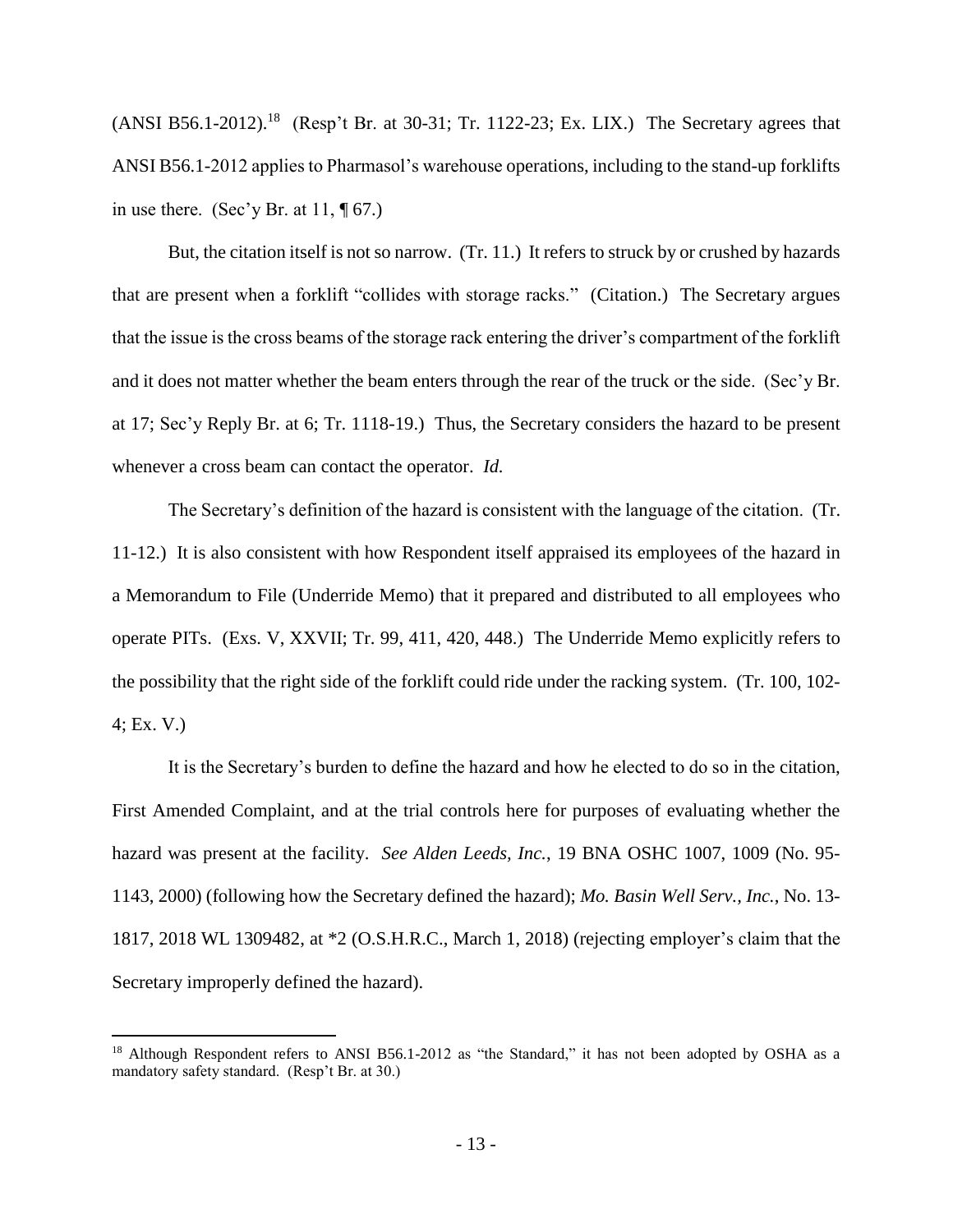### **b. Was there an Underride Hazard?**

As explained above, an underride hazard exists if a truck can fit beneath a horizontal rack beam.<sup>19</sup> (Tr. 536, 541.) The racking system at Pharmasol's facility consists of space for materials along the floor with shelving above. (Exs. LXX, R at 11, 32.) There were no bumpers or barriers along the floor. (Tr. 114, 1243-44; Exs. LXX, R at 11, 32.) The parties agree that the first shelf (or horizontal load rail) is 56.5 inches high (from the ground to the bottom of the horizontal rack beam) in the aisle where the accident occurred.<sup>20</sup> (Tr. 552, 1227, 1239-41; Exs. 10 at 1, R at 5.)

Girardi described the PIT involved in the accident as a side stance PIT because its operators are standing 90 degrees to the direction of travel, both forward and reverse. He said an operator's back is to the right-hand side of the PIT. The operator is facing the left side and has a steering tiller in front for his or her left hand to operate and a multifunctional joy stick to operate with the right hand. Tilting the joy stick to the front moves the PIT forward and tilting it to the back of the PIT moves it in reverse. The joy stick accelerates and reduces speed and "is spring modded to return to neutral." Forward is always with the forks leading and reverse is always with the forks trailing. (Tr. 1115-16.)

The operator's compartment of the PITs Pharmasol's employees use is akin to a four-sided box.<sup>21</sup> (Exs. IV, LXIV at 4, LXX, LXXI, A at 4, R at 4, 21; Tr. 613-14, 879-80, 1115.) The front

<sup>&</sup>lt;sup>19</sup> The parties stipulated that evidence regarding the truck and rack involved in the accident were admissible, but evidence related to the "circumstances of the accident itself" and whether AV's injuries were the result of an underride were not. (Stip. 24; Tr. 26, 61-62, 585-86.) During the trial, the Court stated that it would apply the stipulations to the whole transcript. (Tr. 28, 1344.)

 $20$  At the trial, Snowdy said he relied upon measurements of the racking system made only by the "U.S. Department of Labor" apparently put together by Compliance Officer (CO) Elena Finizio. (Tr. 642, 650-51.) Snowdy was only aware of the height of the rack beam in the aisle where the accident occurred. (Tr. 699-700.)

 $^{21}$  Two photographs of the stand-up reach forklift operated by AV at the time of the accident at Pharmasol are at Ex. IV.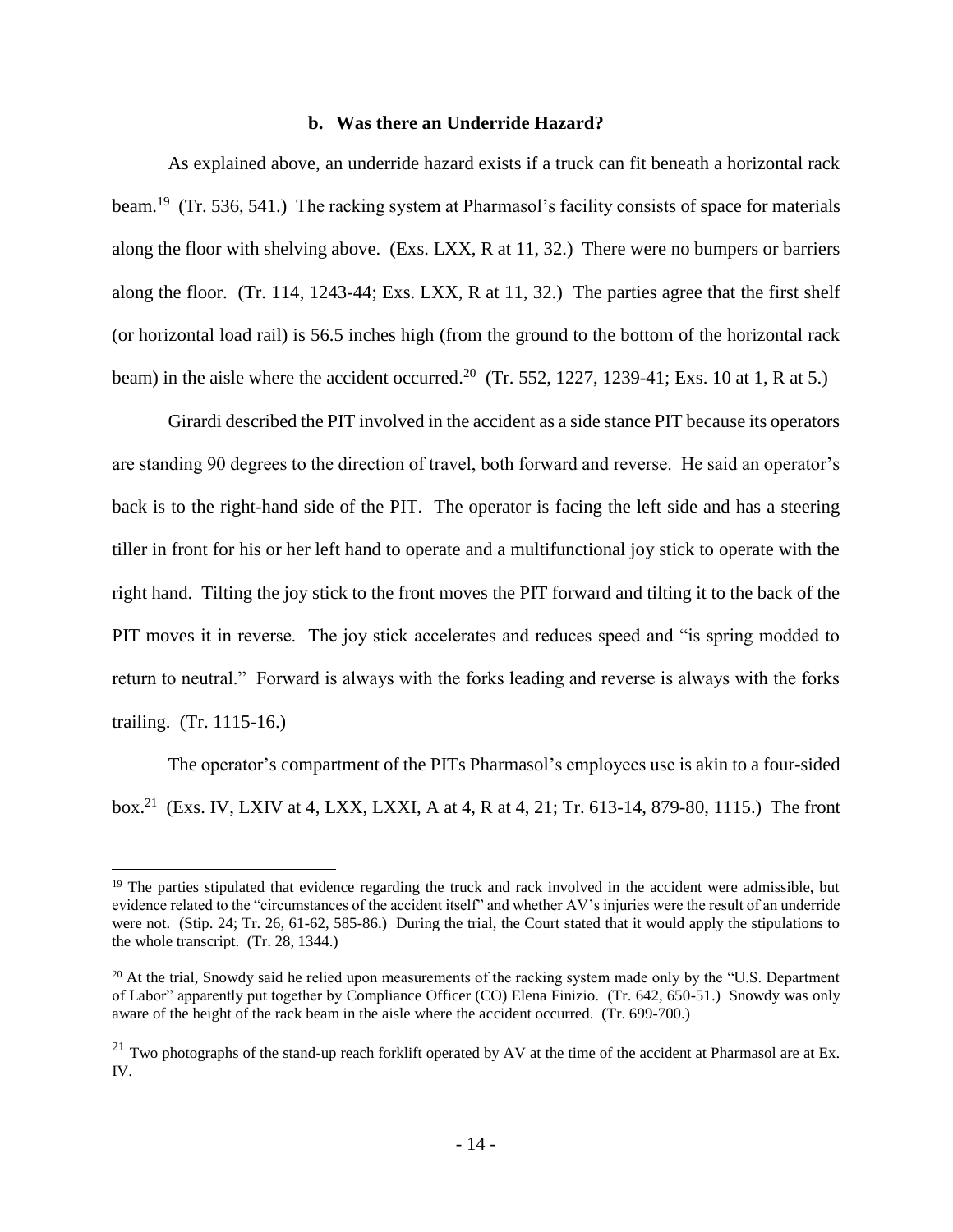faces the forks. (Exs. IV, LXIV; Tr. 1115.)The Secretary does not allege that the racking system could intrude into the operator's compartment at the front of the PIT. The forks are attached to a steel frame. (Exs. IV, LXIV.) On the left of the PIT involved in the accident, there is a metal frame, which Girardi measured its height from the ground to be 51 inches.<sup>22</sup> (Ex. R at 4.) The front corner of the left side meets the steel frame. (Ex. IV.) The controls for the PIT are on the left side so employees face this direction, with their back along the right side when they enter the compartment. (Exs. IV-V, LXVIII; Tr. 549, 1115.) Near the rear of the left side, a vertical post connects the top of the metal frame to an overhead guard that covers the top of the operator's compartment.<sup>23</sup> (Exs. IV-V, LXIV at 4, A at 5, R at 12 at "D"; Tr. 121, 1106-8.) The rear of the compartment, opposite the forks, also has a metal frame but there is a cutaway, so the operator can enter. (Exs. IV, LXIV, LXVIII; Tr. 1108.) The right side, which is behind the operator, has a 54 ¾ inch-high metal yellow frame measured from the ground to the top of the yellow metal (also referred to as the "chassis"). (Tr. 1217-19, 1223-24; Exs. XXXIII, R at 4, 27 (bottom photograph at "A").) Attached to the inside of the 54¾ inch-high metal frame and rising above it on this right side is an adjustable backrest comprised of metal (shown at Exs. XXXIII at "C", R at 27, bottom photograph at "B") and black very hard rubber extending above the metal portion of the backrest (black very hard rubber shown at Ex. XXXIII at "B" and R at 27, bottom photograph at "C").<sup>24</sup>

 $22$  Snowdy testified that the height of the left side is about 55 inches. (Tr. 550.) His expert written report states that this height was 55 3/4 inches. (Ex. 10, at 1.**)** Snowdy never inspected the PIT involved in the accident and the Court accepts Girardi's actual measurements of the PIT involved in the accident as the most accurate.

<sup>&</sup>lt;sup>23</sup> A vertical black post is shown at "A" on the bottom photograph. (Tr. 94-95, 169, 273, 856-57; Ex IV.)

<sup>&</sup>lt;sup>24</sup> Girardi described the black very hard rubber portion of the backrest as a "cushion pad" in his expert report. (Tr. 1223-24; Ex. R at 4.) At the trial, he referred to this portion of the backrest as "padding" or a polystyrene type "foam." (Tr. 1355.) He said it was "a very dense foam so that it's very hard to compress, but it does compress a little bit to give you some support and kind of flex with your body. The covering on that is an industrial grade vinyl covering." (Tr. 1335-37, 1355-56; Ex. VII at "B".) The Court notes that it is not accurate to attribute the most common meaning of "foam"; i.e. "a. The aggregation of minute bubbles formed in water or other liquids by agitation, fermentation, effervescence, ebullition, etc.", to this black hard rubber section of the backrest. Instead, considering how both experts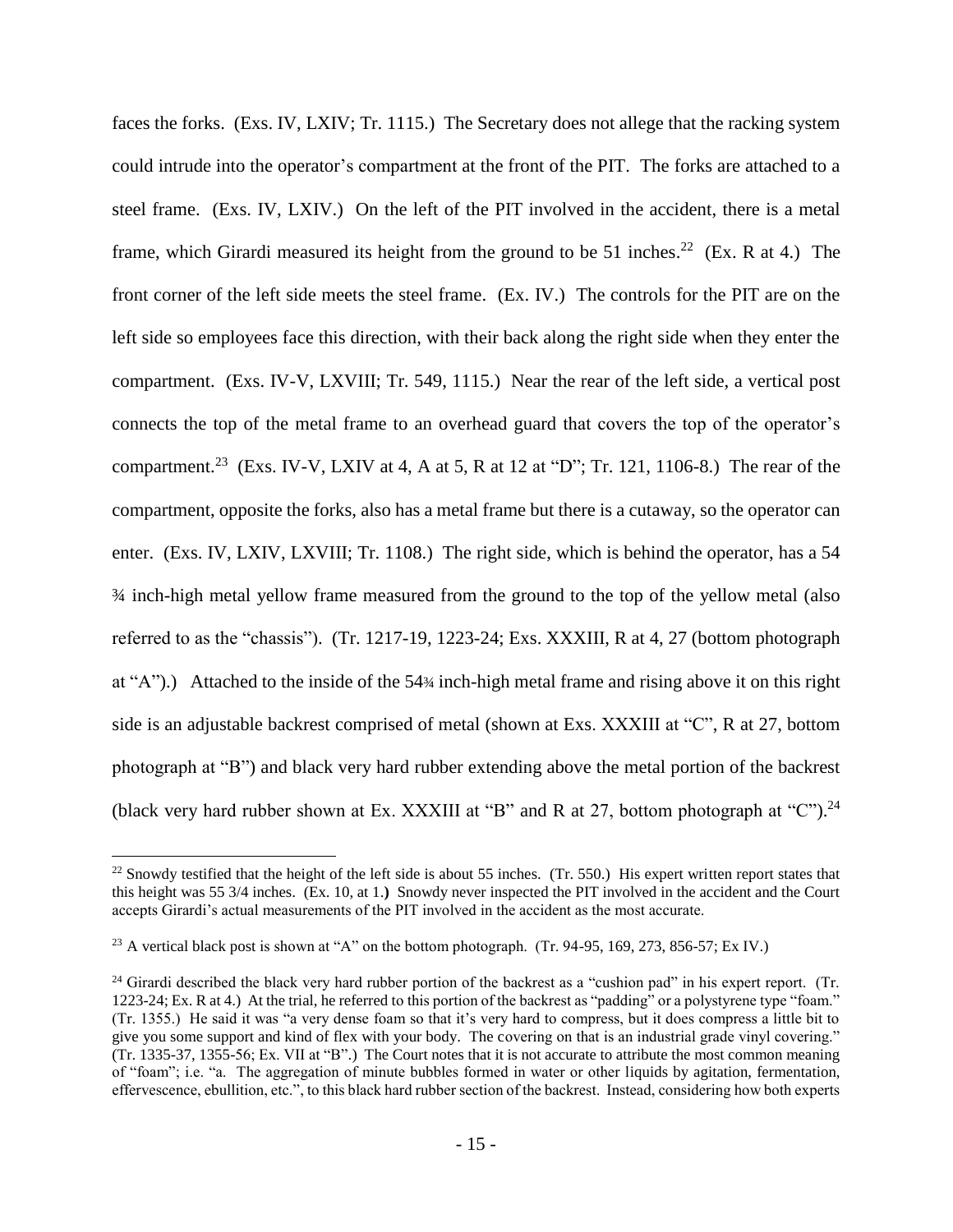(Exs. IV next to "A", VII, XXXIII, LXX, R at 27; Tr. 466-67, 549-50, 583-84, 660-73, 1217-18.) The area between the top of the backrest and the overhead guard was open. (Tr. 704-05; Exs. VI, XXXIII.) The specification drawings for the Hyster Narrow-Aisle PIT, model N35-40ZRS, state the top of the operator's backrest on the side of the truck is at least 56.5 inches high, but it can be adjusted up to 62.5 inches high. (Ex. LXIV at 4, 10; Tr. 541, 1225.) Based on these specifications, the top of the backrest could be anywhere between the height of the first shelf at the aisle where the accident occurred; i.e. 56  $\frac{1}{2}$  inches, or above that shelf by up to six inches. (Exs. LXIV at 4, LXX, R at 5; Tr. 552, 1227, 1241.) Snowdy acknowledged that if the PIT involved in the accident had its backrest extending upwards to the extent of the PIT used at Pharmasol after the accident, the steel part of the backrest would, most likely, be the first part of the PIT to make contact with the horizontal load rail. (Tr. 704-05; Exs. VI, XXXIII.)

From December 9, 2015 through March 7, 2016, Pharmasol had two different stand-up reach Hyster trucks at its component warehouse.<sup>25</sup> (Tr. 169-70, 291, 343.) One truck was used up

described the material, it is more accurate to ascribe one of the alternate meanings to the word "foam"; i.e. "e. Rubber or plastic in the form of a cellular mass similar to foam in structure." *See foam*, Oxford English Dictionary, online edition (2018).

<sup>&</sup>lt;sup>25</sup> The dates of inspection in the First Amended Complaint and underlying citation are from December 10, 2015 through March 7, 2016. On May 12, 2017, the Court granted Complainant's motion to amend its original citation to delete the reference to an employee operating a stand-up reach truck on or about December 9, 2015 that was fatally crushed between the cross beam of the first shelf and the reach truck. The Court agrees with Respondent that there is insufficient evidence to show that on or after December 9, 2015 through March 7, 2016 any employee operated a PIT in the component warehouse that did not have its operator's backrest set at a height that was below the height of the first shelf. The Court further agrees with Respondent that the gist of the Secretary's case was an "under-ride", and not whether the PIT's extended operator's backrest can withstand a collision with the outside of a rack. (Tr. 978-79, 1007-09.) Complainant argues that its First Amended Complaint includes AV operating the Hyster model N35ZRS-14.5, serial number A265N02984L, on December 9, 2015 because that date is allegedly within six months of the date the original citation was issued on June 9, 2016. (Tr. 1015-16.) Complainant is correct. Under the six-month limitation, the citation, issued on June 9, 2016, may allege violations of the Act that occurred on or after December 9, 2015. *See Dravo Corp.,* 3 BNA OSHC 1085, 1086, n.2 (No. 1487, 1975) (citation issued on September 1, 1972 could allege violations of the Act on or after March 1, 1972); *Peco Energy Co.*, Order Granting Complainant's Motion to Amend Citation and Complaint, at 19, n.22 (No. 17-0531, 2018) (ALJ) available at https//www. oshrc.gov/assets/1/6/Peco\_Sig\_Order\_issued\_013118\_Corrected\_by\_060818\_Order.pdf (citation issued on February 27, 2016 could allege violations of the Act on or after August 27, 2015).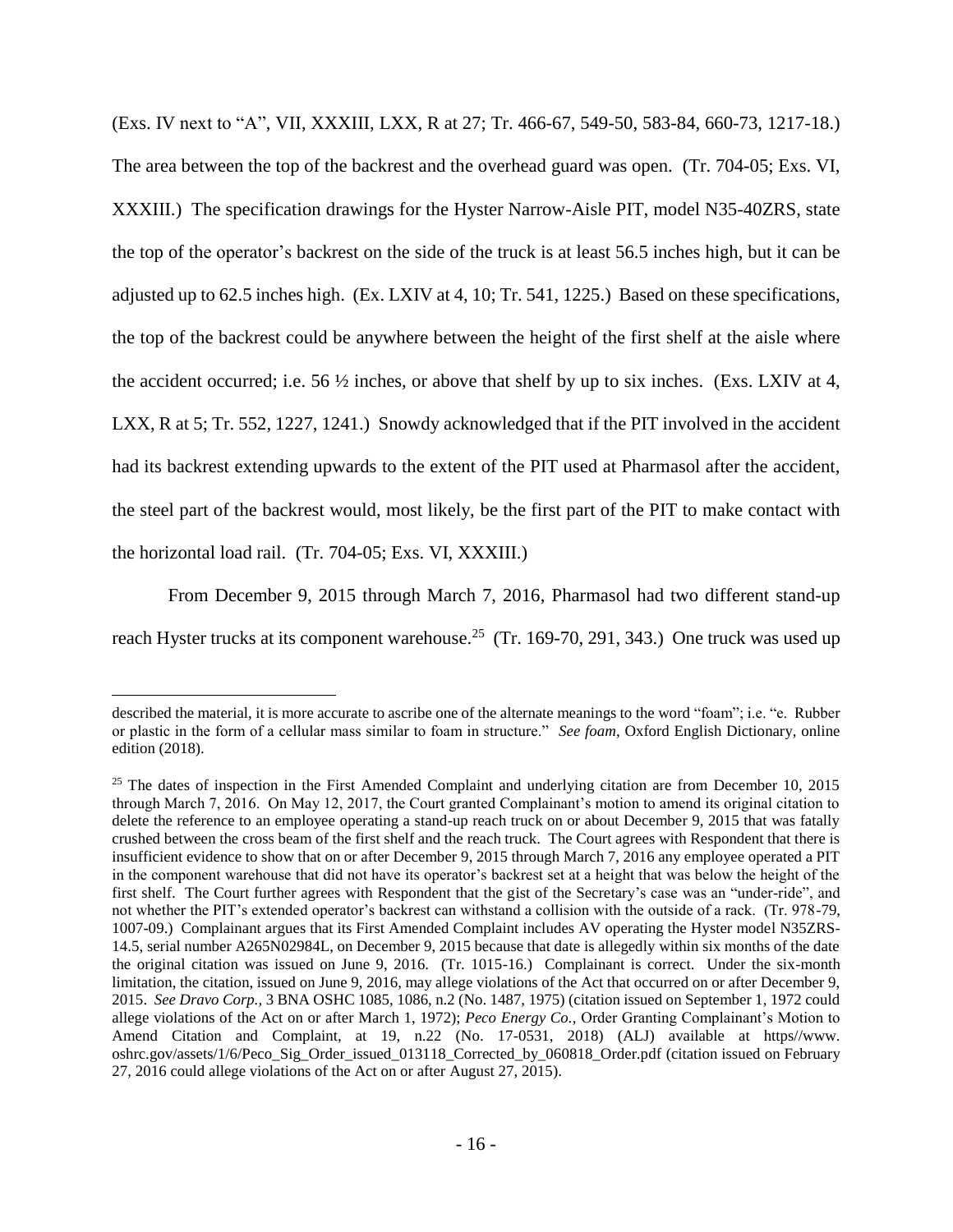until the accident occurred on December 9,  $2015^{26}$  and then a similar truck was used exclusively afterward.<sup>27</sup> (Tr. 291, 343, 647-48, 1178.) As for the PIT involved in the accident, there are no actual measurements of its backrest before the accident. (Tr. 664-65.) After the accident, Girardi measured the distance from the ground to the top of the adjustable backrest of the PIT involved in the accident (excluding the very hard rubber section above) and found it to be 55 7/8 inches. When the black very hard rubber on top of the metal portion of the backrest was included, Girardi determined the height from the floor to be between 54 ¾ inches at its lowest point and 56 ¾ inches at the highest point.<sup>28</sup> (Tr. 705, 1214-24; Exs. R at 4, 26, 27 at "B" and "C", XXXIII.) The difference relates to the curved nature of the backrest and the fact that a piece of the hard rubber was missing. (Tr. 424, 549.) So, at the low point, the backrest on the truck involved in the accident was found after the accident to be beneath the height of the horizontal rack beam; i.e. 56  $\frac{1}{2}$  inches,

<sup>&</sup>lt;sup>26</sup> This PIT was a new Hyster model N35ZRS-14.5, serial number A265N02984L. (Tr. 582, 896; Ex. IV.) Pharmasol leased the PIT from Northland Industrial Truck Company Materials Handling Solutions (NITCO) in about February 2013. (Tr. 336, 873, 880,897; Ex. LVIII.) It was taken out of service at the time of the accident and replaced by a PIT of the same make and model. (Tr. 291, 342-43, 379-80; Sec'y Br. at 9, ¶ 54.) By leasing PITs from NITCO, Pharmasol was able to replace its PITs every two or three years and obtain the newest and best PITs. (Tr. 337-38.) The Hyster model N35ZRS-14.5 involved in the accident was the newer version with an electric braking system instead of a mechanical brake. (Tr. 573-74.) NITCO designed and sold the racks in the component warehouse, provided the PITs to Pharmasol, maintained the PITs and conducted "train to trainer" seminars for Pharmasol's employees. (Tr. 340-42, 876, 885-87; Ex. M.) Several months after the accident, NITCO's Chief Operating Officer at the time of the trial and former Senior Vice President of Operations, Rick Papalia, visited the area where the accident occurred for a couple of hours and observed the PIT involved during the investigation of the incident. He considered the Hyster truck involved in the accident to be appropriate and safe for its application in the component warehouse. (Tr. 883, 898-901.) Girardi also testified that the PIT involved in the accident had been used 2,700 hours at the component warehouse and that "solidifies my opinion that the truck is being safely used within that vicinity of the warehouse." (Tr. 1172-73.)

<sup>&</sup>lt;sup>27</sup> The replacement PIT is the only Hyster model N35ZRS PIT that has been used at the component warehouse after the accident through March 2016. (Tr. 291, 342-43, 379-80; Sec'y Br. at 9, ¶ 54.)

<sup>&</sup>lt;sup>28</sup> On March 18, 2016, CO Christopher Ayers and experts (not including Snowdy) examined the PIT involved in the accident and racks in the warehouse. (Tr. 665; Exs. XXXVIII at 6, XLIV at 2.) As noted above, the parties agreed to the submission of evidence: "regarding measurements that were taken of the powered industrial truck involved in the accident as well as the rack involved in the accident." (Tr. 62, 585-87; Stip. 24.) The stipulation does not preclude testimony about the backrest's height and whether it would contact a rack beam or underride it. *Id.*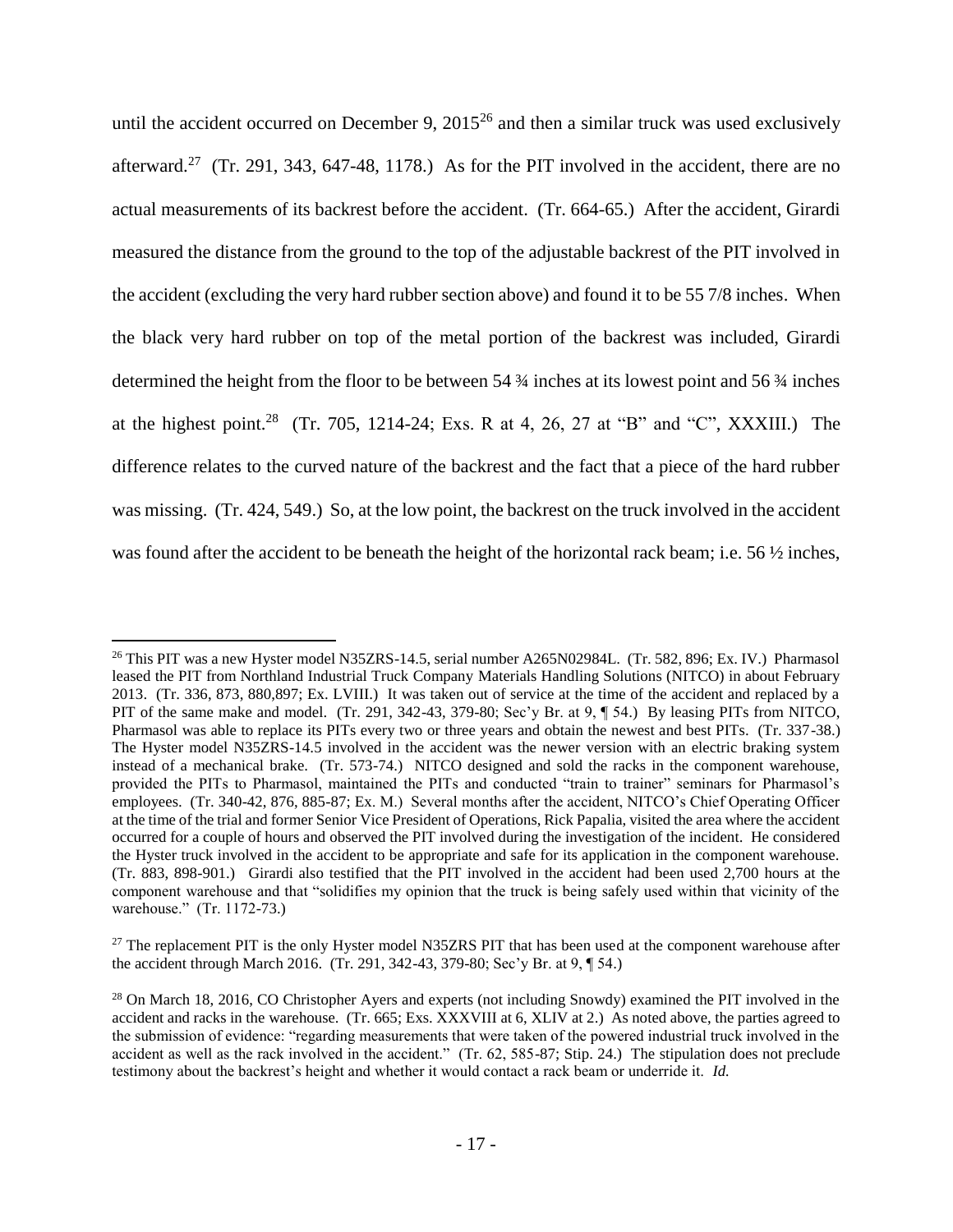and at the high point, the backrest was above the rack beam by one-quarter of an inch.<sup>29</sup> (Tr. 552, 1217, 1227, 1241; Exs. R at 4, 27 (bottom photograph), XXXIII.) Girardi testified that the black metal steel shown at Exhibit R at 27, between "A" and "B", located above the yellow metal had the same thickness width, three-eighths of an inch, as the yellow metal.<sup>30</sup> He opined that there was a "good possibility" that the black metal steel of the operator's backrest extension could withstand the impact of a horizontal member at .9 mile an hour, the testing speed set forth at ANSI B56-1- 2012,  $\P$  7.30.1.<sup>31</sup> (Tr. 1283-84; Exs. VII, LIX at 57,  $\P$  7.30.1.) He further opined that he knew that the operator's backrest's black metal "plate not only made contact with the rack system, but that plate was damaged."<sup>32</sup> He said that the plate was deformed "as it was pushed forward and [there is] a good possibility [that it was] pushed downward toward the slide mechanism lock." He further said he could not adjust the black metal plate when he inspected the PIT that was involved in the accident. (Tr. 1283-84, 1333-34, 1337-57; Exs. R at 4, 27 (bottom photograph), 55, 56 at "A", VII.)

<sup>&</sup>lt;sup>29</sup> The distance from the ground to the top of the black metal (excluding the very hard rubber above) was  $55\frac{7}{8}$  inches. (Exs. XXXIII at "C", R at 4.)

<sup>&</sup>lt;sup>30</sup> Girardi described the backrest as "a heavy metal plate that is geometry-wise consistent with the curvature of the frame." (Tr. 1334.)

 $31$  Girardi distinguished between the metal portion and the black hard rubber portion (above the metal) of the operator's backrest. He did not believe that the hard rubber portion was rated to meet the requirements of ANSI B56-1-2012, ¶ 7.30.1. (Tr. 1285-86, 1335-37; Ex. VII at "B".) Girardi admitted that he had not performed, or seen, any testing on the black metal portion of the operator's backrest. He also admitted, in prior deposition testimony, that he did not "know how strong" this portion of the backrest is. (Tr. 1283-85.) However, the Secretary failed to prove that the operator's backrest extensions in both PITs used at Pharmasol's component warehouse could not stop a low-speed impact with a rack beam.

<sup>&</sup>lt;sup>32</sup> Girardi testified that the damage was probably a result of the accident. (Tr. 1333-34, 1337-41; Exs. A at 4, VII.)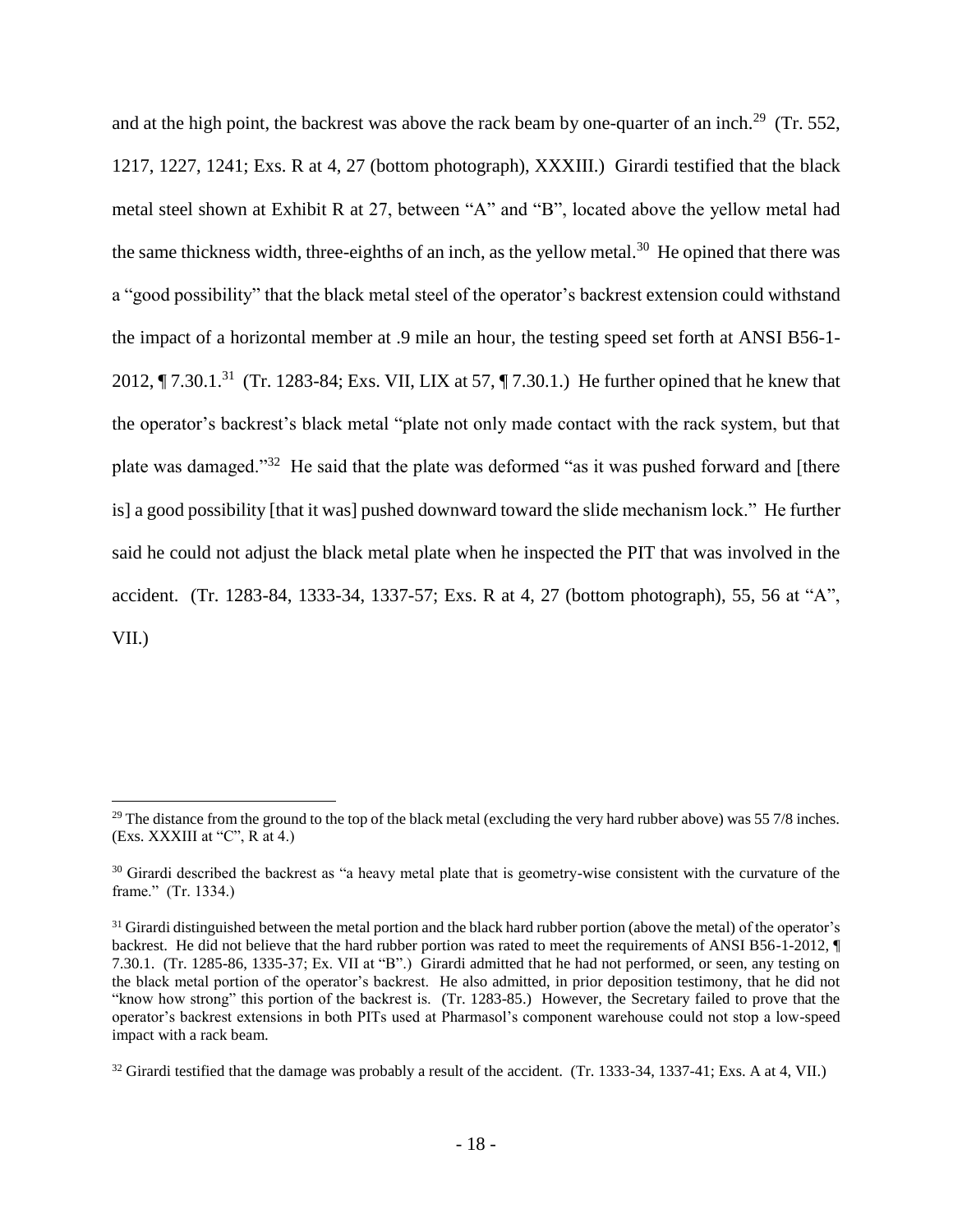As for the stand-up truck in use after the accident, the record lacks evidence about the exact height of its backrest.<sup>33</sup> (Tr. 343-44, 653-55, Ex. VI.) But, based on photographs, it appears to be higher than the one on the truck involved in the accident. Snowdy agreed that the PIT's operator's backrest used at Pharmasol after the accident shown in photographs was more than three-quarters of an inch higher than the PIT involved in the accident. (Exs. VI, XXXIII; Tr. 589, 654-55, 657, 703.) Snowdy agreed that the backrest on the post-accident PIT shown in the photographs would hit the horizontal load rail rather than go beneath it if the truck was backed up into the rack. (Tr. 654-55, 704-5.) Both the PIT involved in the accident and the PIT used at Pharmasol's component warehouse after the accident were equipped with backrest extensions that could reach a level that was above the level of the horizontal rack beam in the aisle where the accident occurred. The Secretary failed to prove that the operator's backrest extension would not stop a rack beam. The Secretary also failed to demonstrate that any operator ever drove a forklift with the extended backrest set below the rack beam height in the aisle where the accident occurred.

There is no dispute that both the truck in use on December 9, 2015, and the one in use afterward had guarding features, such as a backrest and rear post, to protect operators from underriding the racks.<sup>34</sup> (Sec'y Reply Br. at 3; Resp't Br. at 32, 35; Tr. 540-41, 635, 656-67, 724, 750-53, 1260-61; Ex. LXIV at 9.) But the parties dispute whether these guarding features eliminate

<sup>&</sup>lt;sup>33</sup> The Secretary asserts that there is "no evidence that the forklift depicted in Joint Exhibit VI was the replacement truck…." (Sec'y Reply Br. at 4, n. 5.) The Court finds that the forklift depicted in Ex. VI is the replacement PIT that was operated in Respondent's component warehouse after the accident through March 7, 2016. Ex. VI is a joint exhibit. Both parties used Ex. VI when questioning witnesses about the replacement PIT that was used at Respondent's warehouse during this period. Snowdy believed Ex. VI was the replacement truck. Neither Snowdy nor anyone else testified that the PIT shown in Ex. VI was not the replacement truck. (Tr. 589-90, 659-662, Resp't Br. at 13.)

<sup>&</sup>lt;sup>34</sup> Snowdy agreed that adjusting the operator's backrest up is part of the guarding system for the Hyster PITs used at Pharmasol's component warehouse where the horizontal rail in the North-South aisle where the accident occurred was set at a height of 56.5 inches from the ground. (Tr. 656-66, 752-53; Exs. VI at "A", XXXIII, R at 5.)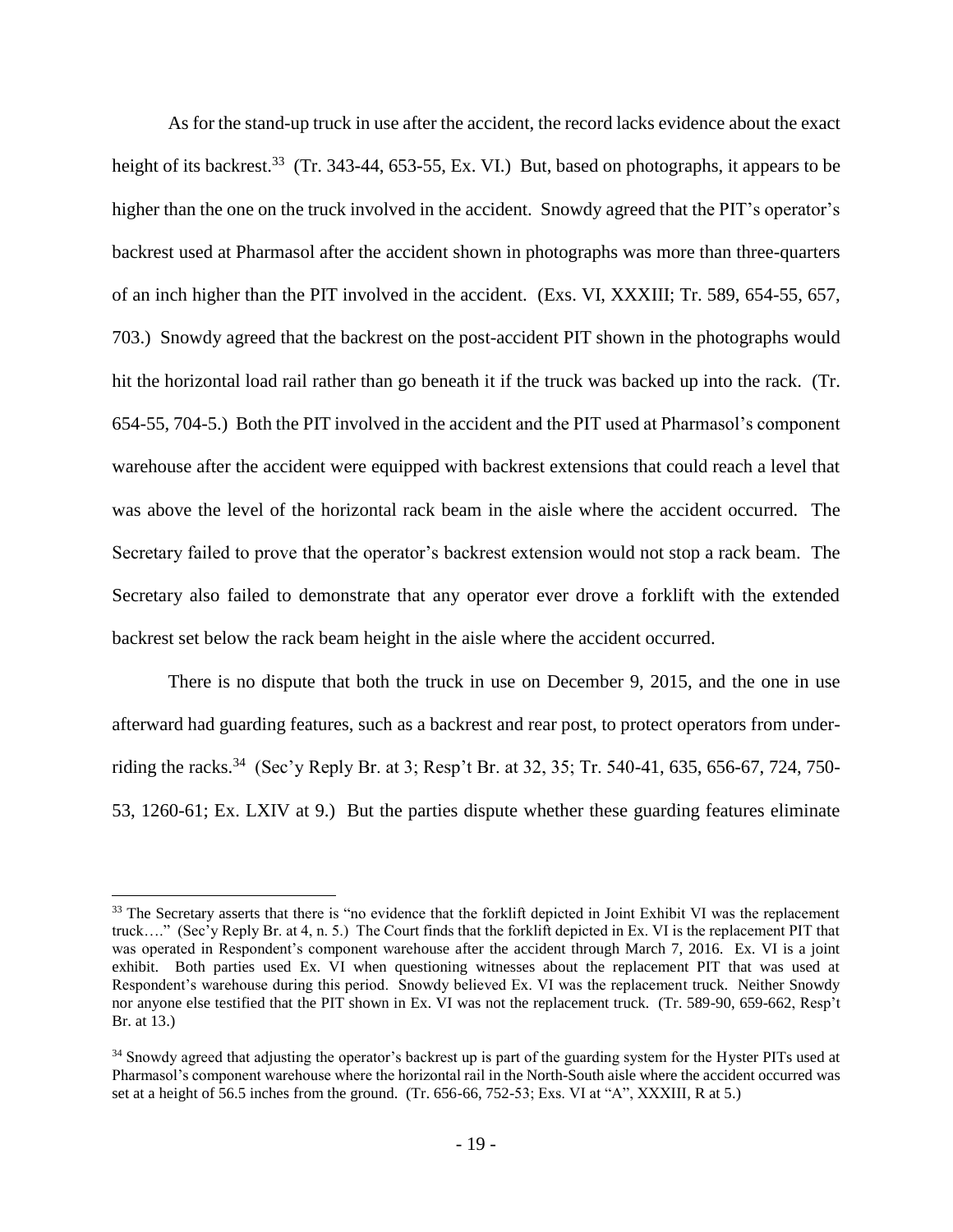the underride hazard. Girardi testified that there was no reason for the PITs used at Pharmasol to encounter an underride because of the PIT's rear post and very narrow right-angle stacking capability, and the aisle clearance within the component warehouse. He said the Hyster model N35ZRS-14.5 was the appropriate PIT to use in the aisle where the accident occurred. He further said, "there's no occurrence where the underride would come into play." (Tr. 1139-48; Ex. R at 6.)

In contrast, Snowdy argued that there still was an underride hazard despite the backrest and rear post because he assumed that the backrest on the truck involved in the accident was pushed down below the height of the horizontal bars of the racking system at the time of the accident.<sup>35</sup> (Tr. 578, 580, 678-79, 692, 971-72.) Snowdy bases this assessment on a comparison of the photographs at Exs. VI, "A" & "B", and XXXIII at "A" & "B", and measurements of the truck involved in the accident that he had not examined or personally measured, not a truck with a backrest set at least as high as the first horizontal member of the racking system.<sup>36</sup> (Tr. 343, 578, 588-90, 641-42, 647-50, 693-94, 705.) Snowdy testified he did not "have a problem with the way Hyster guarded their truck." He said he thought "that they [Hyster] did a very good job of guarding their truck." (Tr. 793.) While Snowdy indicated that the rack beam could enter the operator's

<sup>&</sup>lt;sup>35</sup> Snowdy never heard of OSHA issuing a citation based on an underride hazard with a stand-up PIT equipped with a single vertical post. He also never heard of an accident, fatality, serious injury, or near miss involving a stand-up PIT with a single rear post that experienced an underride. (Tr. 776-79.) Snowdy also was aware that Hyster's Christopher Goodwin held the view there had never been a reported injury to the operator of any Hyster Model N35ZRS forklift due to any horizontal rack beam entering the operator's compartment. (Tr. 791-92.) OSHA's Assistant Area Director (AAD), Maria-Lisa Abundo, was also unaware of any case where injuries occurred in a reach truck that had a rear post. (Tr. 971-72.)

<sup>&</sup>lt;sup>36</sup> Snowdy testified that the distance from the floor to the top of the metallic portion (not including the very hard rubber section above the metal) of the backrest was 55 3/4 inches. (Tr. 550, 692-93; Exs. XXXIII at "C", 10 at 1.) Snowdy did not identify the specific source of the truck's measurements he relied upon or identify when, how, and by whom these measurements were taken. (Tr. 642, 650-51.) As noted above, the Court accepts Girardi's measurements of the PIT involved in the accident to the extent they conflict with Snowdy's testimony or expert report.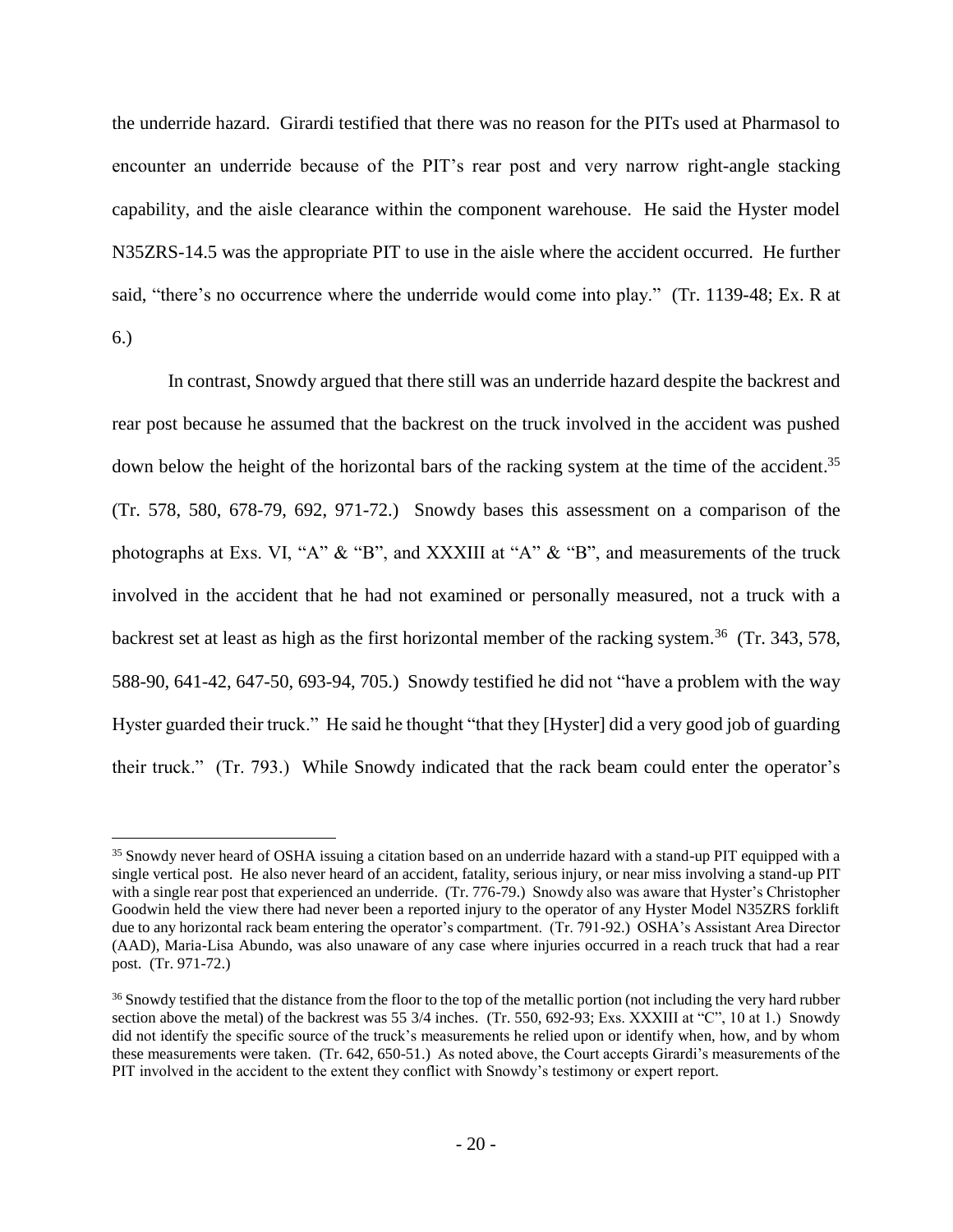compartment above the backrest, he did not opine on whether the rack beam could go through the backrest and contact the operator if the backrest was at its full height.<sup>37</sup> (Tr. 552-53, 685-86, 704.)

This limitation is problematic for two reasons. First, it is unclear whether the backrest was pushed down before the accident or whether it was damaged during the accident. (Stip. 24; Tr. 678-80.) There are no measurements of the backrest as of December 9, 2015, and the parties agree it could have been damaged during the accident. (Tr. 551-53, 664-65, 683-86; Stip. 24.) Snowdy appeared to believe that the backrest was damaged before the accident.<sup>38</sup> He acknowledged that he did not think there was a way to determine whether the metallic part of the backrest was bent during one incident or another. (Tr. 552-53, 668-69, 685.) Girardi and Gilson Rocha,  $39$  the manager of the warehouses at South Easton, suggest the backrest was pushed down during the

 $37$  Snowdy was not familiar with any documentation relating to whether the backrest could withstand an impact with a horizontal beam. He described the black area shown in the photograph at Ex. VI as being made of "very hard rubber." The Court finds Snowdy's description of the black material atop the backrest as "very hard rubber" to be the most appropriate description of it and uses it throughout this decision. (Tr. 588-90; Ex. VI at "B".) The Court further finds Snowdy also testified, to eliminate the underride problem, he would have advised Pharmasol to lower the horizontal load rails of its racking system by four inches to allow a horizontal load rail to hit the PIT's "actual load backrest position, the metallic part of the back rest, and the actual structural part of the frame of the truck." (Tr. 596, 612; Ex. LXX at "B".)

<sup>&</sup>lt;sup>38</sup> Snowdy opined, by looking at a photograph, that the steel backrest extension was bent, separated from the frame, a half of an inch. (Tr. 769-84; Ex. VII, at "C".) He was unaware of the force needed to cause the separation. (Tr. 680.)

<sup>&</sup>lt;sup>39</sup> Rocha has worked for Pharmasol for about seven to eight years. His duties as warehouse manager included providing materials and production flow, moving material to the production floor, directing the stacking of pallets, inventory control, supervising safety, driving forklifts, and training and certifying new employees on stand-up forklifts. (Tr. 85-92, 163-64.)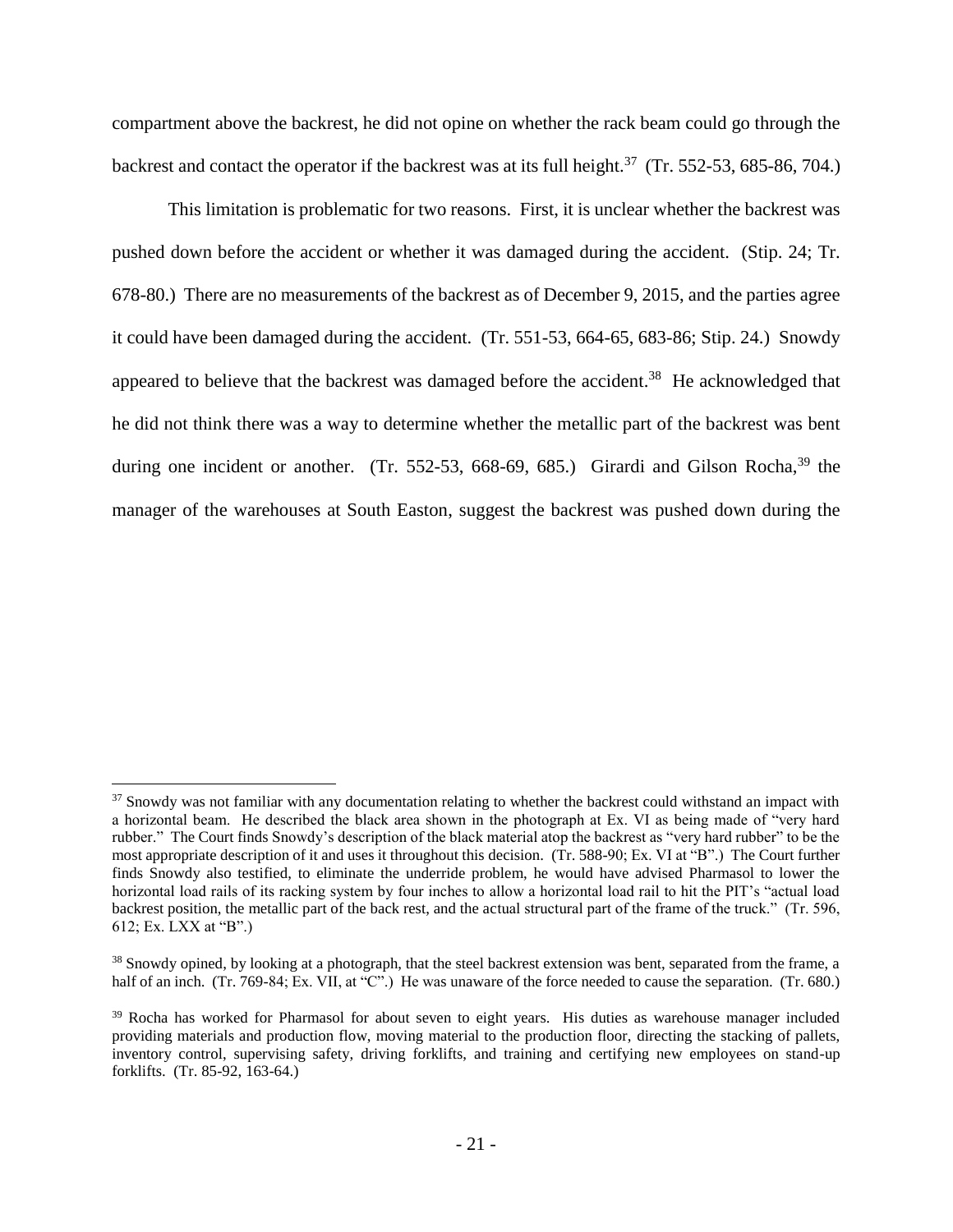accident.<sup>40</sup> (Tr. 85, 110, 1333-34, 1341-54; Stip. 24.) So, although a section of the truck could fit under the rack beam after the accident where its backrest was at its lowest point and not adjusted upward, there is insufficient evidence showing such a truck was in use at the component warehouse from December 9, 2015 through March 7, 2016. The Secretary has failed to prove that a PIT configured in such a manner was in use during this period.<sup>41</sup> (Tr. 291, 343, 647-49, 664-65.) Second, as noted above, the truck that Pharmasol used after the accident had an elevated backrest "much higher" than the PIT that was involved in the accident.<sup>42</sup> (Tr. 589, 649, 654-55, 703.) Thus, the record does not establish a key premise underlying Snowdy's opinion—that the backrest of a truck in use at the component warehouse was below the height of the rack at any time.<sup>43</sup>

 $\overline{a}$ 

<sup>41</sup> Ferrandiz, who accompanied CO Finizio during her inspection, never saw a PIT underneath a racking. He did not know whether the PIT operated by AV could go under a racking. (Tr. 464.)

 $40$  The parties stipulated "it is possible that the accident or the subsequent emergency response caused damage to the powered industrial truck and rack involved in the accident." (Tr. 61; Stip. 24.) Photographs of the backrest on the stand-up forklift driven by AV at the time of the accident show markings and a void where a piece of very hard rubber was missing. Rocha testified that he thought that the [very hard rubber] piece became missing "because of the accident." (Tr. 109-10, 122-23; Exs. VII at "B", XXXIII at "B".) Pharmasol's Vice President of Operations and Technical Services (VP – OTS) Ferrandiz indicated that the CO noticed the piece missing during the investigation. (Tr. 446.) As for the markings on the backrest, Respondent argues they show that the backrest "made forceful contact with a horizontal rack beam." (Resp't Br. at 34; Ex. VII; Tr. 1338-54.) In its view, if the rack beam hit the backrest, then the truck did not underride the rack because the backrest had to be high enough to contact the beam rather than fitting beneath it. (Tr. 1284, 1338-54; Ex. VII.)

 $42$  As discussed above, the Secretary did not introduce any actual measurements of this replacement truck, but the specifications for it indicate that the backrest could be as low as 56.5 inches or as high as 62.5 inches. (Tr. 343-44, 648-49, 655, 698-99; Ex. LXIV at 4.) The Secretary offered no evidence that the backrest of the post-accident PIT was lower than the height of the horizontal load rail. Badia has no recollection that CO Finizio measured the truck used at Pharmasol after the accident while he accompanied her. (Tr. 343-44.) Snowdy never saw any measurements for this truck which he admitted had adjustable features. (Tr. 648-49.) He testified that unidentified photographs showed the black metallic part of the operator's backrest in the truck used after the accident was adjusted by a lever much higher than the backrest in the truck involved in the accident. (Tr. 649-54.) Snowdy testified the photographs showed that the operator's backrest was in excess of three-quarters of an inch higher on the PIT used at the component warehouse after the accident than it was on the PIT involved in the accident. (Tr. 654-55.)

<sup>&</sup>lt;sup>43</sup> Instead, the Court credits the testimony of Girardi who concluded that the PIT's backrest was at an elevation higher than the bottom of the rack beam at the time of the accident. It further credits Girardi's conclusion that the black metal backing plate or black very hard rubber of the operator's backrest extension made contact with the horizontal beam. Girardi concluded that the very hard rubber pad contacted "the forward side of the rack beam, and almost instantaneously thereafter, the fame of the backrest made contact with the bottom radius of the rack beam, and then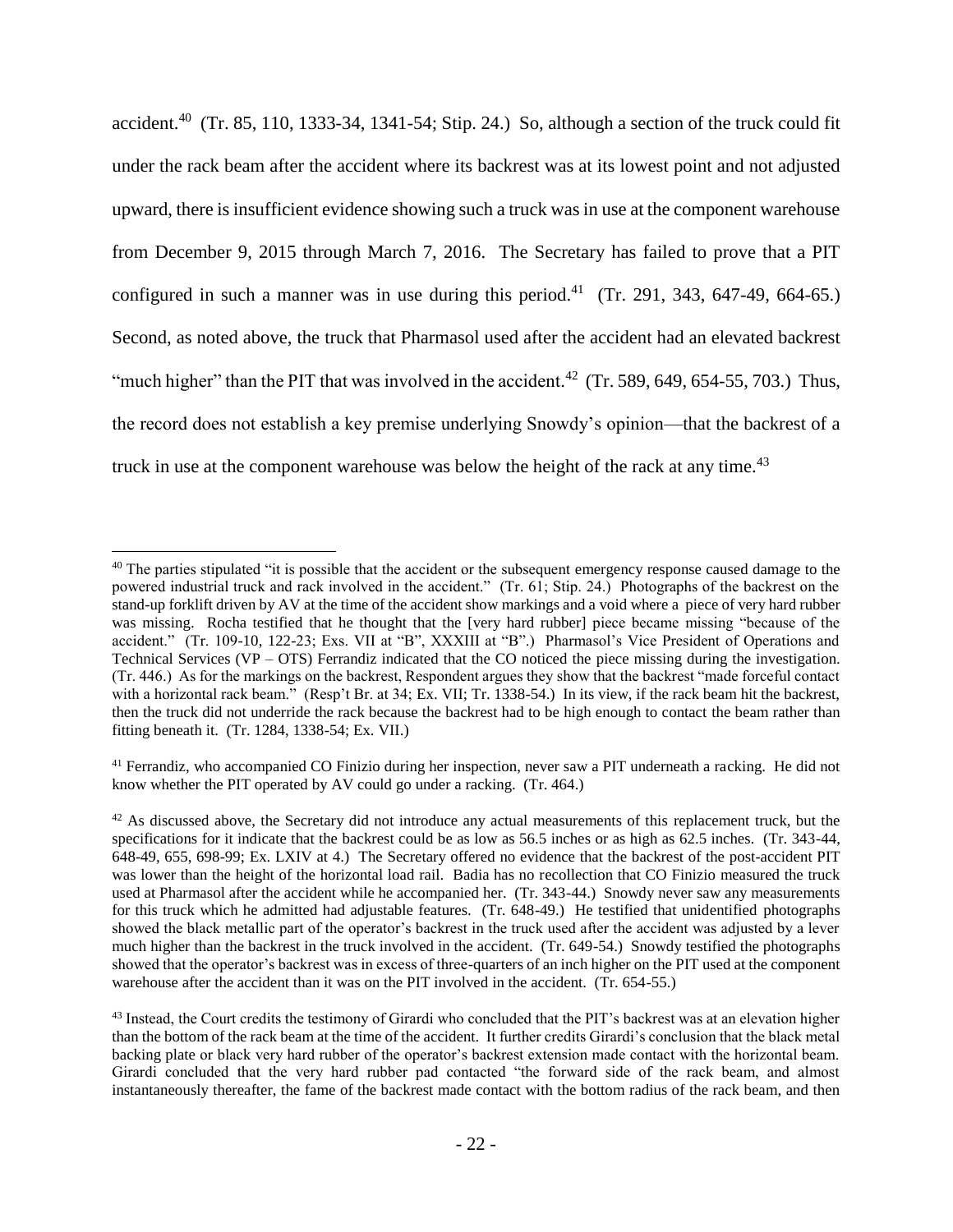The Secretary's position is also weakened by the fact that the backrest was not the only form of guarding on the trucks.<sup>44</sup> The truck is also equipped with a vertical rear post to prevent a horizontal load rail from entering the operator's compartment.<sup>45</sup> (Tr. 635, 730, 750-51, 943-45, 1110-11, 1124; Exs. II at 2-3, R at 12, at "D".) Girardi argues this post eliminates the possibility of a truck under-riding the rack.<sup>46</sup> (Tr. 1095-98, 1111, 1146, 1149, 1157, 1166, 1260-61.) He testified that the intent of the rear post "is to protect from the substantial crosswise member coming into the compartment at a slow speed perpendicular to the direction of travel. So therefore you move the post to the right of the left rear corner and keep it inboard, and that gives you the protection from the term underride."<sup>47</sup> (Tr. 1106-07; Ex. A at 7.) Snowdy agreed that if one of

<sup>45</sup> Girardi's expert report states:

(Ex. A at 5.)

 $\overline{a}$ 

<sup>46</sup> Girardi testified that many manufacturers went to a standard rear post on the PIT's left corner because it also did not impede the operator's mobility and visibility. He said the industry avoided installing posts on PIT's right-hand side to avoid operators "bang[ing] their head on that post." (Tr. 1095, 1105). Girardi said the underride hazard only occurred before the installation of a rear post and since then the underride "hazard hasn't been a problem. It hasn't even surfaced as near misses, .…" (Tr. 1096-98, 1174-76.) He stated "[a]nd as far as the industry is concerned, the [underride] hazard doesn't exist with the rear post." (Tr. 1158-68, 1251, 1254, 1267, 1272.)

<sup>47</sup> Girardi's expert report states:

The Hyster rear post is intended and designed as a safety post to protect the operator. The Hyster specification brochure for the subject model N35ZRS-14.5 reach forklift (duplicative words omitted) states the following under the heading of "Standard Equipment":

*Operator's Overhead Guard*

subsequently scored that and the underside of that particular racking at that point location." (Tr. 1341-57; Ex. VII at "B", "D", R at 56 (top photograph) at "A".)

<sup>44</sup> ANSI B56-1-2012 addresses guards that can be installed to protect against a potential under-ride. It states guards need to be tested at 1.6 KPH [kilometer per hour], or at about 1 mile per hour. (Tr. 759-60; Exs. A at 6, LIX at 57,  $\P$ 7.30.1.)

There is no industry standard requiring rear posts on a stand-up rider forklift. Under-rides can be prevented with a single rear post installation because it protects against horizontal members substantially crosswise to the forklift's direction of travel. A safety post installed to the rear left corner of such a forklift is a preferred location by manufacturers because it protects the operator and allows for safe operation of the forklift and all of its controls/systems.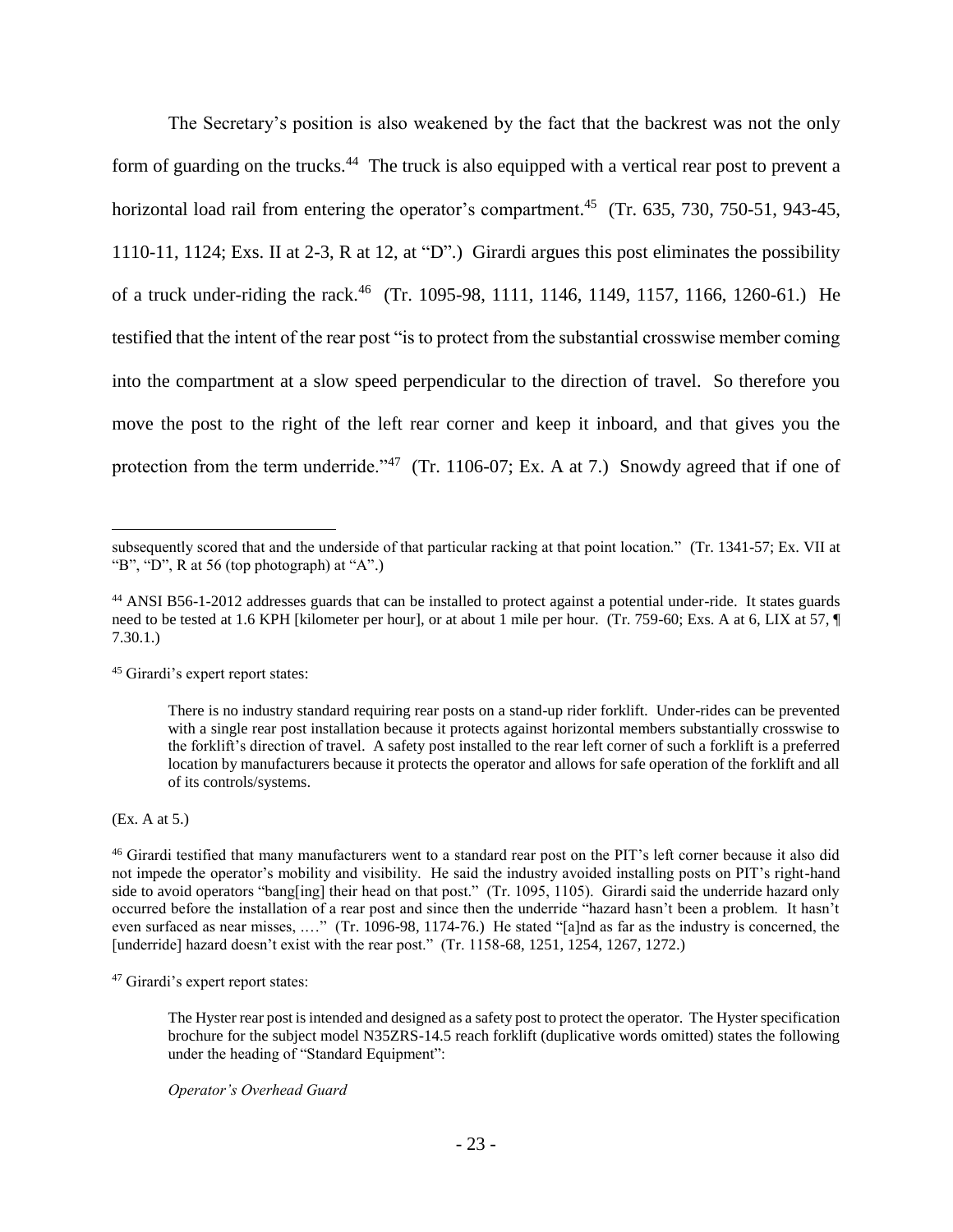Pharmasol's trucks backed up perpendicular into the load rail, the rear safety post would hit first.<sup>48</sup> (Tr. 676, 741, 743.) Still, he asserted that the horizontal rack could enter the operator's compartment above where the backrest was pushed down despite the post if the driver backed up at certain angles.<sup>49</sup> (Tr. 552-53, 578.) In addition to Snowdy's testimony, the Secretary also argues there is insufficient information about what degree of impact this post could withstand.<sup>50</sup> (Sec'y

Br. at 22; Sec'y Reply Br. at n.2.)

Markings on the PIT's post show that it encountered something, including perhaps a rack

beam, at some time but do not establish that a horizontal rack beam could enter the operator's

By installing the rear-left side post on the N35ZRS-14.5 reach forklift (duplicative words omitted), the operator is protected from being placed in an under-ride situation.

(Ex. A at 7, LXIV at 9.)

 $\overline{a}$ 

<sup>48</sup> Snowdy testified that the stand-up reach truck at Pharmasol met the requirements of ANSI B56-1-2012. He further testified OSHA standard 29 C.F.R. § 1910.178(a)(2) requires employers to use PITs that meet ANSI B56-1-2012. (Tr. 789-90; Ex. LIX.) Snowdy acknowledged that OSHA recommended in its 2009 SHIB that employers "[P]urchase, where appropriate, stand-up forklift trucks that have corner posts, extended backrests, rear post guards, or other features to prevent an under-ride from occurring." (Tr. 745; Ex. II at 3.) Snowdy further acknowledged the forklift industry installed rear "OEM" poles and relied upon "the raising of the operator's backrest" to prevent underrides from occurring with stand-up reach trucks that lacked a rear safety poll following OSHA's issuance of its SHIB in 2009. (Tr. 721-24, 729; Ex. II).

<sup>49</sup> At the trial, the Court concluded that Snowdy is qualified as an expert "in the use of powered industrial trucks." (Tr. 481, 535; Ex. XLIX.) However, the Court found he was not "competent to provide expert opinion testimony with regard to the rear safety post feature of the powered industrial truck of the kind that was being driven by the deceased in December of 2015." (Tr. 535-36.) In contrast, Girardi was qualified as "an expert on the impact of the vertical rear post." (Tr. 1101.) Girardi operated and inspected the PIT involved in the accident and was very familiar with its make and model. (Tr. 1113-14, 1301.) Snowdy, on the other hand, never inspected the PIT involved in the accident or the replacement PIT. (Tr. 641-48.)

<sup>50</sup> Girardi testified that the ANSI B56.1-2012 standard calls for PIT's rear posts to withstand an impact at about one mile an hour with a deflection of about three inches allowed. (Tr. 1097, 1103, 1116; Ex. LIX at 57, ¶ 7.30.1.1.) He said that there have not been any accidents that have occurred with a PIT backing up at a high speed that involve rear posts. (Tr. 1104-05, 1112, 1118.) Girardi also said that the ANSI B56.1-2012 "standard basically says that some type of guarding on the back side of a stand-up truck may be installed [provided]" (emphasis added) leaving it up to the user to decide whether the user wants to have some type of guarding on the PIT's back side or not. (emphasis added) (Tr. 1096, 1249-50; Ex. LIX at 57, ¶ 7.30.1.) Complainant agrees that the rear vertical post on the Hyster model N35ZRS is a type of guard. (Sec'y Br. at 8,  $\P$  42, 24 at n. 10.)

*Rear Post Operator Protection*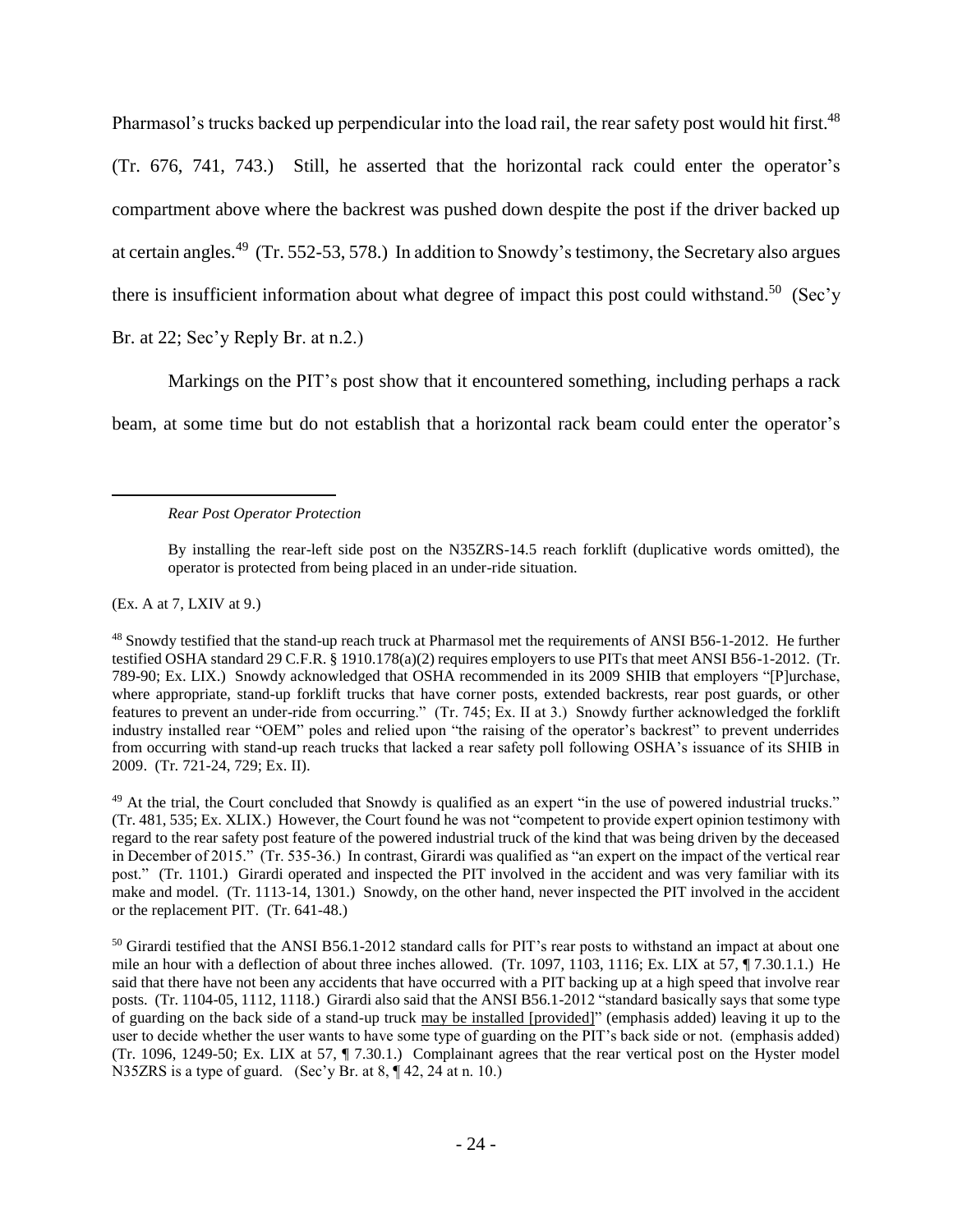compartment or otherwise contact the operator.<sup>51</sup> (Tr. 576-78; Ex. LXVIII at "A".) Indeed, AAD Abundo considered it "common sense" that the PIT's post could stop the rack from coming in on that side of the truck.<sup>52</sup> (Tr. 944-45.) Further, while the impact testing for the post was limited to slow speeds, the Secretary did not refute the evidence Pharmasol's employees only operated the PITs at slow speeds.<sup>53</sup> (Tr. 175, 209, 1078.) Nor did he offer evidence that the post could not withstand an impact at the maximum speed for the Hyster trucks.<sup>54</sup> (Tr. 1081, 1088.) Thus, the evidence about impact testing neither establishes nor rules out the presence of an underride hazard at Pharmasol.

There is no other evidence indicating that an underride could still occur with the truck's guarding features and the height of the racking system's crossbeams. (Tr. 747, 776, 780, 971-72.) The examples of an underride hazard included in the SHIB involve situations where the trucks fit squarely beneath the rack beam.<sup>55</sup> (Exs. II, XLVI, XLVII; Tr. 723-31, 742-43, 949, 1120-22, 1124.) These examples involve trucks with neither a post nor a backrest impeding the horizontal rack beam from making contact with an operator. *Id.* As the SHIB explains, "**corner posts, extended backrests, rear post guards**" can prevent an underride from occurring. (emphasis

<sup>51</sup> Rocha testified that he did not know of any instance where a horizontal rack beam entered the operator's compartment and made contact with an operator of a stand-up reach truck. (Tr. 223.)

<sup>&</sup>lt;sup>52</sup> AAD Abundo studied electrical engineering at the University of California at Davis an obtained a Master's degree from the Harvard School of Public Health. (Tr. 905-06.)

<sup>&</sup>lt;sup>53</sup> Rocha testified that he taught operators not to drive a PIT faster than someone can walk, which Snowdy estimated was 2-3 miles per hour. (Tr. 757-58.)

<sup>&</sup>lt;sup>54</sup> The PIT involved in the accident was capable of traveling at a top speed of around 7-10 miles per hour. (Tr. 756, 1114.)

<sup>&</sup>lt;sup>55</sup> The SHIB stated that the forklifts in the under-ride accident examples indicated for the period of 1993 through 2008 "did not have a protective rear guard or corner post to prevent under-ride from occurring." (Ex. II at 2.) Girardi testified that the PIT shown in the diagram on page 2 of the SHIB was an example of a forklift underride that would not have gone underneath the rack cross member had it had a rear safety post. (Tr. 1123-24; Ex. II at 2.)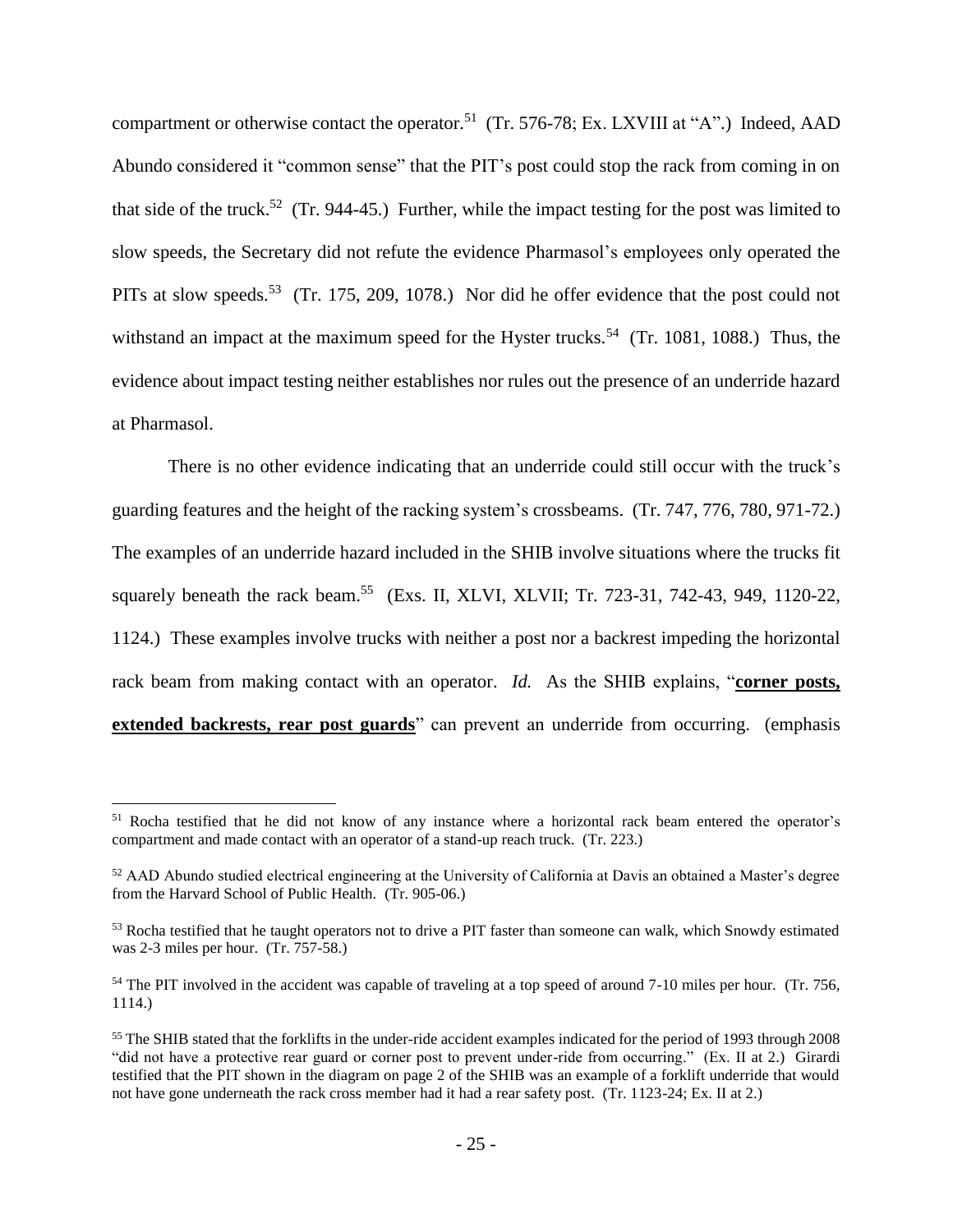added) (Tr. 1352; Ex. II at 3, ¶ 3.)Likewise, the description of underride hazards in the ANSI B56.1-2012 is consistent with the SHIB in that it considers the hazard may be present when there is no rear safety post. (Exs. II, LIX at 57; Tr. 1120-24.)

The Secretary also argues that while the Hyster trucks in use at Pharmasol had one rear post, some manufacturers offer the option of two rear posts as well as other guarding features for the same type of PIT. (Sec'y Br. at 25; Ex. IX.) The availability of additional guarding features does not establish that the guarding on the trucks in use at Pharmasol was inappropriate for the setting in which they were used. Because the existence of an underride hazard depends on the particular PIT being operated and the environment in which it is operated, the Secretary needed to establish that an underride hazard remained despite the backrest, rear post, and conditions of use. (Tr. 543-44, 639, 1248-49.) Certainly, some uses of PITs may require more guarding than the ones in use at Pharmasol had. But this does not mean that the guarding on Pharmasol's PITs was insufficient given how they were used in that workplace. 56 *Id.* 

Perhaps in recognition of this deficiency in the record, the Secretary attempts to establish the presence of a hazard by showing that Respondent itself believed employees could underride the racks at its facility. (Sec'y Br. at 26-28.) To support this argument, it points to the Underride Memo Pharmasol issued to all of its PIT operators shortly after the accident. (Exs. V, XXVII; Tr. 283, 420.) The Underride Memo explains that the right side of the stand-up forklifts could run

<sup>&</sup>lt;sup>56</sup> The Secretary also argues that Respondent cannot rely on the rear post and backrest because other engineering controls, such as raising the rack beam and adding bumpers, are a better way to address underride hazards. (Sec'y Br. at 3-4, 25-26, Sec'y Reply Br. at 3.) The sufficiency of an employer's abatement methods and the feasibility of the Secretary's abatement proposals are relevant only after the Secretary establishes the hazard exists. The Secretary failed to establish that a truck in use in the component warehouse could underride the racks, so the Court does not reach whether the Secretary establishes the other elements of his burden. (Tr. 343, 1283-85.) *See e.g., Cranesville Block Co.*, 23 BNA OSHC 1977, 1985 n. 6 (No. 08-0316, 2012) (consolidated) (finding the Secretary failed to establish knowledge and therefore it was unnecessary to reach the issue of abatement).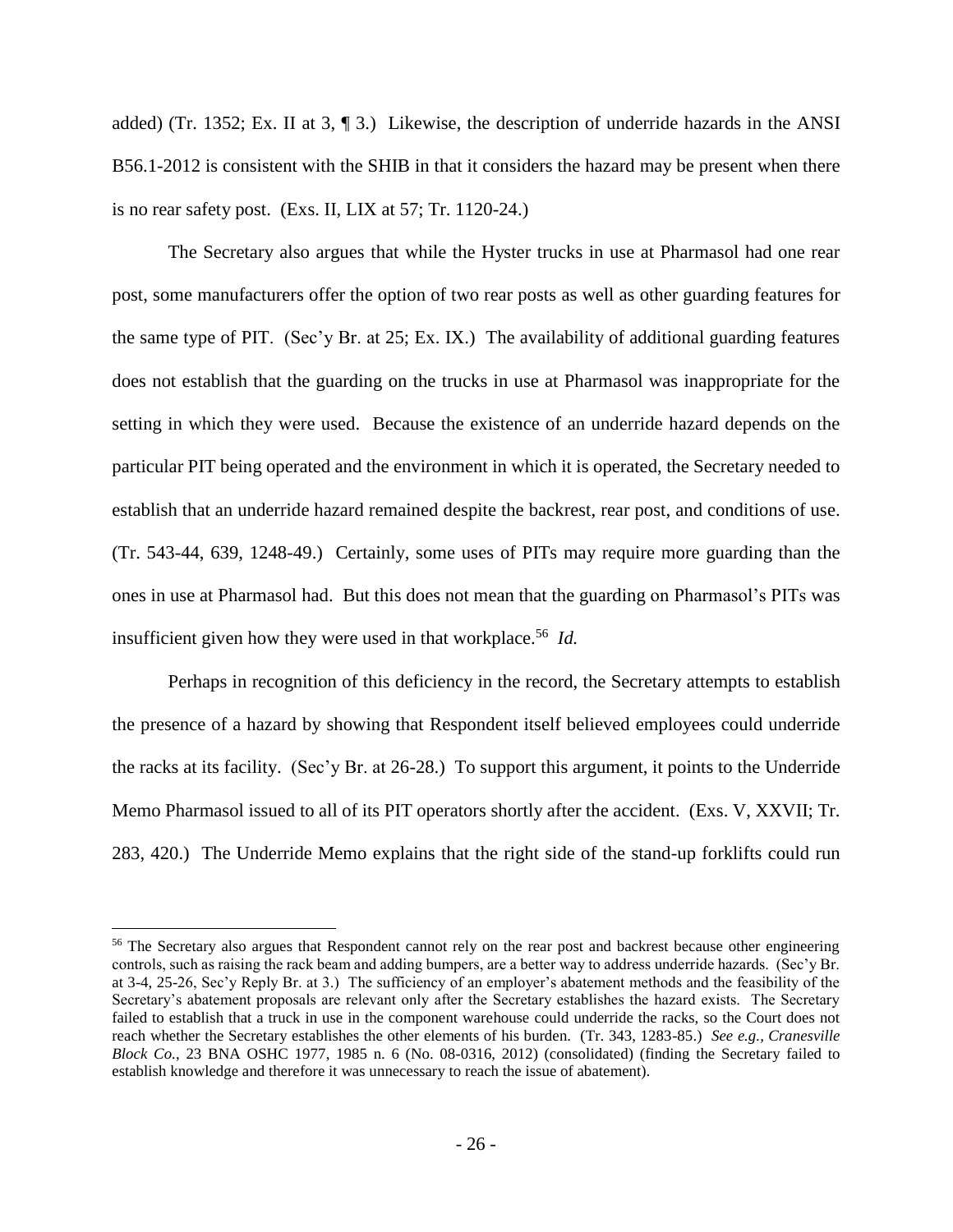under the edge of the racking system in the warehouse, and explains that when such situations occur, a driver could become pinned under the racking.<sup>57</sup> (Tr. 100, 288, 419, 628; Ex. V.)

In its brief, Respondent alleges that the Underride Memo merely repeats what CO Finizio said during the inspection. (Resp't Br. at 17, 30; Tr. 280-84, 418-20, 448.) Essentially, Respondent contends that it told its employees there was an underride hazard, but the trucks could not underride the racks at its facility because of the guarding features. (Resp't Br. at 36.)

The Underride Memo neither establishes nor rules out whether there is an underride hazard at the facility. As discussed above, for there to be an underride hazard, it must be possible for a horizontal rack beam to contact the truck's operator. The Underride Memo does not change the measurements of the truck, the height of the rack, or how employees used the truck. Marc Badia, the President of Pharmasol,<sup>58</sup> explained that the truck with the pushed down backrest was put out of service right after the accident and therefore not covered by the Underride Memo, which was issued a few days after the accident.<sup>59</sup> (Tr. 291, 343, 448-49.) The Secretary did not establish that anyone used a truck with a backrest below the height of a horizontal rack beam. (Tr. 647-48.) As for the truck in use after the accident, the Secretary failed to show that it could underride the horizontal rack beam given the guarding features and conditions of use.<sup>60</sup> (Tr. 464, 648, 1145-46,

<sup>&</sup>lt;sup>57</sup> Specifically, the Underride Memo admonishes that: "special attention must be taken no (sic) [not] to run under the rack backwards on the right side of the forklift as the driver may be pinned under the racking." (Ex. V; Tr. 419.) The warehouse manager explained that in this context "backwards" meant traveling in a direction with the forks trailing. (Tr. 103.)

<sup>58</sup> Badia has worked at Pharmasol for about 21 years and has been its president for about 7 years. (Tr. 269-70.)

<sup>&</sup>lt;sup>59</sup> As discussed, there are no measurements of the height of the backrest on this truck prior to the accident.

<sup>&</sup>lt;sup>60</sup> Pharmasol did not perform any analysis regarding whether the right side of the forklift could go under the rack. (Tr. 286-88.) Nor did the Secretary measure whether the truck in use after the accident could do so. (Tr. 343-44, 464, 642, 648.)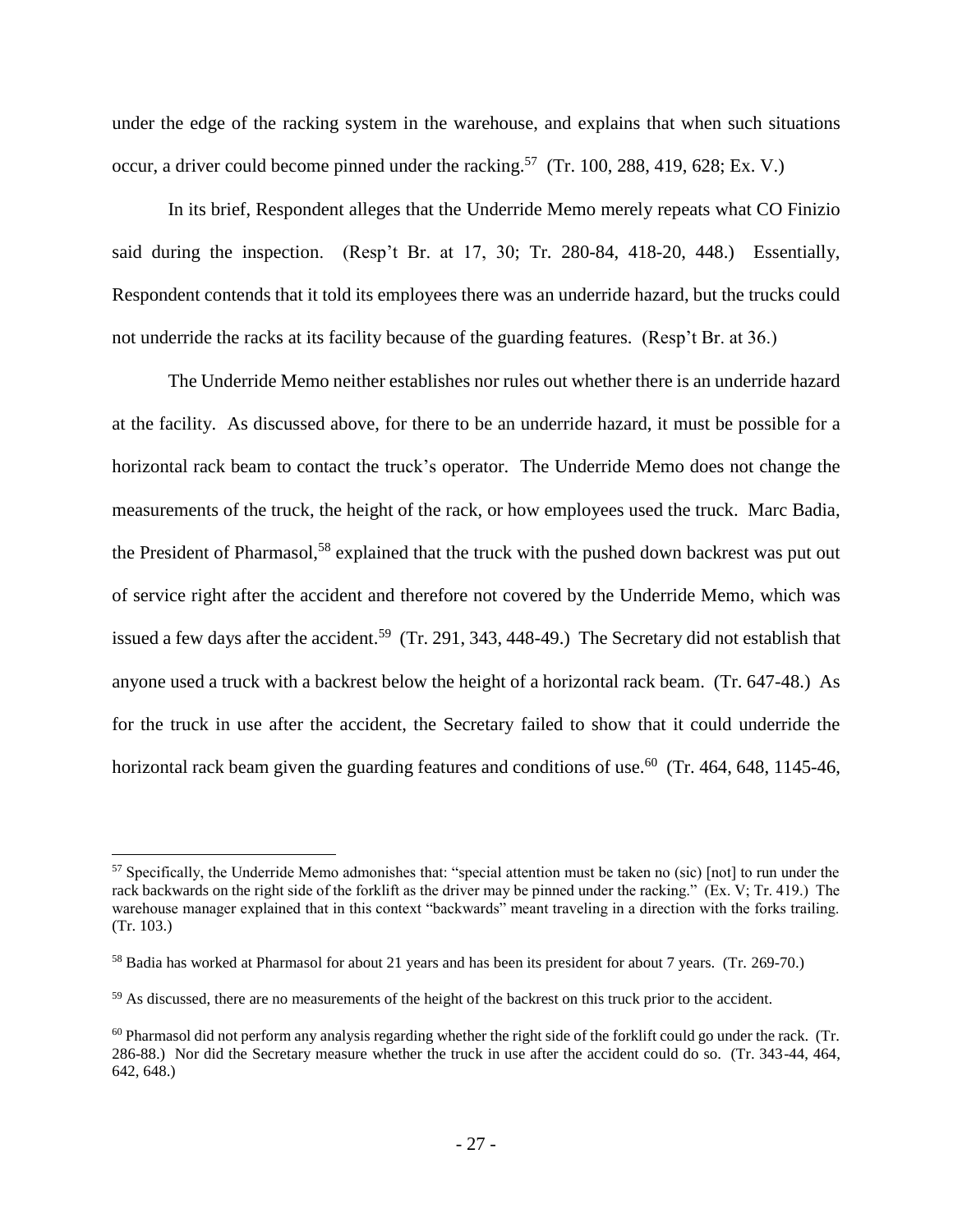1157.) So, although the Underride Memo shows that Pharmasol believed the CO when she indicated that the trucks could underride the racks, this belief did not mean the hazard was actually present.<sup>61</sup> (Tr. 288, 349, 418-20, 1148, 1157-58.)

When asked whether or not there was an underride hazard with the PIT Hyster Model N35ZRS-14.5 used at Pharmasol both before and after the accident, Girardi testified:

Well, based on my personal inspection of the facility, based on my operation of the truck, based on the load configurations I saw and based on the operating characteristics that are designed into this truck, my opinion is there's no underride hazard present at that facility and especially since it has a rear post on the truck to begin with.

(Tr. 1156-57; Ex. A.)

 $\overline{a}$ 

The Court agrees with Girardi's conclusion.<sup>62</sup> In short, the Secretary fails to show that the PITs in use at Pharmasol could underride the racking system given the PIT's guarding features and the dimensions of the racking system at the component warehouse. The Secretary failed to prove that any Pharmasol employee, or anyone at all, operated a PIT without a rear safety post and a raised operator's backrest from December 9, 2015 through March 7, 2016. Citation 1, Item 1 is vacated.

## **A. Violations of Particular OSHA Standards**

In contrast to violations of the general duty clause, to establish a violation of a specific OSHA standard, the Secretary must show by a preponderance of the evidence that: (1) the cited standard applies; (2) the terms of the standard were violated; (3) the employer knew, or with the exercise of reasonable diligence could have known, of the violative condition; and (4) one or more

<sup>&</sup>lt;sup>61</sup> Badia never knew of an alleged hazard of a rack's horizontal member entering the operator's compartment of a stand-up forklift while backing up before December 9, 2015. (Tr. 279, 347-49.) Ferrandiz testified that neither he nor to his knowledge anyone at Pharmasol knew that a PIT could actually go underneath a horizontal beam of the rack prior to the accident. (Tr. 448.)

 $62$  The Court found Girardi's testimony concerning Citation 1, Items 1 and 4(a), to be highly persuasive and credible.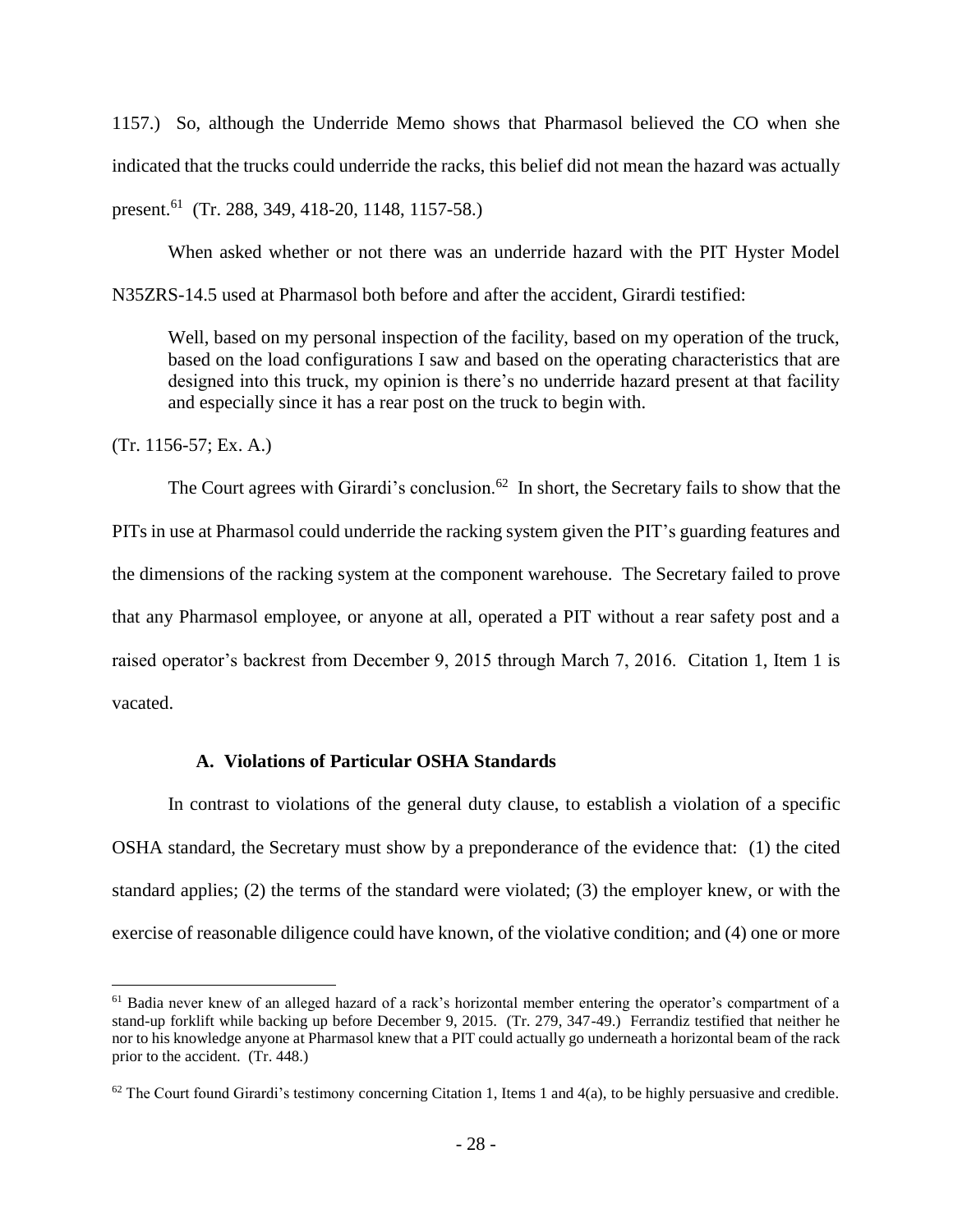employees had access to the cited condition. *Astra Pharm. Prods*., 9 BNA OSHC 2126, 2129 (No. 78-6247, 1981), *aff'd in relevant part,* 681 F.2d 69 (1st Cir. 1982).

The Secretary alleges Respondent committed serious violations of: (1) 29 C.F.R. §§ 1910.176(a), (b), which concerns storing and tiering materials in unsafe places and in an unsafe manner (Citation 1, Items 2 and 3), and (2) 29 C.F.R. § 1910.178(1)(3)(i)(A), which concerns the content of the training programs for PIT operators (Citation 1, Item 4(a)). (Tr. 12-14.) The Secretary also alleges Respondent committed two other-than-serious violations by: (1) failing to properly label, tag, or mark a container of sanitizing solution in violation of 29 C.F.R. § 1910.1200(f)(6)(ii) (Citation 1, Item 5), and (2) omitting certain information from training records in violation of 29 C.F.R. § 1910.178(l)(6) (Citation 2, Item 1). (Tr. 14-15.)

### 1. **Serious Citation 1, Item 2 – 29 C.F.R. § 1910.176(a) (aisle clearance)**

The Secretary alleges that Pharmasol violated 29 C.F.R. § 1910.176(a) by not ensuring: "that aisles were maintained clear of obstacles for the safe operation of powered industrial trucks." (Tr. 12.) The cited standard relates to situations where mechanical equipment is used and, in such situations, aisles and passageways must be kept clear and free of obstructions that could create a hazard. (Tr. 529, 824, 916.) Specifically, the cited standard mandates that:

Where mechanical equipment is used, sufficient safe clearances shall be allowed for aisles, at loading docks, through doorways and wherever turns or passage must be made. Aisles and passageways shall be kept clear and in good repair, with no obstructions across or in aisles that could create a hazard. Permanent aisles and passageways shall be appropriately marked.

29 C.F.R. § 1910.176(a). Respondent appears to concede that materials were in an aisle where mechanical equipment was used in its warehouse. (Resp't Br. at 15-16.) However, it argues that the Secretary did not establish that materials were in the aisles within six months of the citation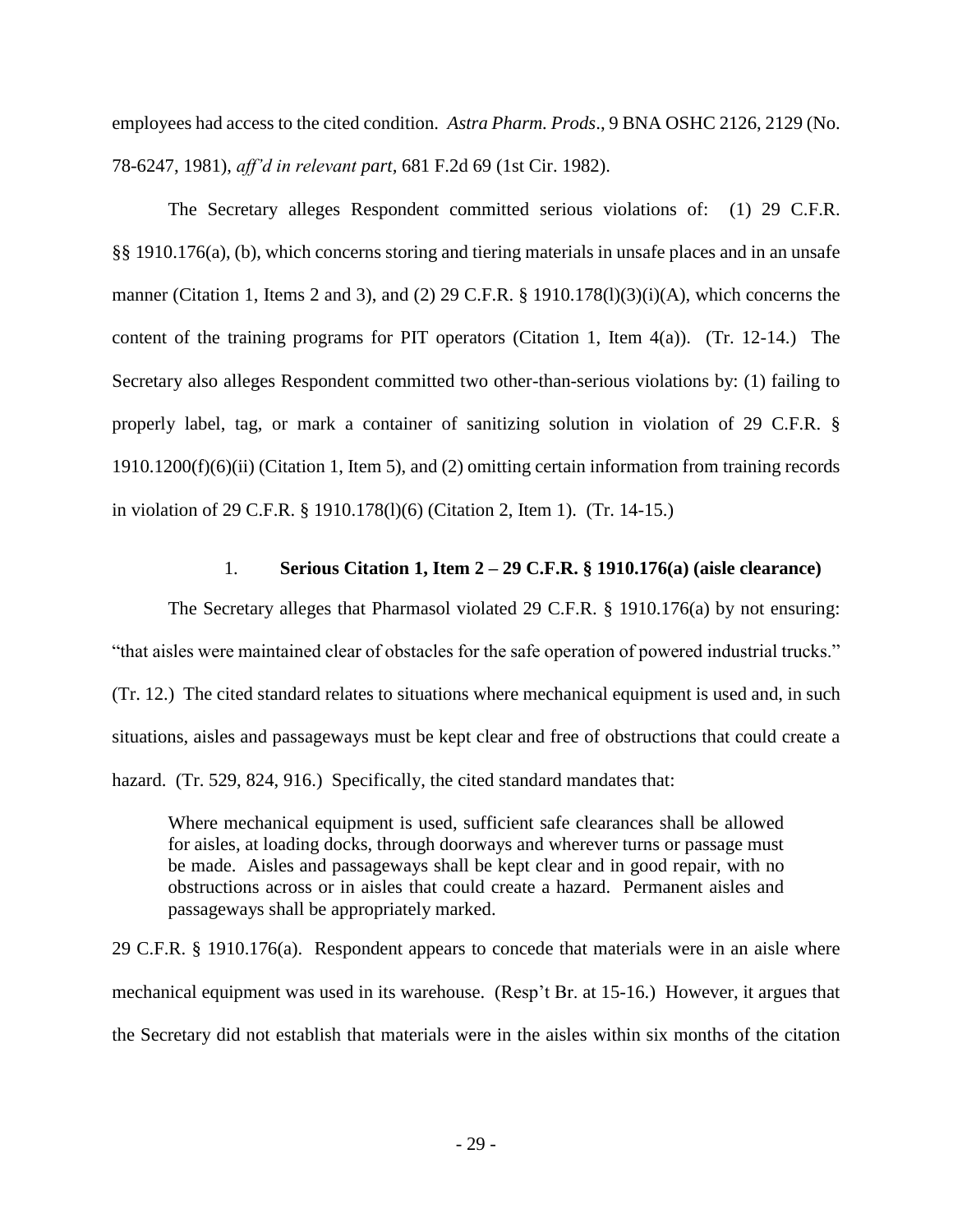date as required by 29 U.S.C. § 658(c) and it also disputes that the materials depicted in the photographic evidence constitute a hazard. (Resp't Br. at 15, 45.)

Pharmasol employees acknowledged that Exhibits XII and XIII show an aisle in the company's component warehouse. (Tr. 126-32, 236-37, 425-27.) Respondent argues that because the individual who took the photographs did not testify, the Secretary cannot rely on them. (Resp't Br. at 15, 45.) The Secretary responds that Pharmasol agreed to the admissibility of these exhibits and argues the time to raise objections to their authenticity and relevancy was at, or prior to, the trial. (Sec'y Reply Br. at 11-12; Tr. 53, 56.)

#### **a. Evidentiary Issues**

Respondent's suggestion that Joint Exhibits XII and XIII are not relevant and admissible is rejected. Respondent agreed to their admissibility and failed to raise any objection to them at the trial.<sup>63</sup> (Tr. 52-53, 56, 1362.) The Secretary was entitled to omit foundational questions and utilize the joint exhibits during the trial and in his briefs. Similarly, Respondent's suggestion that evidence of conditions in the workplace from a time outside of the six-month statute of limitations period is inadmissible, is also rejected. (Resp't Br. at 45-46.) The six-month statute of limitations set forth in 29 U.S.C. § 658(c) is a bar on citing violative conditions that ceased more than six months before the issuance of the citation. It is not an evidentiary bar. *See* Commission Rule 71, 29 C.F.R. § 2200.71; Fed. R. Evid. 402 (all relevant evidence is generally admissible).

Still, conceding to the evidence's admissibility does not change what it establishes or otherwise alter the Secretary's obligation to issue a citation no more than "six months following the occurrence of any violation." 29 U.S.C. § 658(c). Consequently, even though Respondent

<sup>63</sup> Respondent also agreed to the admissibility of Exhibit XXXIX, OSHA's Violation Worksheet, which includes the same photographs that comprise Exhibits XII and XIII. (Tr. 53; Ex. XXXIX at 6, 10.)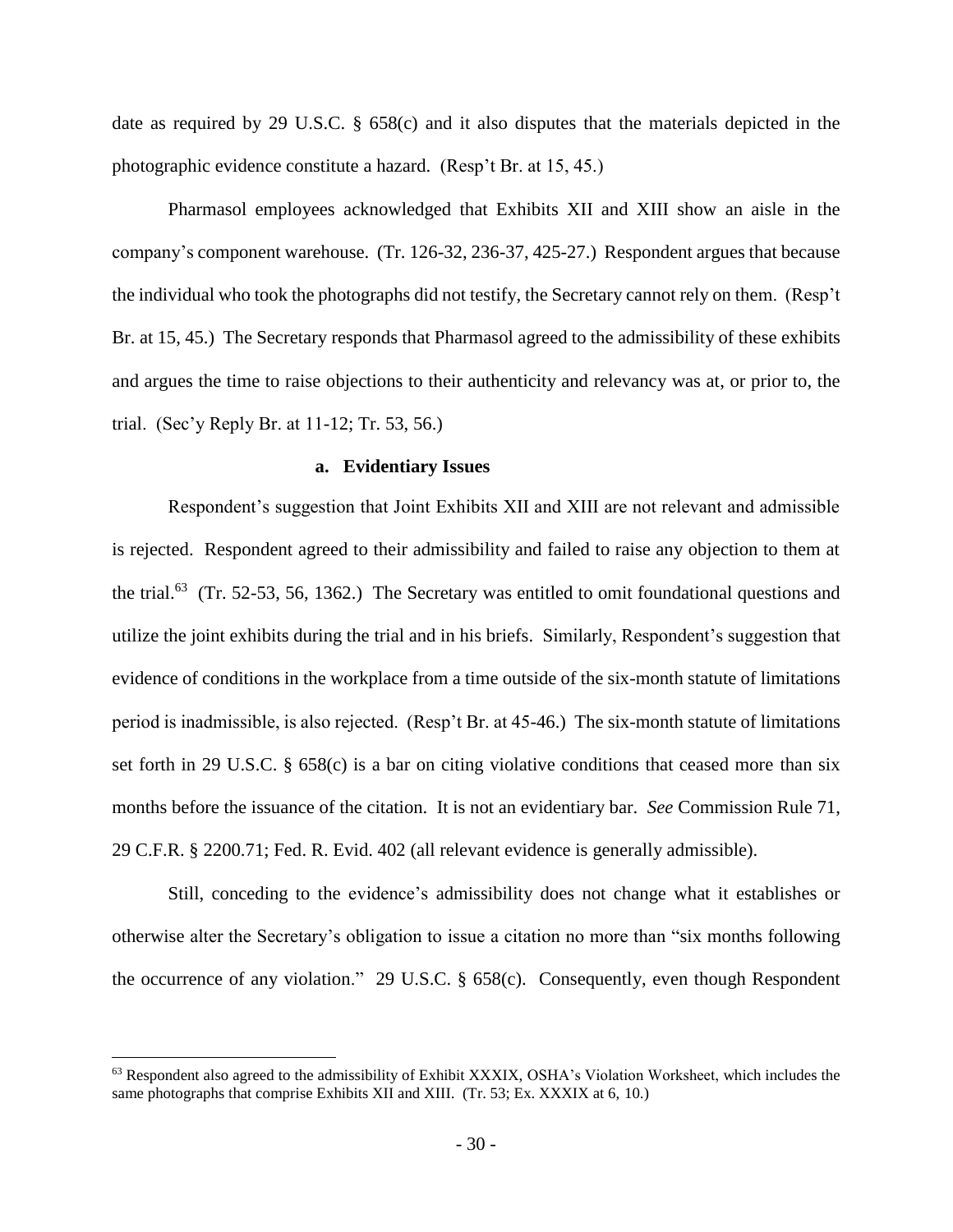agreed to the admissibility of the evidence, the record still must show that the violative condition existed within the statute of limitations. *Id.* 

On this timeliness issue, Respondent suggests that the photographs could have been taken more than six months before the issuance of the citation and argues that the record lacks evidence of the date of the conditions depicted. (Resp't Br. at 12, 15, 47.) Respondent makes these allegations even though there is no dispute that: (1) OSHA investigators took photographs as part of their investigation, (2) this investigation began on December 10, 2015, within six months of when the Secretary issued the citation, and (3) Exhibits XII and XIII were photographs in OSHA's investigative file. (Resp't Br. at 15; Ex. XXXIX at 6, 10; Tr. 12, 449.)

While Respondent is correct that the record does not include testimony from the individual who took the photographs, Pharmasol employees explained that the Exhibits XII and XIII show Pharmasol's component warehouse. (Tr. 126-32, 234-37, 425-26, 449.) More specifically, while being questioned by Respondent's counsel, Rocha indicated that to the best of his knowledge the photographs of the pallets in the aisles were taken the day after the accident, which is less than six months before the citation was issued.<sup>64</sup> (Tr. 234.) Witnesses also suggest that the pallets depicted in Exhibits XII and XIII are also seen in the video admitted as Exhibit LIV. (Tr. 126-32, 232-39, 362-63, 1196-98, 1208.) It is undisputed that Exhibit LIV represents conditions in the warehouse around approximately 10:15 pm on December 9, 2015. (Tr. 234.) Girardi explained how the

<sup>64</sup> The Court credits Rocha's testimony and finds that the photograph at Ex. XIII was taken on December 10, 2015. (Tr. 234.) The Court further finds that the photograph at Ex. XIII was taken in the component warehouse. It also finds that the photograph at Ex. XII was also taken in the component warehouse on December 10, 2015. (Tr. 425-27; Ex. XXXIX at 6, 10.)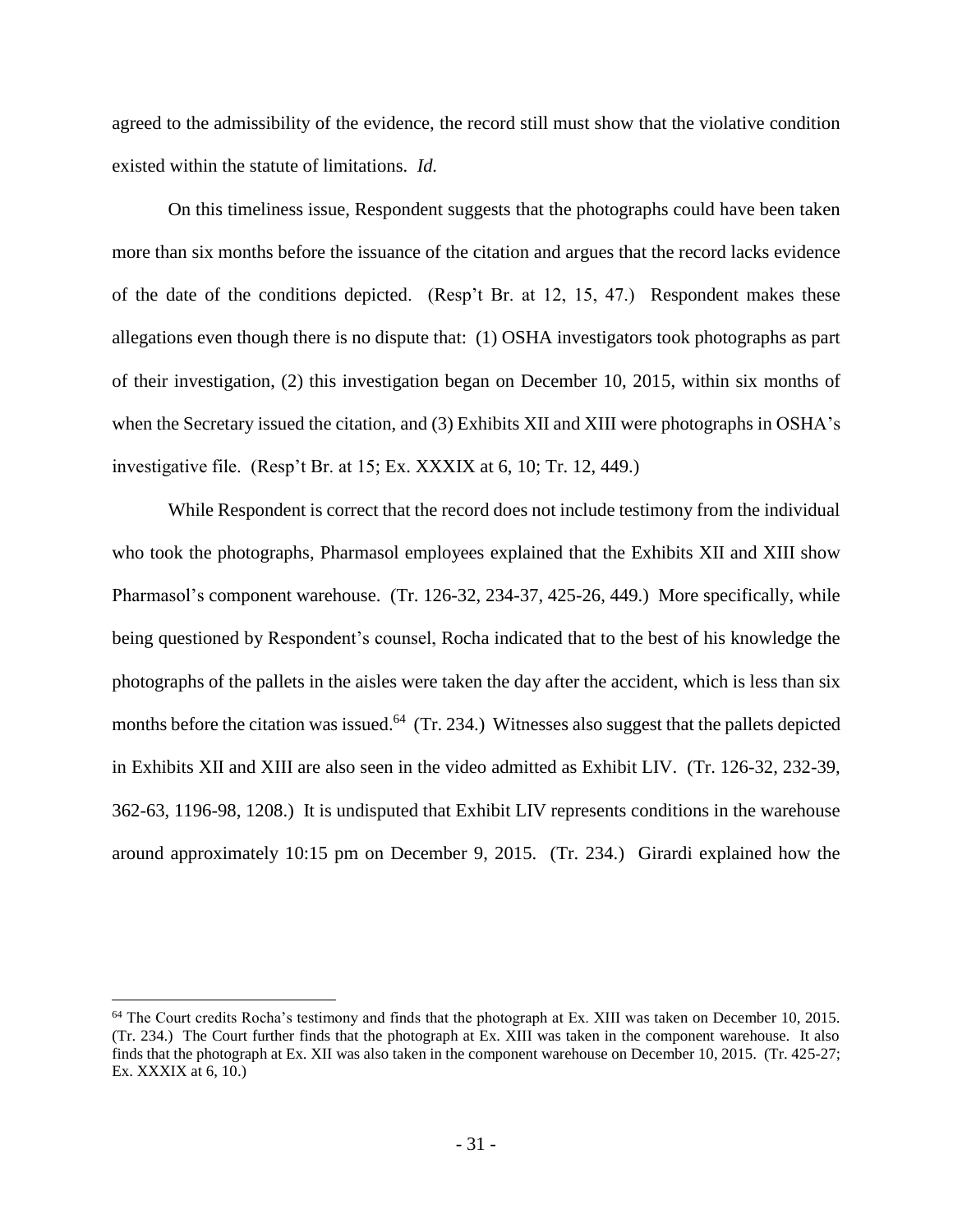pallets depicted in the video were seen in Exhibit XIII.<sup>65</sup> (Tr. 1196-98; Exs. XIII, LIV.) Respondent also claimed that the location depicted in Exhibit XIII was only used temporarily for staging. (Tr. 357-60, 1153; Ex. LIV.) This testimony, if credited, makes it improbable that Exhibit XIII was taken as part of some other investigation because the exact same type of pallet stack at an end of an aisle is shown in Exhibit XIII is also visible in the video.

The similarity of the conditions in the surveillance video and the photographs undermine Respondent's supposition that Exhibit XIII could have been taken during some prior OSHA inspection as opposed to the inspection that commenced within hours of when the surveillance video is dated. (Tr. 234-39; Sec'y Br. at 49-50.) Moreover, Exhibits XII and XIII are both consistent with and support Rocha's testimony that the photographs of materials in the aisleway were taken on December 10, 2015 not long after the time depicted in the surveillance video. (Tr. 132-35, 234-37, 426-27; Exs. XII at "A" and "B", XIII, LIV at 2, "B" (both places).) Thus, the record does not support Respondent's recent claims that Exhibits XII and XIII might not reflect conditions that were present within the six-month period before the citation's issuance. (Resp't Br. at 12, 15, 47.)

### **b. Applicability of the Standard and Its Violation**

Having found that Joint Exhibits XII and XIII were properly admitted and can be relied on by the Secretary to show the presence of a violative condition within the statute of limitations, we turn to whether the Secretary established a violation of the 29 C.F.R. § 1910.176(a). The Secretary points to several instances where materials were kept outside of the racking system and their

<sup>&</sup>lt;sup>65</sup> Girardi argued that the condition seen in the other photograph, Exhibit XII, was not shown in the screenshot taken from the video. (Tr. 1314; Exs. XII, LIV at 2.) Badia and Rocha viewed the longer segment of the video rather than the single screenshot when they discussed seeing the pallets that the Secretary alleges are a hazard. Whether in the video, or not, the photograph at Exhibit XII shows the obstructions at "A" and "B". (Tr. 132-35, 232-39, 362-63; Exs. XII, LIV at 1, at "A", at 2 at "B" (both places).)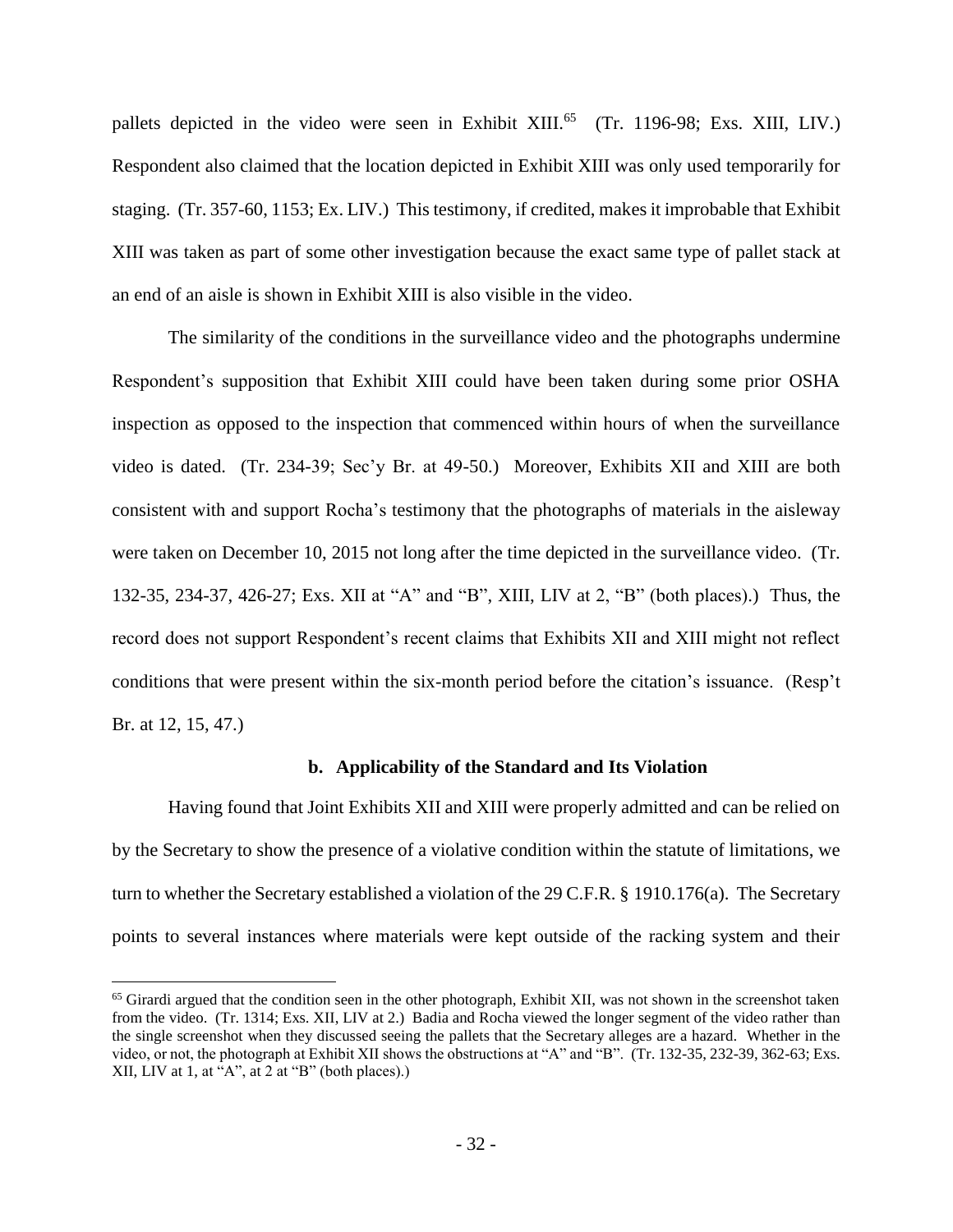presence violated the cited standard.<sup>66</sup> (Tr. 126, 132-35, 234, 617-626, 830-31; Sec'y Br. at 12-14, 48-52; Sec'y Reply Br. at n. 10; Exs. XII at "A", "B", XIII (bottom right), LIV at 2, "B" (both places).) The Secretary's expert, Snowdy, explained that having materials outside of the racking system in the locations shown on Exhibits XII, XIII, and LIV pose a safety hazard by reducing and/or narrowing the area in which a forklift driver can safely maneuver, as well as by obstructing the operator's view.<sup>67</sup> (Tr. 614-18, 624-26; Exs. XII-XIII, LIV at 2 at "B" (both places).)

Rocha, the warehouse manager, was primarily responsible for ensuring that the aisles in the component warehouse were free of materials that should not be there.<sup>68</sup> Rocha acknowledged that the materials depicted in Exhibit XII could obstruct a truck operator's view and might pose a safety hazard.<sup>69</sup> (Tr. 125-31; Ex. XII.) With respect to the materials seen at the bottom right of Exhibit XIII, Rocha indicated that the materials sticking out from under the racking system might cause issues for truck operators and if he saw such a condition he would have the materials put under the rack completely.<sup>70</sup> (Tr. 134-35; Ex. XIII.) Rocha said that materials are never placed or

<sup>66</sup> The Secretary did not include the presence of materials shown in the photograph at Ex. XI, at "A" and "B", as instances where material outside of the racking system served as a basis for a violation of the cited standard. (Tr. 967- 68.) Neither does the Court.

<sup>67</sup> Respondent cites a non-precedential decision of *Gen. Motors Corp*., No. 78-1368, 1979 WL 8354 (O.S.H.R.C.A.L.J., Jan. 1, 1979), for the proposition that the object in the aisleway must create an actual hazard. (Resp't Br. at 46.) In *Gen. Motors*, the aisle was wider than those at Pharmasol and the decision does not refer to a visual obstruction created by the intrusion of the materials into the aisle. 1979 WL 8354, at \*1. Thus, the *Gen. Motors* decision does not support a different outcome than the one reached here. *Id.* 

<sup>&</sup>lt;sup>68</sup> Rocha testified that the component warehouse is where Pharmasol stores raw material for production and packaging, including caps, aluminum cans, valves and cartons. (Tr. 160-61.)

 $69$  Ferrandiz testified that the boxes shown in the photograph at Ex. XIII protruded about six inches into the aisle from the rack. The Court finds that these boxes protruded at least six inches, and more, into the aisle, narrowing the space PITs could operate in the aisle. (Tr. 450, 615-17; Ex. XIII.) Snowdy testified that stand-up reach PIT operators should take a path down the right side of an aisle about eight inches away from the rack system and not proceed down the middle of an aisle to avoid rack damage. (Tr. 565-67, 572-73.)

 $70$  At his deposition, Rocha went further and said that he considered the materials depicted in a photograph of the warehouse constituted a safety issue. (Tr. 132, 135.) The Court credits Rocha's testimony given during direct examination over contradictory and somewhat confusing testimony he later gave at the trial during cross-examination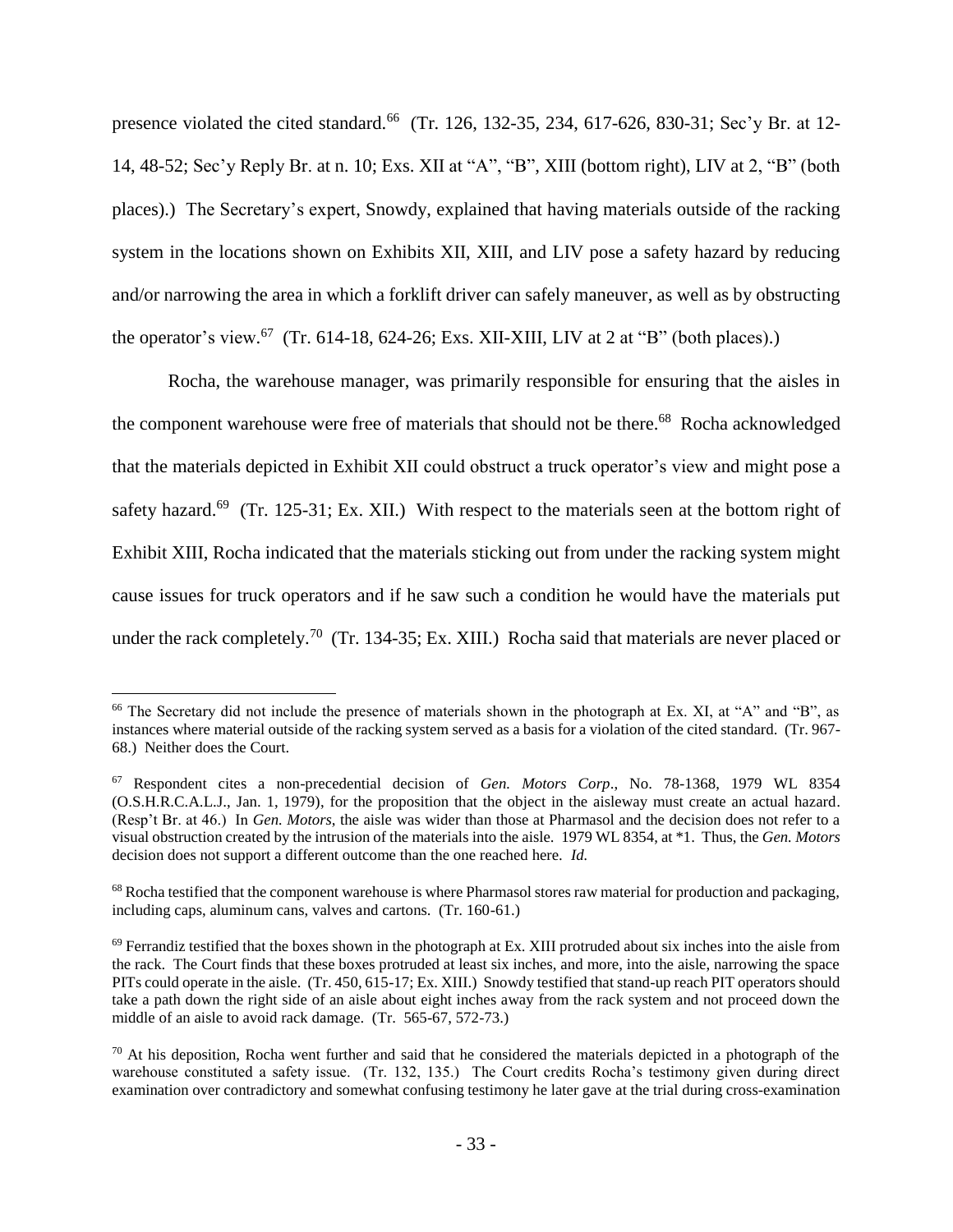stored in the aisles. (Tr. 125-31, 135-36.) He also told Girardi that if someone leaves something within an aisle, the next shift should notify a supervisor. (Exs. A at 8; R at 8.)

In contrast to Snowdy and Rocha, Badia and Girardi allege that pallets of materials in the aisles as depicted in Exhibits XII and XIII were not hazardous. (Tr. 362-63, 1312.) Badia's credibility on this point is undermined by the evidence indicating that in 2012-2013 Pharmasol acquired a new racking system to address the storing of materials in the aisles. (Ex. Q; Tr. 324- 26, 329-30, 386, 875-76.) The appropriations request indicates that Pharmasol sought the new racking system so it could comply with a fire code that precludes storing products in the aisles or at the ends. (Ex. Q; Tr. 378, 384.) Badia and Rocha also both indicated that materials should be staged in the empty spaces beneath the horizontal load rail down to the right or left of the aisles themselves, as opposed to at the ends or within the passageway itself. (Tr. 165, 327, 361.)

Turning to Girardi's testimony, he contends that the materials in the aisles were not hazardous because the forklift operator likely placed them in those locations and thus was aware of the condition. (Tr. 1312.) Awareness does not cure a hazard. Further, although Girardi's theory that the condition was not a hazard was based on the fact that the worker pulled the pallet out and placed it in the aisle as part of his work process, he conceded that, at least with respect to the condition depicted in Exhibit XII, he did not know why the pallet was in that location or what stage the work was at. *Id.* Girardi's opinion also fails to account for situations when two employees are working at the same time in the warehouse. (Tr. 442-43.) One employee would not necessarily know the other left something in an aisle. Finally, his theory does not explain how knowledge of materials in the aisles eliminates the visual obstruction they created. (Tr. 130, 625-26.)

on whether or not materials shown at Exs. XIII (bottom right) and LIV posed hazardous obstacles to AV as he operated a stand-up reach forklift on December 9, 2015 at about 10:06 p.m. (Tr. 235-39.)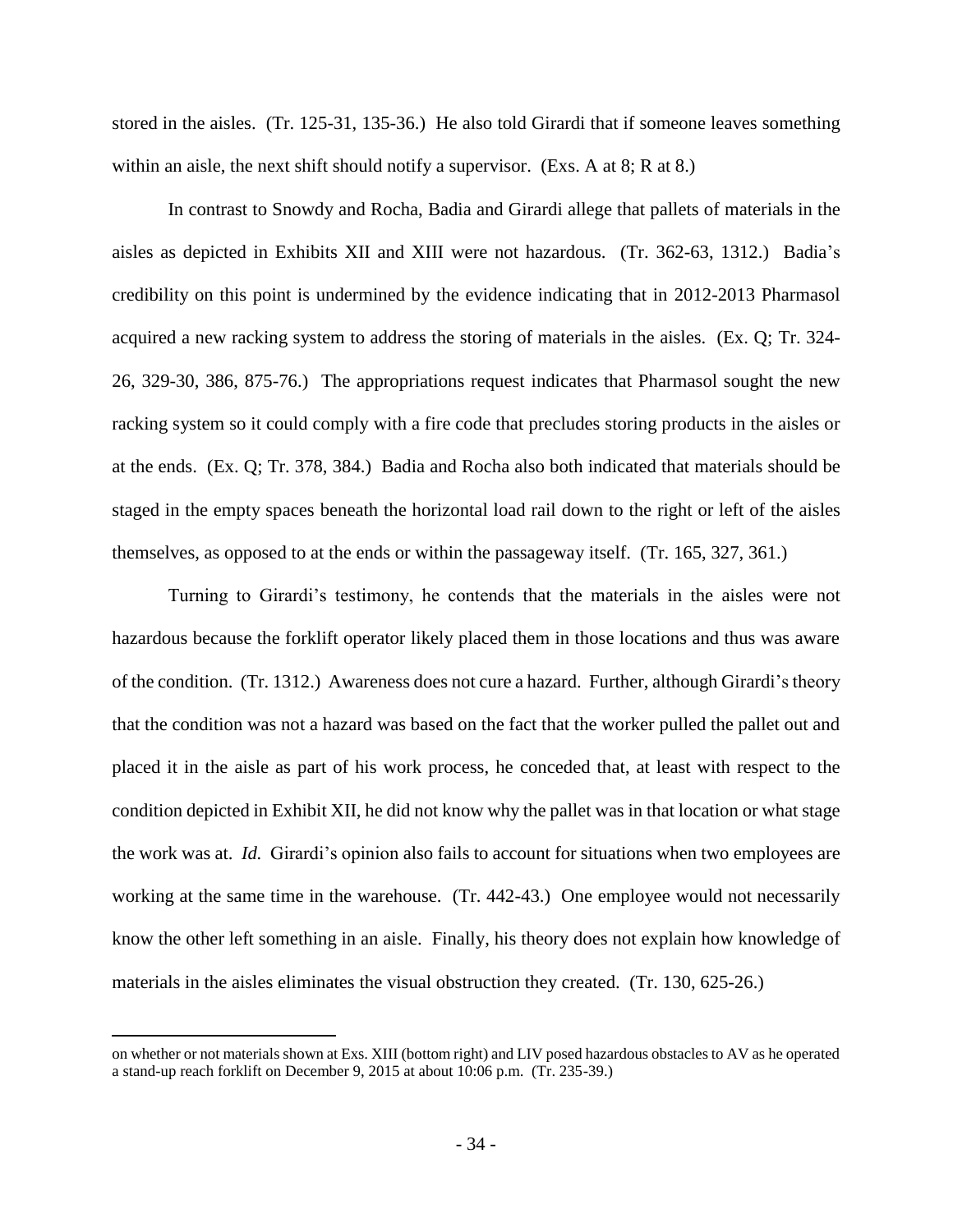Girardi also expressed his view that there is sufficient space for PIT operators to move around objects in the aisles.<sup>71</sup> (Tr. 1192-93, 1312-13.) Ultimately, Girardi fails to persuade the Court that the aisles were so wide as to defeat any hazard. He did not conclude that any driver could maneuver safely around the pallets depicted. His testimony was limited to the video of AV turning in what he described as a "nice smooth straight arc."<sup>72</sup> (Tr. 1193; Ex. LIV.) Should another operator have deviated from this, the results may not have been the same. (Tr. 625.) *See Hughes Tool Co.,* 6 BNA OSHC 1366, 1369 (No. 15086, 1978) (one of two commissioners concluding that if safe maneuvering around obstacles depends on an operator's ability, the Secretary established a § 1910.176(a) violation).

In addition, Snowdy disagreed with Girardi's view that the aisles were so wide as to permit placement of materials in them.<sup>73</sup> (Tr. 615-18, 624-26, 830-31.) Snowdy explained that materials at the end of aisles "definitely would impede the operator's ability" to maneuver in the aisles. (Tr. 827.) While an operator might be able to get around an obstacle, he or she would have to take evasive action that would bring them closer to the storage rack. (Tr. 827, 831-32; Ex. LIV.) Similarly, Rocha also viewed the materials as presenting issues for the truck operators. (Tr. 131, 135.) Even Girardi seemed to recognize some flaws in his theory: he conceded he would not leave the materials in the aisle and that their presence in such locations should not be a common occurrence. (Tr. 1309.)

 $71$  As discussed below, the width of the aisle is relevant to the gravity of the violation for penalty purposes.

 $72$  Girardi essentially argues that the operators' training eliminated the hazard. (Tr. 1192-93; Ex. A at 14.) With this citation item, the Secretary is not alleging that Respondent's training was deficient with respect to maneuvering around obstacles. (Tr. 12.) His contention is that the aisles were not kept clear as required by 29 C.F.R. § 1910.176(a). *Id.*  While training may lessen the severity of a hazardous condition, it does not preclude citation for it.

 $^{73}$  A photograph of the aisle where the accident occurred is at Ex. LXX. (Tr. 176.)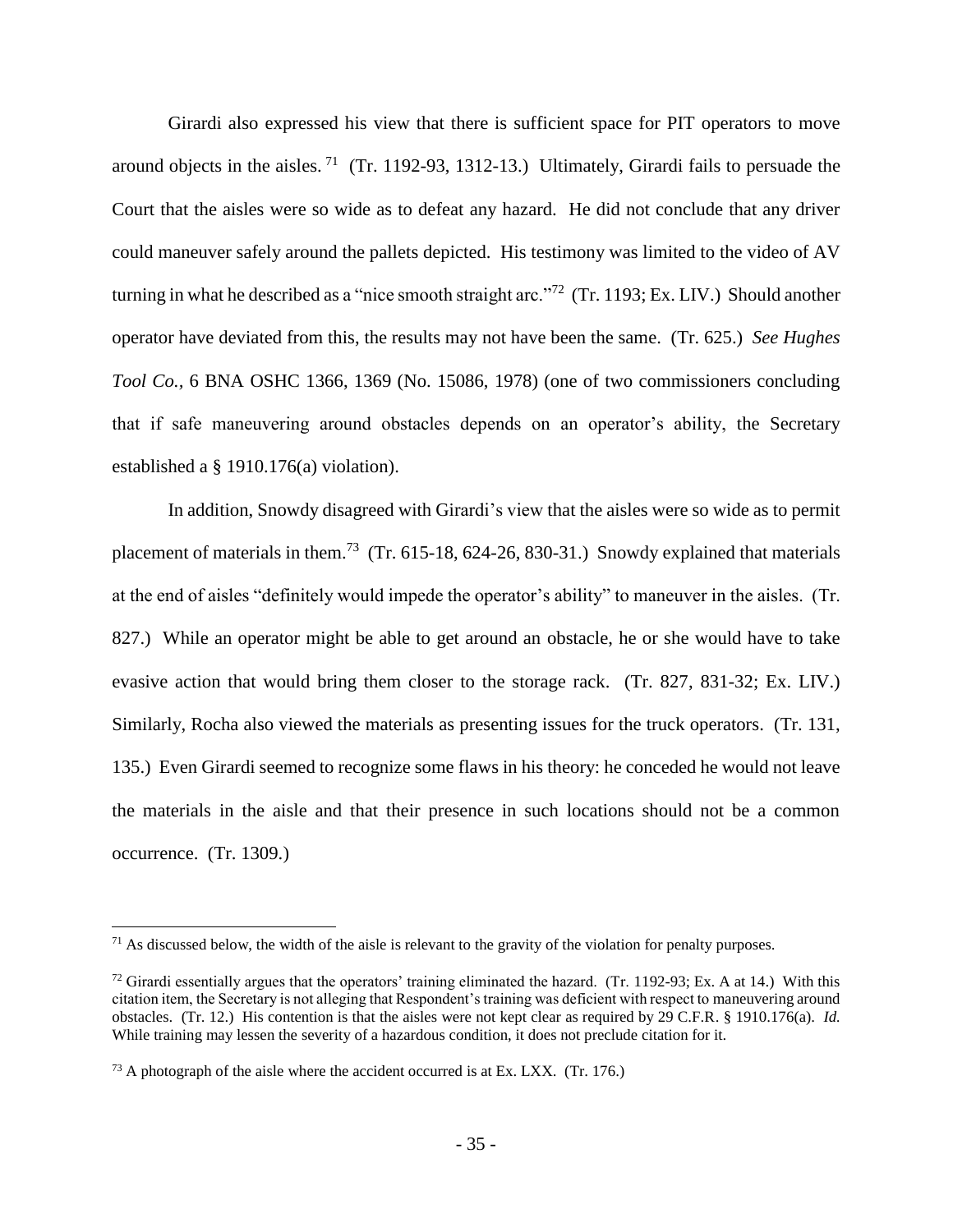### **c. Exposure**

Having found that the standard applied and was violated, we turn employee exposure to the violative condition. At least three employees, HP, AA, and AV, were exposed to the violative condition. (Sec'y Br. at 52; Tr. 239-40, 357, 452-53, 1000; Exs. XXXIX at 2-3, LIV.) Respondent acknowledges that these individuals were its employees.<sup>74</sup> (Stip. 3-9.) However, it argues that there is no evidence in the record about the use of forklifts within six months of the issuance of the citation. (Resp't Br. at 28.)

Respondent is incorrect about the record evidence regarding the use of forklifts within six months of when the citation was issued.<sup>75</sup> Both Rocha and Badia acknowledged the use of such equipment within the six months before the citation was issued. (Tr. 85, 99, 103-4, 113-14, 124, 410-11; Exs. V, XXVII.) Rocha explained that at least "five to seven people" operated a forklift between December 9, 2015 and December 14, 2015, for hours a day.<sup>76</sup> (Tr. 113-14, 124.) Rocha and Girardi also agreed that HP was in the vicinity of the materials depicted in Exhibits XII and XIII on December 9, 2015. So to was AV. (Tr. 228, 239-40, 1278; Ex. LIV.) In addition, Badia

- 1. Pharmasol retained the authority to control the manner and means by which [AV] performed his work at Pharmasol.
- 2. [AV] was an employee of Pharmasol for purposes of the OSH Act.
- 3. [AV] was involved in an accident at Pharmasol's facility at 1 Norfolk Avenue, South Easton, Massachusetts on December 9, 2015, which resulted in his death (the "Accident").
- 4. Prior to the Accident, Pharmasol retained the authority to control the manner and means by which [HP] performed his work at Pharmasol.
- 5. Prior to the Accident, [HP] was an employee of Pharmasol for purposes of the OSH Act.
- (Tr. 57-58.)

<sup>74</sup> The relevant stipulations are:

<sup>&</sup>lt;sup>75</sup> Respondent also incorrectly claims that "[n]o warehouse employees were called to testify." (Resp't Br. at 48.) But, Rocha, the manager in charge of the warehouse and the person who had responsibility for ensuring pallets and boxes are in their appropriate location testified. (Tr. 92, 125-28.) The Court also notes that Respondent's own expert claimed to have extensive knowledge about Pharmasol's warehouse operations based on his investigation of the company. (Exs. A at 7-9, R at 5-10.)

<sup>76</sup> OSHA's Violation Worksheet states 19 PIT operators operate various PITs daily throughout two shifts at the Component Warehouse. (Exs. XXVII, XXXIX at 3.)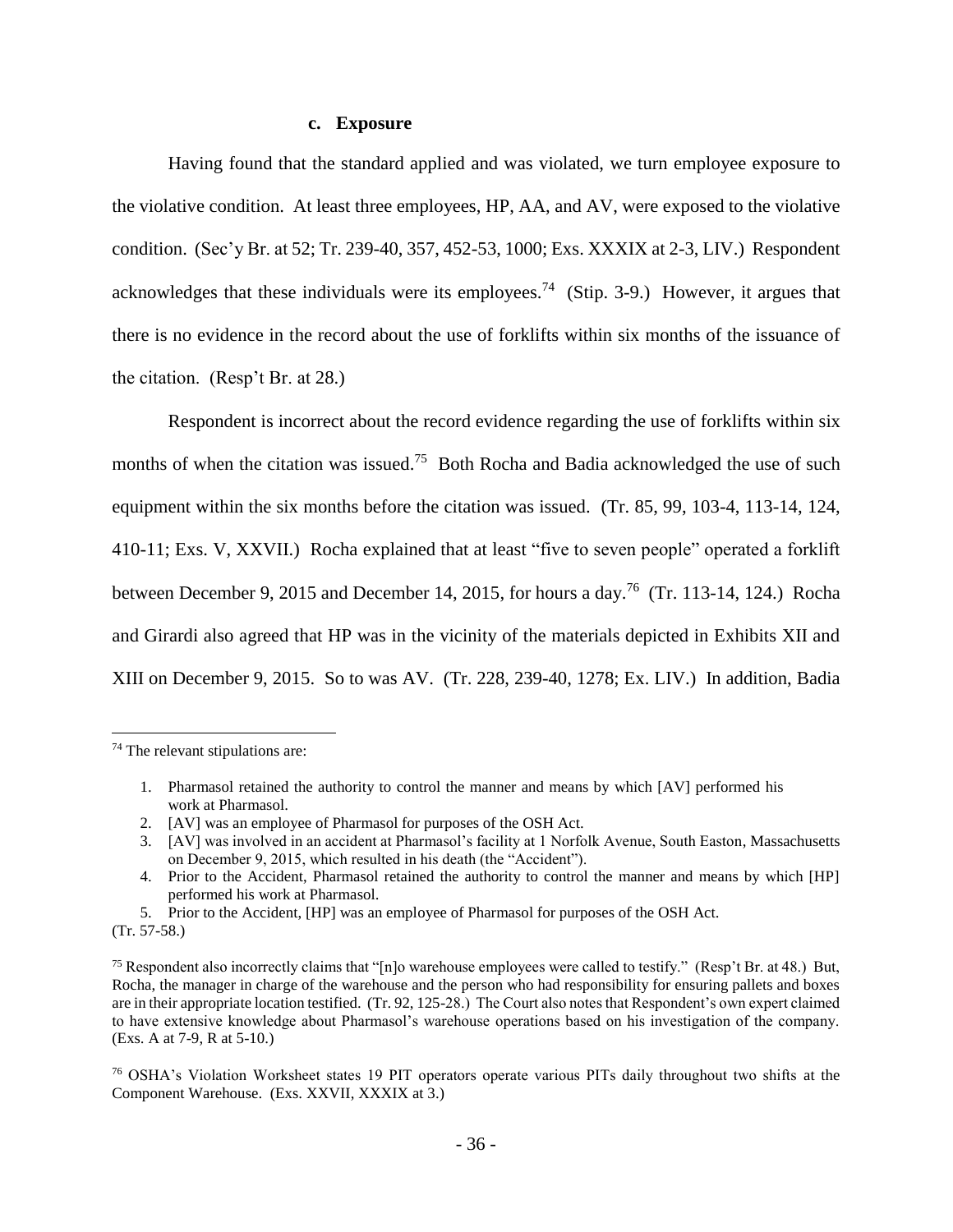indicated that employees using mechanical equipment as depicted in Exhibit LIV is more than a daily activity at Pharmasol, it occurs hourly. (Tr. 355-56.)

Moreover, the Secretary does not have to show an employee was actually exposed to the violative condition. *See e.g., Giles & Cotting, Inc.*, 3 BNA OSHC 2002, 2004 (No. 504, 1976). Exhibit LIV shows that employees had actual access to the area in which the hazardous condition was present. This area was "three feet" from the production floor and both warehouse and production employees had access to it. (Ex. LIV; Tr. 164-65, 225-26, 355-57.) As it was reasonably likely an employee would be in the area of the hazardous condition in the regular course of his or her daily duties, the Secretary established exposure. *See Giles*, 3 BNA OSHC at 2004.

#### **d. Knowledge**

Turning to Respondent's knowledge of the cited conditions, the Secretary does not allege Pharmasol actually knew aisles and passageways were not kept clear. (Sec'y Br. at 53.) Instead, it alleges that Pharmasol could have known of the noncomplying conditions had it engaged in reasonable diligence. (Sec'y Br. at 53.) The materials in the aisle were in plain view. (Exs. LIV, XII-XIII.) Rocha acknowledged going into the warehouse daily and other members of management regularly went into the warehouse. (Tr. 252-54, 355-56.) *See Schuler-Haas Elec. Co.,* 21 BNA OSHC 1489, 1493-94 (No. 03-0322, 2006) (finding that employer had constructive knowledge because it could have known of the physical conditions constituting the violation); *Pride Oil Well Serv*., 15 BNA OSHC 1809, 1814 (No. 87-692, 1992) (finding constructive knowledge when a supervisor could have discovered and eliminated the hazard with reasonable diligence).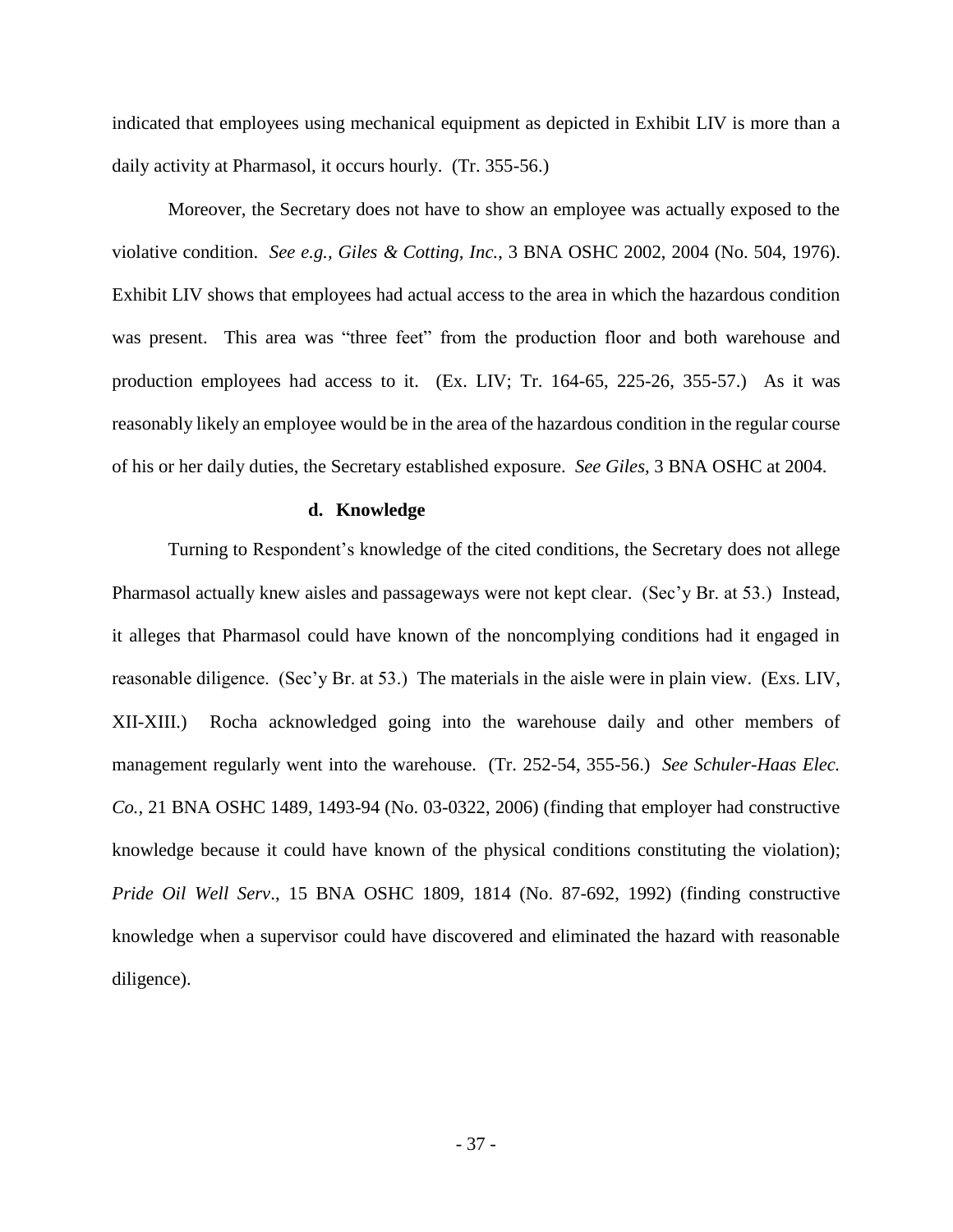In addition to materials being in plain view and capable of being discovered, the Secretary also showed that Pharmasol lacked a clear and enforced work rule.<sup>77</sup> *See Gary Concrete Prods., Inc.*, 15 BNA OSHC 1051, 1054-55 (No. 86-1087, 1991) (finding inadequate works rules and a lack of specific training or instructions on stacking techniques supported a finding of constructive knowledge). There is no evidence of a written work rule or policy addressing the placement of materials in the aisles, such as what's depicted in Exhibits XII and XIII. (Tr. 136, 304-5, 426, 449- 50.)

As to whether there was an unwritten policy or work rule addressing materials in the locations depicted in Exhibits XII and XIII, the employees disagreed. Rocha acknowledged the company did not have a written policy but explained that there was a policy against having materials in the aisles and had he seen conditions like what is depicted in Exhibit XIII, he would have directed employees to move the materials. (Tr. 135-36.) In Rocha's view, there was a never a time when materials are placed or stored in the aisles of the warehouse. (Tr. 135-36.)

Despite this testimony regarding an unwritten policy on the storage of materials, Rocha's superior, Badia, who also had responsibility for Pharmasol's safety programs, indicated materials could be staged in the aisles before being brought to the production area.<sup>78</sup> (Tr. 275-76, 357-59.) Similarly, since February 2016 VP – OTS Ferrandiz was unaware of any policy or rule that

 $77$  In discussing knowledge of this violative condition and the one alleged in connection with Item 3, Respondent cites two non-precedential ALJ decisions. (Resp't Br. at 48, 52.) Both cases involved construction standards and neither supports Respondent's claim that it lacked constructive knowledge of the violation. *Burch Constr., Inc.*, 21 BNA OSHC 1934, 1936 (No. 06-1068, 2007) (ALJ) (finding no violation and not reaching knowledge); *Franciscus Roofing & Siding, Inc.*, 21 BNA OSHC 2182 (No. 06-1551, 2007) (ALJ) (affirming violations of standards related to training and fall protection when employer had actual knowledge).

 $78$  In addition, at the time of his deposition, Badia was not aware of any training or instruction Pharmasol provided to employees about storing or placing materials in the aisles of its warehouses. (Tr. 307.) Badia worked for Pharmasol for over twenty years in several capacities. (Tr. 270.) During part of his employment, he had responsibility for stacking and storing materials and utilized stand-up forklifts as well as other kinds of PITs. (Tr. 272-74.)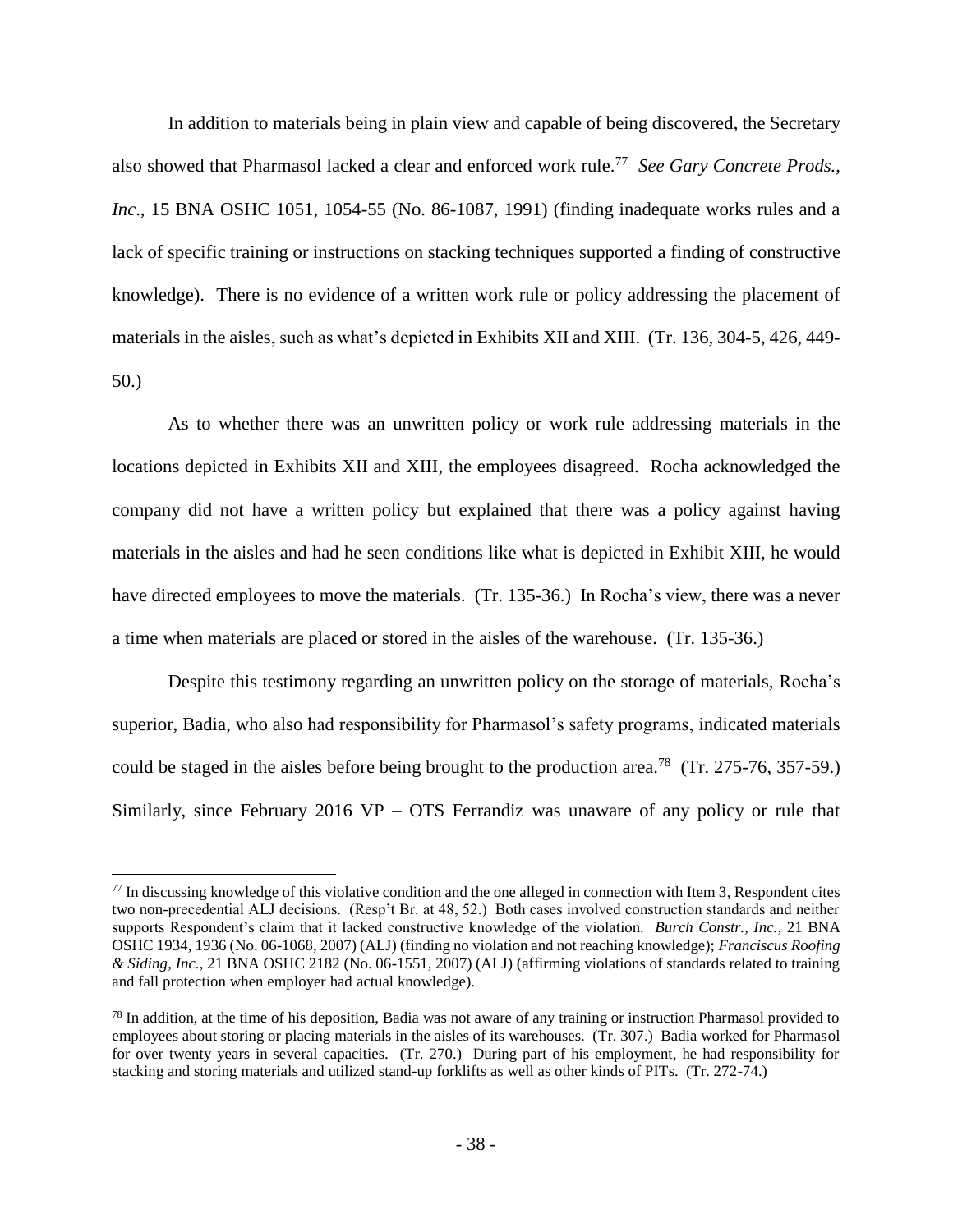addresses materials in the location depicted in Exhibits XII and XIII.<sup>79</sup> (Tr. 289, 400, 426-27.) He never had any conversations or communications with the production night shift manager, Brian Gerry, regarding pallets or objects obstructing the aisle.<sup>80</sup> (Tr. 136, 428, 440-41; Ex. LXI.) Nor was he aware of Rocha or Gerry taking any steps to determine if workers were improperly storing items in the aisles of the warehouses. (Tr. 428-30.) And, even if there was a policy of keeping the aisles free from materials, there is no evidence of a worker being coached or disciplined for violating this policy. (Tr. 138-39, 307, 428-31, 435-36.)

Considering the whole record, it is apparent that Pharmasol did not have a clear work rule regarding the storage of materials in the aisles of its warehouse. Given that one supervisory employee thought materials could not be stored in the aisle, one was not aware of any policy that addressed the issue, and a third who thought it was acceptable, Pharmasol lacked an adequately communicated and enforced work rule. This, particularly when coupled with the condition's open and obvious nature, shows constructive knowledge. *See Gary Concrete Prods.*, 15 BNA OSHC at 1055; *Pride Oil*, 15 BNA OSHC at 1815 (inadequate work rules supported finding constructive knowledge of the violative condition).

<sup>79</sup> Between 2006 and February 2016, Ferrandiz worked at Pharmasol in a variety of positions, including: 1) Vice President of Technical Services from about March 2015 through about February 2016 where he was responsible for new products in a non-supervisory role, 2) Director of Operations, and 3) Director of Quality Control/Assurance and Regulatory Affairs. He has been Pharmasol's VP – OTS since February 2016 and is responsible for manufacturing, packaging, warehouse inventory, engineering as it relates to operations, and commercial operations. He also investigates all incidents involving injuries and works on new products. (Tr. 400-02, 439-45.)

<sup>80</sup> Pharmasol operates two 10-hour shifts, Monday through Thursday. (Tr. 344-45, 427-28; Ex. R at 7.) Rocha indicated he was the only manager responsible for making sure the aisles were free of materials. (Tr. 125-26.) Gerry, the manager in charge of the night shift when OSHA commenced its investigation, did not testify. (Tr. 136, 427-28, 440.) Rocha was not aware of any conversation Gerry had with the night shift workers regarding storing items in the aisles. (Tr. 137-38.) Nor was Rocha aware of anything Gerry did to determine if workers engaged in such activity. (Tr. 139.)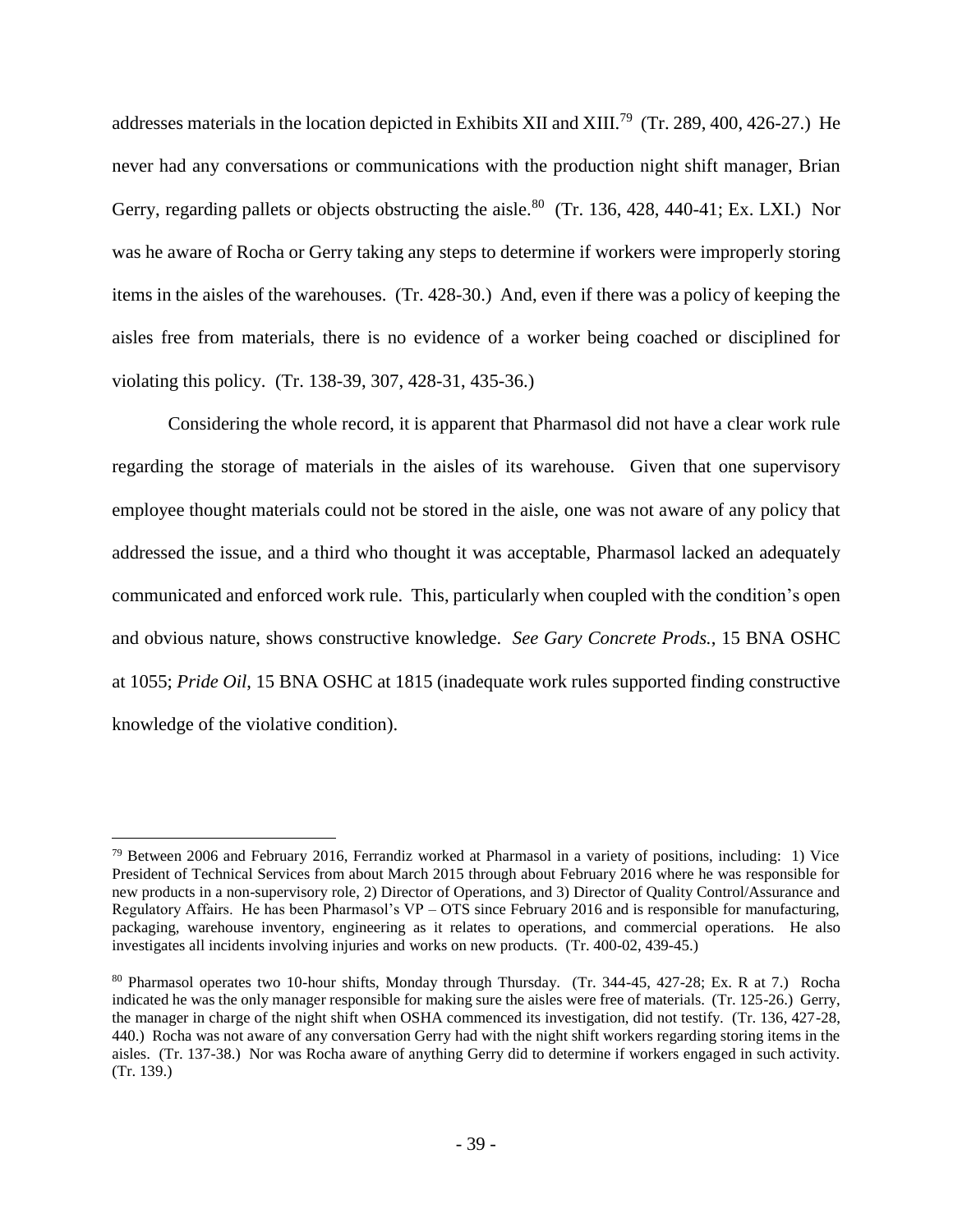#### **e. Affirmative Defense – Unpreventable Employee Misconduct**

Despite the lack of a clearly communicated and enforced work rule, Respondent argues that if there was a violation of 29 C.F.R. § 1910.176(a), it was the result of unforeseeable employee misconduct (UEM). (Resp't Br. at 48-49.) Defending against a citation on the grounds of UEM requires the employer to show: "that it established a work rule to prevent the reckless behavior or unsafe condition from occurring; (2) that it adequately communicated the rule to its employees; (3) that it took steps to discover incidents of noncompliance; and (4) that it effectively enforced the rule whenever employees transgressed."<sup>81</sup> *Modern Cont'l Constr. Co. v. OSHRC*, 305 F.3d 43, 51 (1st Cir. 2002). Respondent does not allege which employee engaged in misconduct. (Resp't Br. at 48-49.) It only argued that it had a rule requiring employees to put materials away appropriately. (Resp't Br. at 49.) As discussed above, different managers had different views as to what that instruction meant. While Rocha may have tried to keep the aisles clear, there is no evidence all managers enforced this policy. (Tr. 139, 428-29.) Respondent failed to show what instruction night shift employees received or how the night shift manager enforced the unwritten policy. (Tr. 138-39, 428-30.) Thus, the same facts showing constructive knowledge also defeat Respondent's UEM defense. *See Thomas G. Gallagher, Inc. v. OSHRC*, 877 F.3d 1, 14 n.11 (1st Cir. 2017) (same facts that show a lack of reasonable diligence also defeat UEM defense); *P. Gioioso & Sons, Inc.*, 115 F.3d 100, 109-10 (1st Cir. 1997) (having programs and rules is insufficient if the employer does not prove that "it insists upon compliance with the rules and

<sup>81</sup> Respondent appears to rely on *Gale Insulation*, 22 BNA OSHC 1795 (No. 08-1107, 2009) (ALJ), as support for its UEM defense. (Resp't Br. at 48.) In *Gale*, the ALJ found that the Secretary did not make out a prima facie case and then noted, in dicta, and while applying the Fifth Circuit's own version of the UEM test, that Respondent had an adequate work rule. 22 BNA OSHC at 1797-98. As Respondent had no such rule, even if it was binding and it is not, *Gale* does not support finding UEM here. *Id.*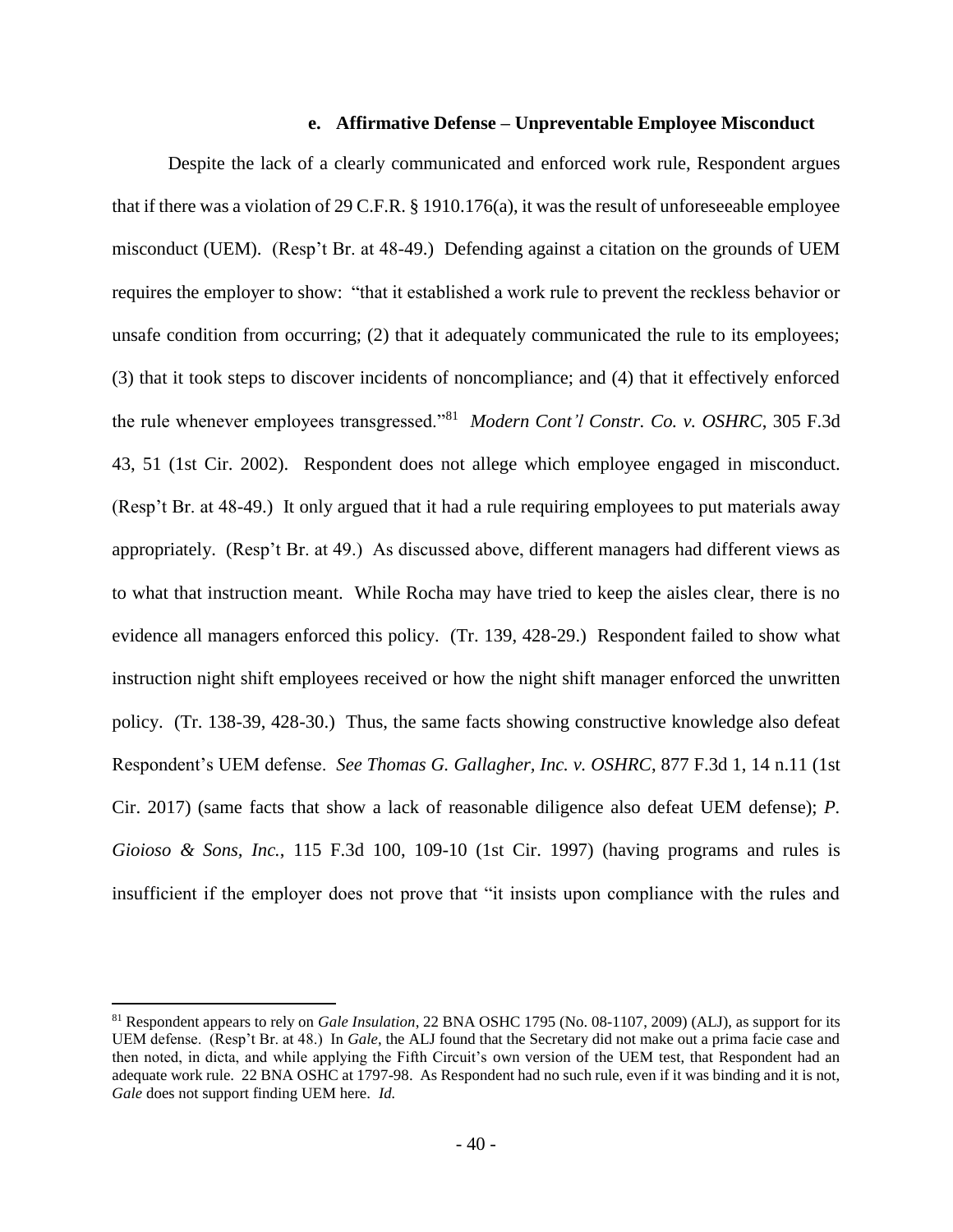regularly enforces them"); *Pride Oil*, 15 BNA OSHC at 1815-16 (concluding UEM not established when work rule was not enforced).

#### **f. Characterization and Penalty**

Having found that the Secretary showed the presence of a violative condition to which employees were exposed and that Respondent had constructive knowledge of the violation, Citation 1, Item 2 is affirmed. The Secretary argues that this is a serious violation and proposes a penalty of \$4,500.<sup>82</sup> (Sec'y Br. at 67; Tr. 17; Ex. XXXIX.) Respondent does not specifically contest the characterization or proposed penalty for this citation item but does allege that for all citation items the record lacks evidence on the severity or probability of the violations and that this means no penalties are appropriate. (Resp't Br. at 63-64.) For the following reasons, the Court finds the violation is serious and a \$4,500 penalty is appropriate.

A violation is "serious" if there was a substantial probability that death or serious physical harm could result from the violative condition. 29 U.S.C. § 666(k). OSHA determined that an employee operating a truck might collide with a rack member while maneuvering to avoid obstructions in the aisle. (Tr. 917; Ex. XXXIX.) This could lead to a disabling injury or even death. *Id.* Therefore, it is appropriate to characterize the violation as serious.

Moving to the penalty amount, the Act requires consideration of four factors: (1) the violation's gravity; (2) the employer's size; (3) the employer's history; and (4) its good faith. 29 U.S.C. § 666(j); *Orion Constr., Inc.,* 18 BNA OSHC 1867, 1868-69 (No. 98-2014, 1999). (Tr. 908-11.) Of these, gravity is generally the most important factor. *Id*. at 1867. Looking first at gravity, an employee trying to avoid an obstruction in an aisle when operating a PIT might collide

<sup>82</sup> The statutory maximum penalty for a serious violation at the time alleged in the citation is \$7,000. 29 U.S.C. § 666(b). The Secretary initially proposed a penalty amount of \$6,300 but amended this request at the trial to seek a penalty of \$4,500.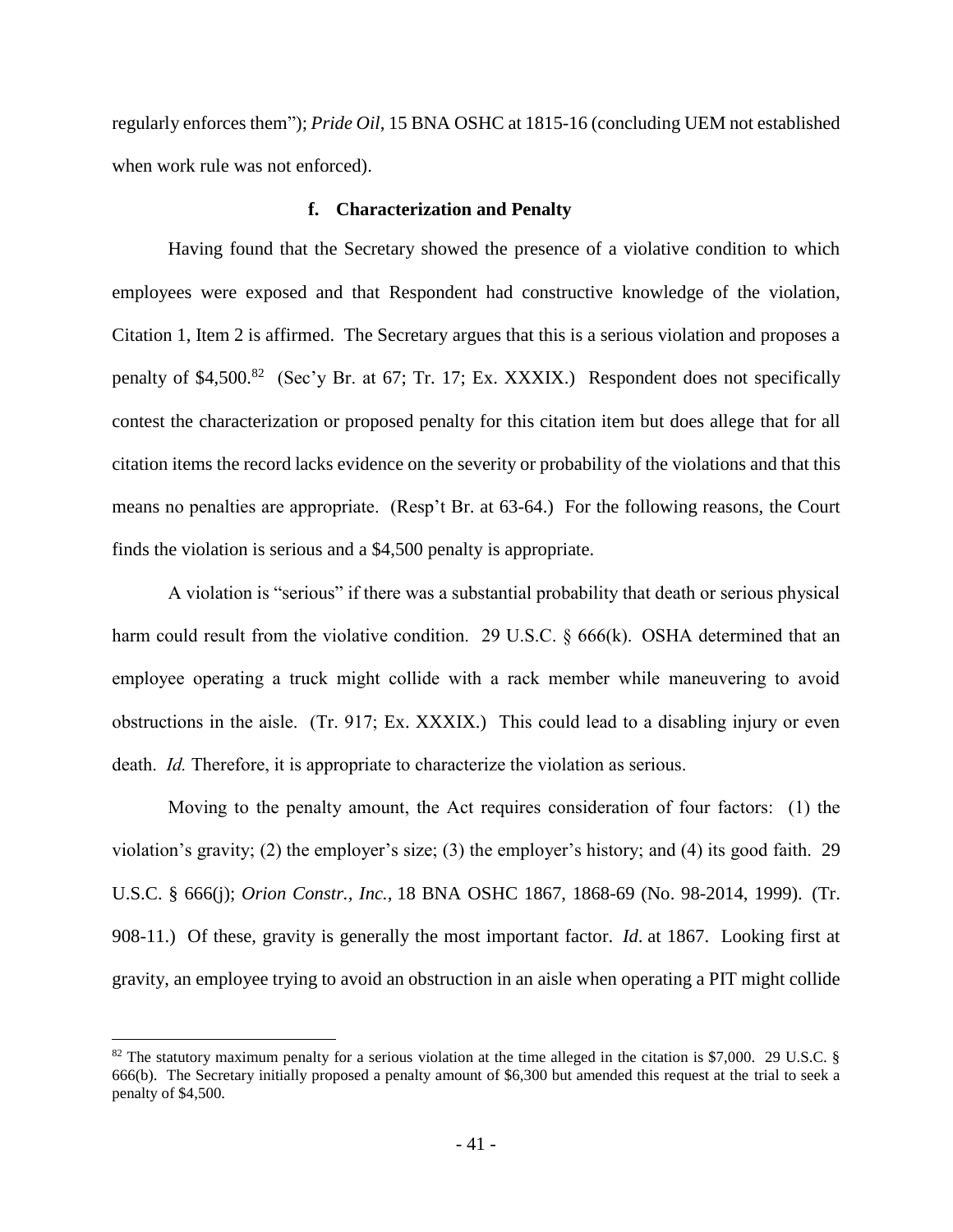with an obstruction or the racking system and suffer serious injuries or death. (Tr. 833-34, 917.) While the evidence supports that potential injuries could be severe, the likelihood of an accident was reduced by the employee training and the width of the aisles in the warehouse. (Ex. A at 7-8; Tr. 1299.) The aisles were above the minimum necessary for trucks to operate, so employees had a better ability to maneuver around the hazards. <sup>83</sup> (Tr. 713-14.) Thus, the gravity suggests a penalty lower than the statutory maximum of \$7,000. 29 U.S.C. § 666(b). As for size, Pharmasol employs over 120 full-time employees, as well as up to 125 additional temporary workers. (Tr. 317; Ex. XXXVIII at 1.) The Secretary indicates he provided a 10% reduction in the penalty amount to account for Respondent's size. (Tr. 908; Ex. XXXVIII at 4.) The Secretary does not argue that Respondent's history or a lack of good faith warrant a penalty adjustment. (Tr. 909- 11.) Based on the record, the Court agrees. Therefore, after considering all the penalty factors, a penalty of \$4,500 is assessed.

### 2. **Serious Citation 1, Item 3 – 29 C.F.R. § 1910.176(b) (material storage)**

Section 1910.176(b) requires employers to store materials safely by mandating that:

Storage of material shall not create a hazard. Bags, containers, bundles, etc., stored in tiers shall be stacked, blocked, interlocked and limited in height so that they are stable and secure against sliding or collapse.

<sup>&</sup>lt;sup>83</sup> As discussed, the aisle width did not address the fact that the materials obstructed the view of PIT operators. Nor were the aisles so wide as to remove the hazard created by the materials not being within the racking system. (Tr. 833.) The Court finds that the materials labeled A and B in Ex. XII could obstruct the view of a PIT operator and limit an operator's ability to maneuver a PIT in the aisle by decreasing the floor area where the operator can travel. (Tr. 129-30, 614-626, 830-31.) The Court further finds that the materials shown in Ex. XIII narrowed the aisle of the component warehouse and could cause problems for PIT operators. A PIT operator might collide with a rack trying to avoid these obstructions. (Tr. 135, 616-17, 833, 917; Ex. XIII.)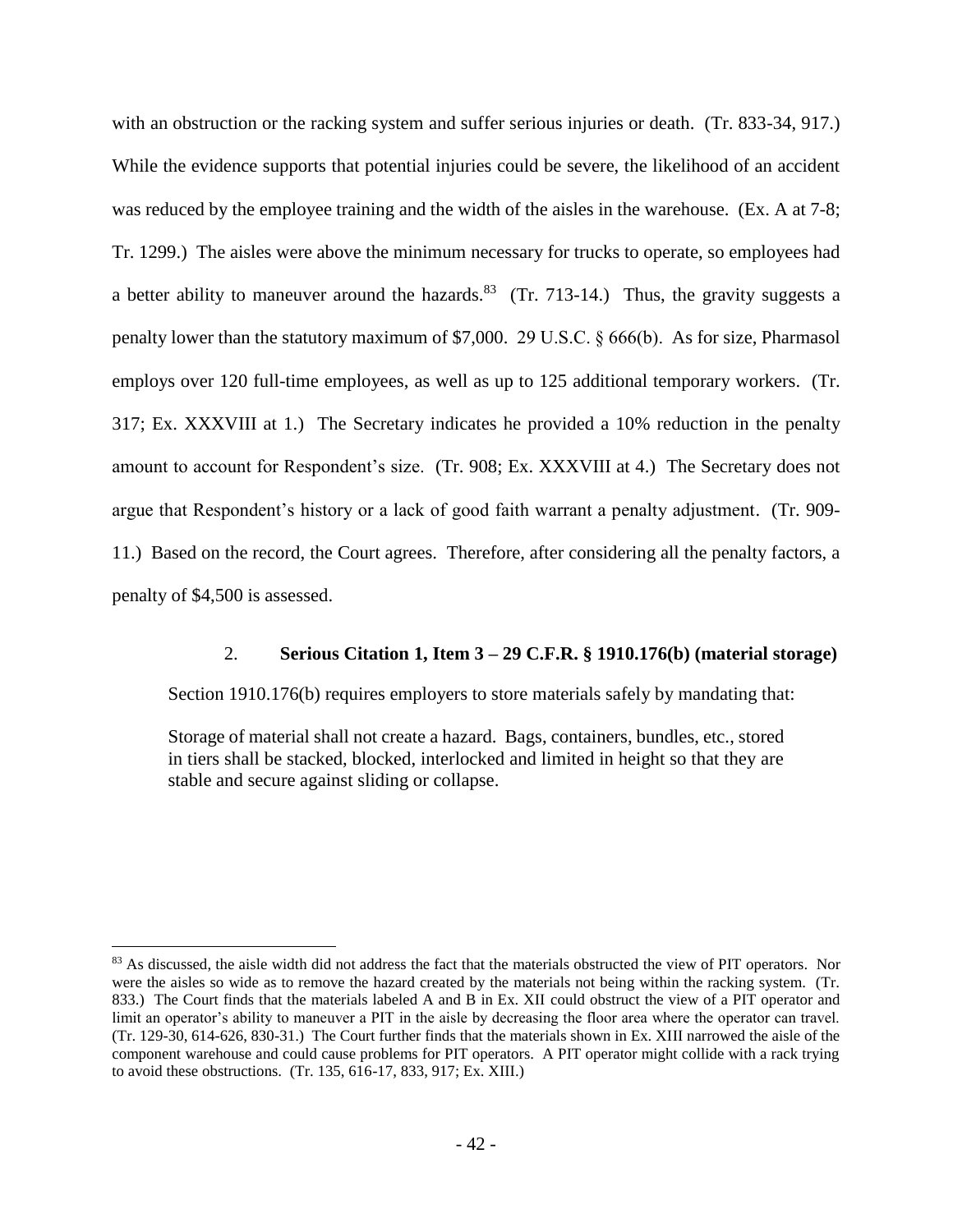29 C.F.R. § 1910.176(b). The Secretary alleges that Pharmasol violated this standard by stacking or tiering materials and pallets in a manner that did not prevent them from sliding or collapsing.<sup>84</sup> (Tr. 12-13.)

Respondent alleges that the Secretary did not show that his evidence of allegedly poorly stacked materials related to a time within six months before he issued the citation. (Resp't Br. at 17.) Further, Respondent argues that the Secretary failed to identify the location of the condition with sufficient precision. *Id.* at 24, 50. Finally, Respondent argues that the stack of materials relied on by the Secretary did not create a hazard to which employees were exposed and of which it had knowledge. *Id.* at 25-26, 52-53.

#### **a. Timeliness of Citation**

Exhibit XIV is a photograph of a stack of materials in Pharmasol's Stoughton warehouse taken by CO Finizio.<sup>85</sup> Inspection Number 1113130's Violation Worksheet for Citation 1, Item 3, refers to seven photographs regarding Instance a) at the Central Area warehouse. (Tr. 139-40, 384-85; Stip. 25; Resp't Br. at 23; Ex. XL at 1, 3.) While CO Finizio did not testify at the trial, Respondent agreed to the exhibit's admissibility before the trial commenced and did not object during the trial. (Tr. 53.) As to the timing of the photograph, Badia explained that he was with CO Finizio when she took the photograph and that he had a conversation with her regarding what

<sup>84</sup> Specifically, Citation 1, Item 3 alleges that Respondent committed a serious violation of subpart (b) of 29 C.F.R. § 1910.176 because materials in the Stoughton warehouse "were not adequately stacked, tiered, and/or limited in height to prevent sliding and collapsing." (Tr. 12.) Instance a), the only part of Item 3 still in dispute, refers to the "Central Area" where there were "three (3) pallets of cardboard boxes stacked on top of each other and the second wooden pallet was damaged, creating an unstable load." (Tr. 13.)

<sup>&</sup>lt;sup>85</sup> The parties stipulated that "the materials stacked in the Stoughton warehouse related to Citation 1, Item 3 and present or depicted in Joint Exhibit XIV … were not present in that location and that position for a period of seven days." (Tr. 933-35.)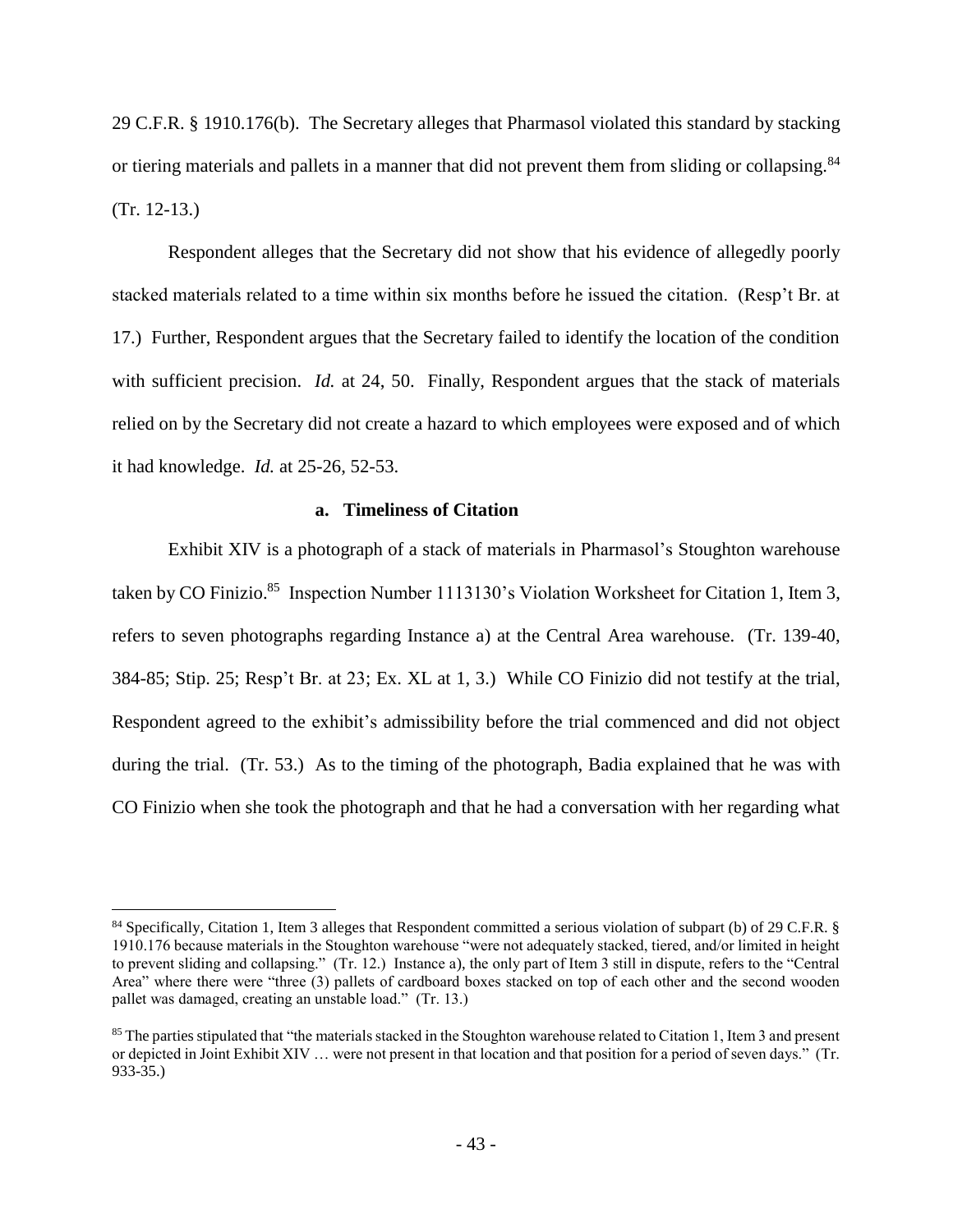is depicted in Exhibit XIV.<sup>86</sup> (Tr. 310, 328, 365, 368, 372, 384-85; Ex. XIV.) Badia's testimony is corroborated by the violation worksheet for this citation item. (Ex. XL at 3-4.) The violation worksheet also includes the same photograph that constitutes Exhibit XIV. (Ex. XL at 4.) In addition, AAD Abundo explained that Exhibit XIV was the support for the violation and this pallet stack was noticed by the CO during her inspection. (Tr. 967-68.) Accordingly, the Court rejects Respondent's argument that the condition depicted in Exhibit XIV did not occur within six months of the citation's issuance.

#### **b. Location of the alleged hazardous condition**

When issued, the citation referred to materials not being "adequately stacked, tiered and/or limited in height" in two locations of the Stoughton warehouse: (a) the "Central Area," and (b) "Central Area east side." (Tr. 12-13.) But, at the trial, the Secretary presented photographic evidence of only one location in the Stoughton warehouse where he argued materials were allegedly stacked in violation of 29 C.F.R. § 1910.176(b). (Tr. 967, 1003, 1016.) The Secretary then withdrew subpart (b), the allegation of improperly stored materials in the "Central Area east side." (Tr. 1017.)

There is no dispute that the Exhibit XIV, which again is a joint exhibit, depicts a condition in the central area of Pharmasol's Stoughton warehouse. (Stipulation agreed to on June 29, 2017, at Tr. 933-35, hereinafter Stip. 25.) Rocha indicated that Exhibit XIV shows materials in the Stoughton warehouse. (Tr. 139-40.) Badia provided further confirmation by acknowledging he saw this stack of materials in the warehouse while with CO Finizio on December 10, 2015. (Tr. 310-11, 365, 368; Ex. XL at 3.) He also explained that the stack depicted in Exhibit XIV was the

<sup>&</sup>lt;sup>86</sup> As noted above, there is no dispute that OSHA commenced its investigation on December 10, 2015 and that the citation was issued less than six months later, on June 9, 2016. (Tr. 11; Resp't Br. at 28.)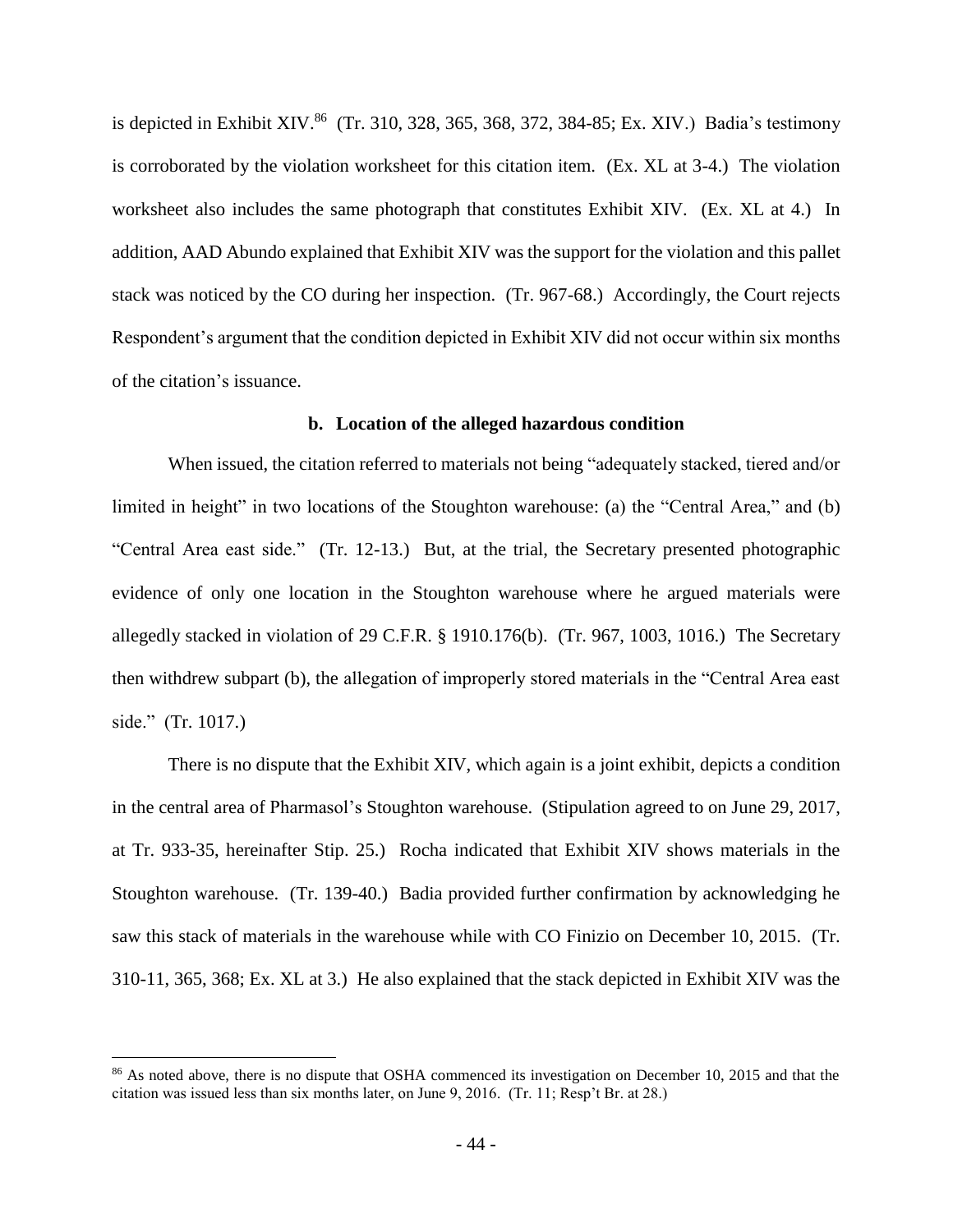only one the CO discussed with him at that time. (Tr. 373.) Nor is there any dispute that the Secretary is only alleging one instance for this violation. (Tr. 1017.) Thus, there is no confusion about the stack's location and when it was observed. The citation sufficiently identifies the location of an alleged hazard at Pharmasol that was present within the six-month statute of limitations.

#### **c. Applicability of Standard and its Violation**

As for whether the standard applied to the materials shown in Exhibit XIV, the parties agree that Pharmasol used mechanical equipment in its warehouse and that the warehouse was used to store materials. (Tr. 242-43, 369-70; Ex. XL at 2-3.) And there is no contention about what Exhibit XIV depicts—a stack of materials leaning to one side. (Resp't Br. at 23-26, 51-52; Tr. 1209.) Finally, Respondent does not counter Snowdy's opinion that the cited standard applies to the storage of materials as depicted in Exhibit XIV. (Tr. 527-28, 626; Ex. XIV.) So, the cited standard applies to the materials shown in Exhibit XIV.

Turning to whether Pharmasol violated the standard, Respondent alleges that the Secretary failed to show that the stack of materials created a hazard. (Resp't Br. at 50-52.) However, Rocha explained that the boxes seen in Exhibit XIV were not stacked safely and conceded they might fall. (Tr. 140-41.) He acknowledged encountering materials stacked like what was seen in Exhibit XIV a few times a year.<sup>87</sup> (Tr. 144-45.) Snowdy also considered the stack to be unstable and

<sup>&</sup>lt;sup>87</sup> When questioned by Respondent's counsel, Rocha retreated from his testimony that the stack was a possible safety issue or hazard. (Tr. 245-46.) He denied that the stack presented a hazard to employees, claiming that there was not enough space to walk by the stack and suggesting it would only fall to the side on the adjacent stack of materials. (Tr. 245-46.) To the extent Rocha was indicating that an employee could not be adjacent to the stack, his testimony is rejected. (Tr. 140-41, 368-69.) Further, Rocha's changed opinion did not offer a persuasive explanation as to why he believed that nothing would enter the aisle if the materials fell to the side. He admitted components would probably be damaged if the stack fall. (Tr. 245-46.) Badia indicated that he viewed and walked up to the stack with CO Finizio and two other employees during the investigation. (Tr. 310-15, 368-69.) Badia admitted workers could walk in front of the stack and be within 12 feet of the stacked materials. (Tr. 315.)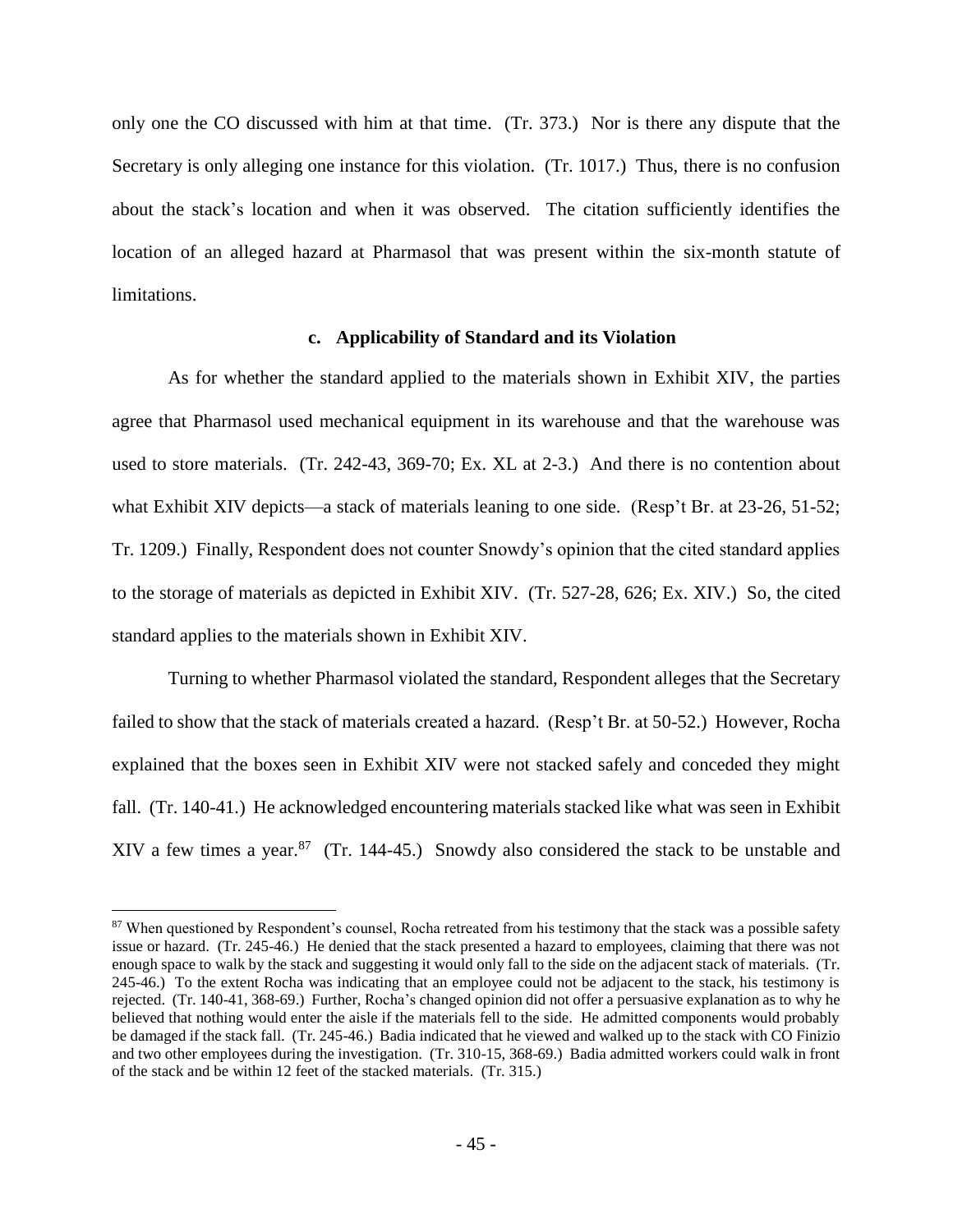insecure.<sup>88</sup> (Tr. 626-27, 846, 857-59; Exs. 10 at 7, XIV.) He noted that cardboard seen in the stack bowed and explained that by mixing the bowed cardboard and flat pallets together the stack was neither stable nor secure from sliding or collapse. (Tr. 626-27; Ex. 10 at 7.)

In contrast, Girardi argued that the stack of materials was stable. (Tr. 1208-9.) He conceded that the stacking was tilted and suggested this "could be something with the cardboard or just could be something that's underneath" the stack. (Tr. 1209-11; Ex. A at 14.) He did not explain why the bowing of the cardboard was not problematic as Snowdy had opined. *Id.* Girardi also conceded that without seeing the condition in person he could not definitively say why the stack of materials would lean but not fall. 89 *Id.* 

To show a violation of 29 C.F.R. § 1910.176(b), it is sufficient for the Secretary to show that materials are in a location where employees use equipment that could strike and topple the materials. *Pratt & Whitney Aircraft*, 9 BNA OSHC 1653, 1668 (No. 13401, 1981) (finding that empty containers could still cause injury and the Secretary did not have to prove items would fall by themselves); *Clement Food Co*., 11 BNA OSHC 2120, 2122 (No. 80-607, 1984) (concluding that § 1910.176(b) "is not limited by its words to stacks so unstable they might collapse of their own weight"). The standard requires materials to be stored in a way so they "are stable and secure against sliding or collapse." 29 C.F.R. § 1910.178.176(b). The Secretary showed that some of the materials in the warehouse did not meet this requirement. The leaning nature of the stack is readily

<sup>&</sup>lt;sup>88</sup> At one point in its brief, Respondent states that only Rocha discussed where the materials would fall. (Resp't Br. at 54.) However, Snowdy, Badia, and Girardi all discussed whether the stack presented a safety hazard. (Tr. 310-11, 626, 1211.)

<sup>&</sup>lt;sup>89</sup> Girardi never visited the Stoughton warehouse where the CO observed the condition. (Tr. 1319-20; Ex. A at 14-15.) Thus, to the extent Respondent attacks Snowdy's opinions as invalid for not visiting the site, the same flaw would apply to Girardi's opinion that the stack was safe. (Resp't Br. at 59.) In any event, the leaning nature of the stack is apparent without the need for expert testimony. (Exs. XIV, XL.)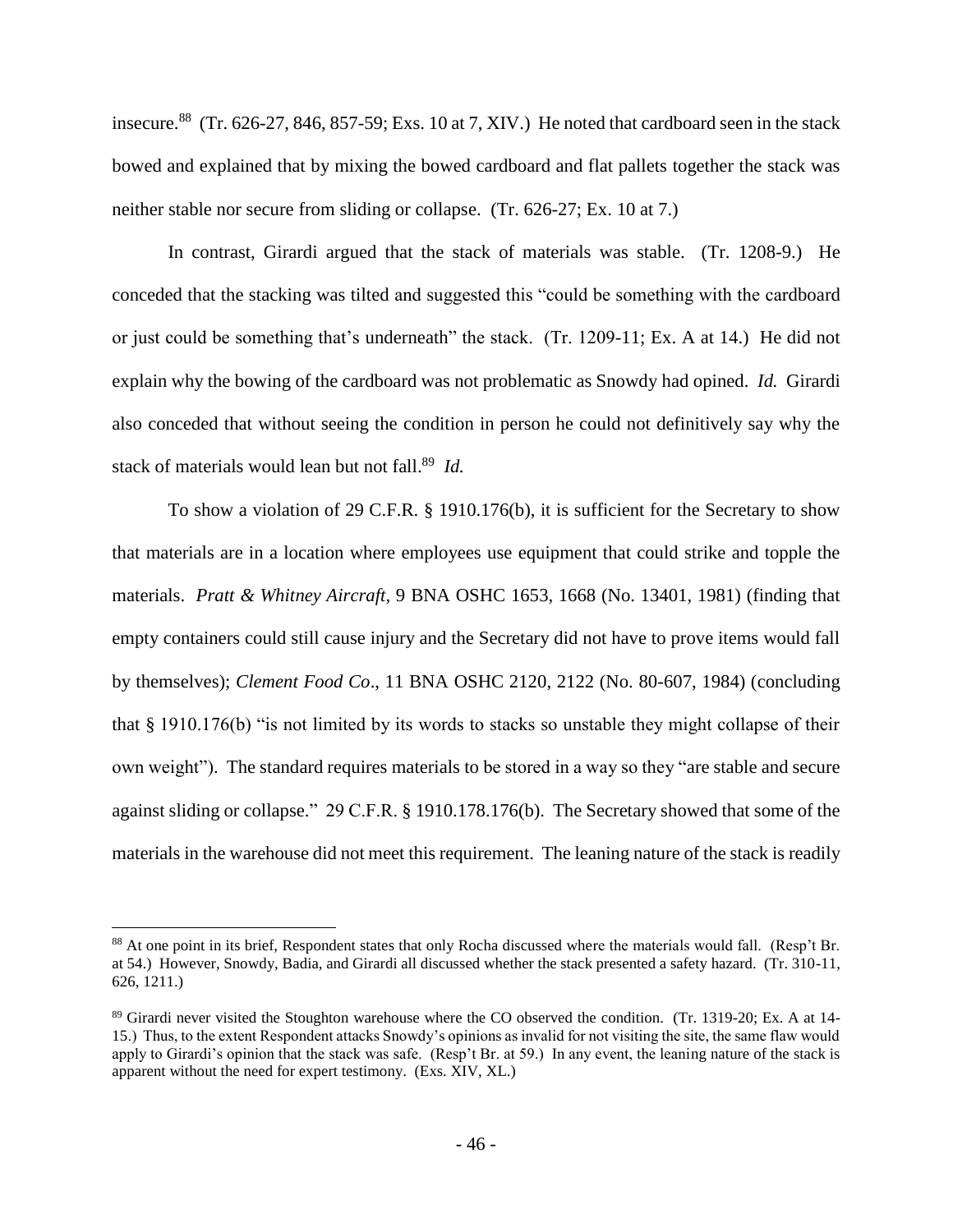apparent. (Exs. XIV, XL, 10 at 7; Tr. 311-12.) The violation worksheet also indicates that the wooden pallets in the stack were damaged and the cardboard boxes were relatively soft. (Ex. XL at 3.) Respondent argues that the Secretary did not test the structural integrity of the stack.<sup>90</sup> (Resp't Br. at 51.) However, two employees viewed the stack as unstable and, during the inspection, Badia demonstrated that the multi-tiered stack could be moved by one person pushing it by hand. (Tr. 140, 310-11.) The Secretary also presented expert testimony that the stack was unstable and therefore a hazard. (Tr. 626-27, 857-58; Exs. 10 at 7, XIV.) The Court finds that the materials shown tiered at Ex. XIV might slide, collapse, or fall. (Tr. 140-41, 385-86, 626; Ex. XIV.)

Girardi disagreed with this evidence but was unable to conclude with certainty that the stack would not topple and did not refute the premise of Snowdy's opinion. (Tr. 1211.) Although Girardi concludes that because the stack was stable because it did not fall when Badia pushed on it, the same result might not have occurred if the stack was accidentally stuck by mechanical equipment.<sup>91</sup> (Tr. 242, 1211; Sec'y Br. at 58.) The Court credits Rocha's testimony on direct examination that he believed the stack to be unsafe and Badia's initial statements to the CO that he also considered the stack unsafe over their other somewhat contradictory testimony. (Tr. 140- 41, 244, 310-12, 385-86.) Rocha never retreated from the view that the stack could topple and should be addressed right away. (Tr. 244, 246.) Even after changing his testimony to assert that the stack did not move when he touched it, Badia still agreed that the stack should be addressed.

<sup>&</sup>lt;sup>90</sup> The Court notes Respondent alleges that it addressed the condition after the CO pointed it out during the inspection. (Tr. 371, 969-71.) The Court further notes that OSHA's Violation Worksheet for Citation 1, Item 3, indicates that "Mr. Marc Badia, President, stated that he would arrange to have the warehouse worker rearrange the stacks of boxes and replace the damaged pallets." (Tr. 371; Ex. XL at 3.)

<sup>&</sup>lt;sup>91</sup> In reaching his conclusion that the stack was not a hazard, Girardi relied on Badia's May 17, 2017 deposition testimony that the stack moved when he pushed on it during the inspection. (Tr. 281, 385, 1211.) Girardi did not explain whether Badia's subsequent denial of this statement at the trial altered his opinion. (Tr. 371, 1211.)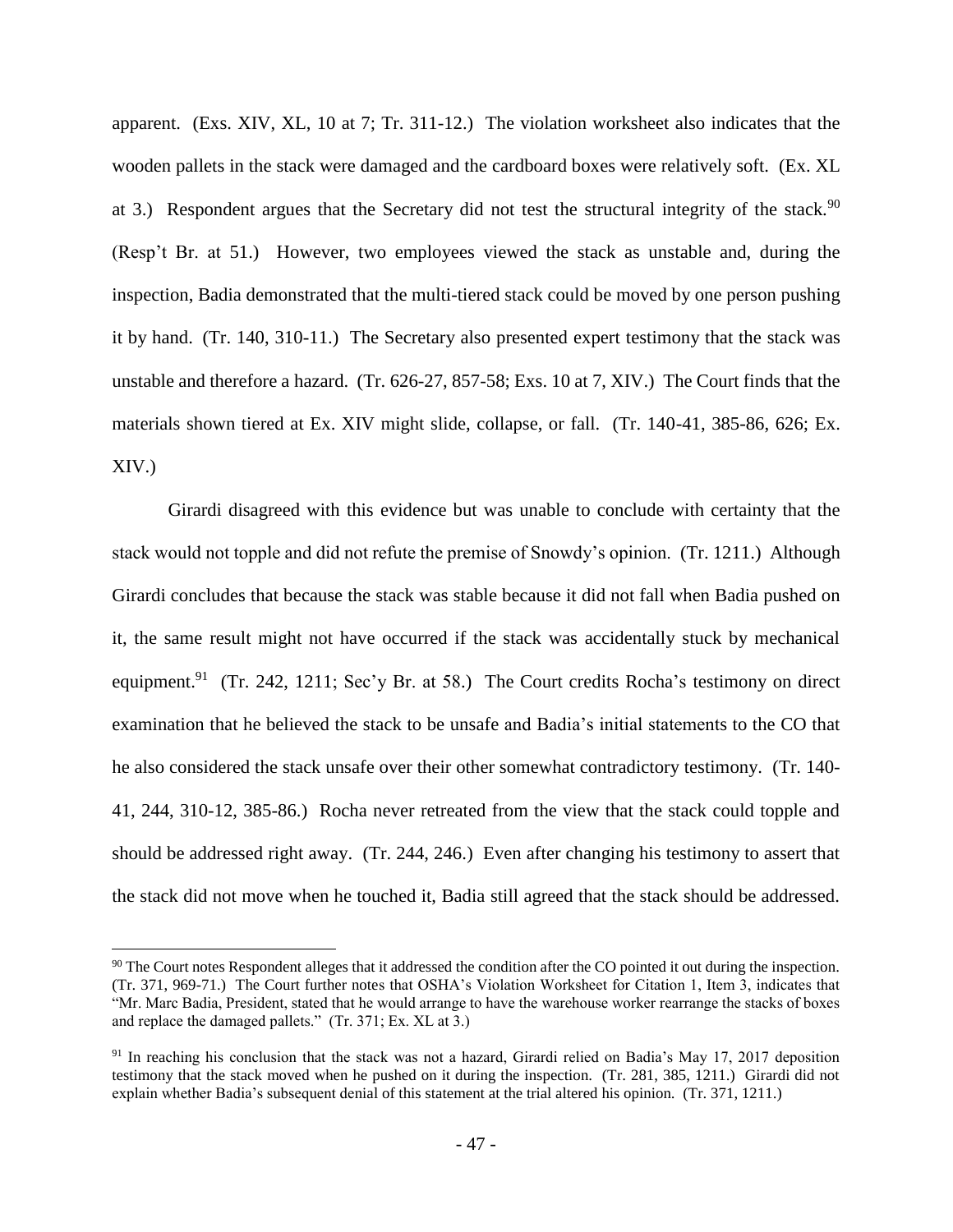(Tr. 371-72.) Accordingly, the Secretary established that the standard applies and Pharmasol violated it.

#### **d. Exposure**

 $\overline{a}$ 

The Secretary alleges at least one employee was exposed to the violative condition. (Ex. XL; Sec'y Br. at 58-59.) RF, a Pharmasol employee, receives various goods at the Stoughton warehouse and is responsible for putting them away.<sup>92</sup> (Tr. 59, 241-43, 366-69; Stip. 22-23.) To move and stack materials in the warehouse, RF uses a sit-down fork truck. (Tr. 242; Ex. XL at 3.) At the time the CO and Badia were discussing the stack shown in Exhibit XIV, RF was also present in the same "general vicinity," unloading materials and putting them away.<sup>93</sup> (Tr. 368-69.) Badia explained that employees can generally walk in front of the stack of materials shown in Exhibit XIV. (Tr. 315; Resp't Br. at 26.) And Snowdy explained that if the stack of materials were to slide, a person on the ground or in a PIT could be harmed. (Tr. 858.)

While RF was not observed "right next to" the improperly stacked materials, the Secretary established exposure because he had access to the violative condition.<sup>94</sup> See Kaspar Wire Works, 18 BNA OSHC 2178, 2195 (No. 90-2775, 2000) (finding exposure when an employee had access

 $92$  Stipulation 22 is: "Prior to the accident, Pharmasol retained the authority to control the manner and means by which [RF] performed his work at Pharmasol." (Tr. 59). Stipulation 23 is: "Prior to the accident, [RF] was an employee of Pharmasol for purposes of the OSH Act." *Id.*

<sup>93</sup> Respondent also indicates that AV was not near the pallets depicted in Exhibit XIV. (Resp't Br. at 15.) The Secretary does not rely on AV's exposure for this violation. Nor does he dispute that the video showing AV was taken in a different warehouse then where the CO observed the unstable stack of materials that is the basis for Item 3. (Ex. LIV; Stip. 25.)

<sup>&</sup>lt;sup>94</sup> In addition to RF, another forklift operator employee, NR, also spent about half his day working in the Stoughton warehouse. (Tr. 241-43, 367.) His duties were generally limited to placing materials in the staging area, but he also sometimes helped RF put materials away. (Tr. 243; Resp't Br. at 25.) How close this staging area was to the area depicted in Exhibit XIV is unclear. *Id.* NR was also trained by Rocha as a forklift operator on October 1, 2014. (Ex. XVIII at 3.) The Court also finds that NR was exposed to the violative condition. (Tr. 241-43, 367; Resp't Br. at 25; Ex. XVIII at 3.)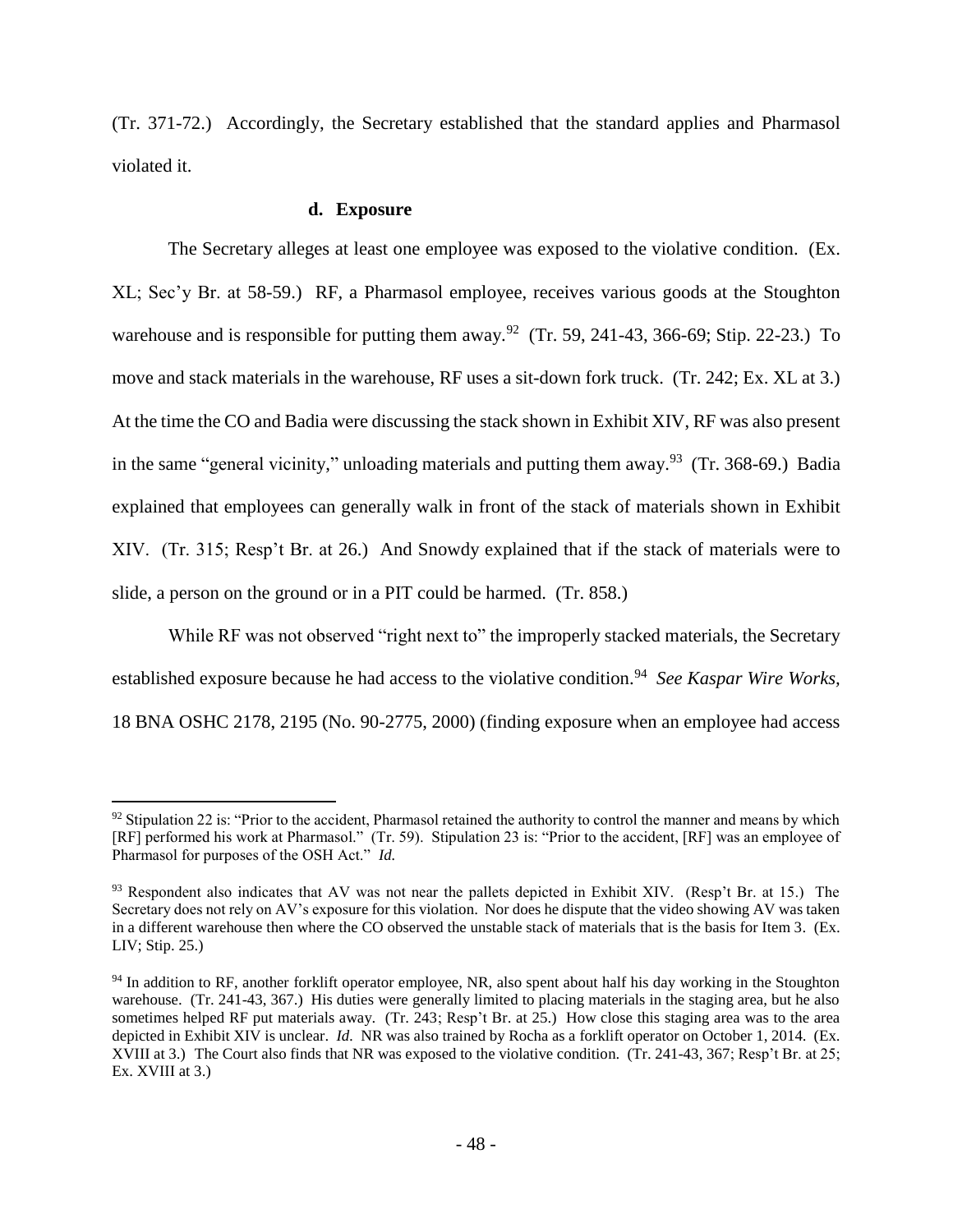to walkway adjacent to unguarded fan belt). Employees worked in the warehouse daily throughout their shifts and could walk in front of or near the leaning stack of materials. (Ex. XL at 3; Tr. 241- 42, 315.) *See Clement Food,* 11 BNA OSHC at 2122 (affirming a violation of § 1910.176(b) when employees were "in the area" including one observed "using a walkway eight feet away".)

### **e. Knowledge**

The Secretary asserts that Respondent "had constructive—if not actual—knowledge of the unstable tiered materials." (Sec'y Br. at 59.) The stack was in plain view and its lack of stability was readily apparent.<sup>95</sup> (Ex. XIV; Tr. 140, 369, 626-27.) Upon seeing the stack, both Badia and Rocha initially indicated that they believed the stack to be unsafe and wanted the condition addressed.<sup>96</sup> (Tr. 140-41, 244, 310-12.) Snowdy also was concerned about the stack's stability from the photograph of it. (Tr. 626-27, 857-58; Exs. 10 at 7, XIV.) Thus, the hazardous condition was plain. *See A.L. Baumgartner Constr. Inc.,* 16 BNA OSHC 1995, 1998 (No. 92-1022, 1994) (obviousness of the condition sufficient for constructive knowledge).

Respondent asserts that the warehouse is "immense" and asserts there is no evidence that its inspections of the facility were inadequate. (Resp't Br. at 52-53.) While the size of a warehouse may relate to the likelihood of actual knowledge or to how it should be inspected, a large workplace does not excuse the need for reasonable diligence to discover unsafe work conditions. As to the sufficiency of its diligence, Respondent's claims are not supported by the record. It did not have a clear and enforced work rule and did not provide training regarding the safe stacking of materials. (Tr. 144-46, 313-15.) There is no evidence that Pharmasol conducted safety inspections of stacked

<sup>&</sup>lt;sup>95</sup> Rocha has seen pallets stacked similarly in the Stoughton warehouse, probably at least three times per year. In each instance, he asked employees to unstack the materials and restack them safely. (Tr. 144-45.)

<sup>96</sup> Badia told the CO that the materials "looked unsafe" and were stacked like the "leaning tower of Pisa." (Tr. 310- 13, 373-74.)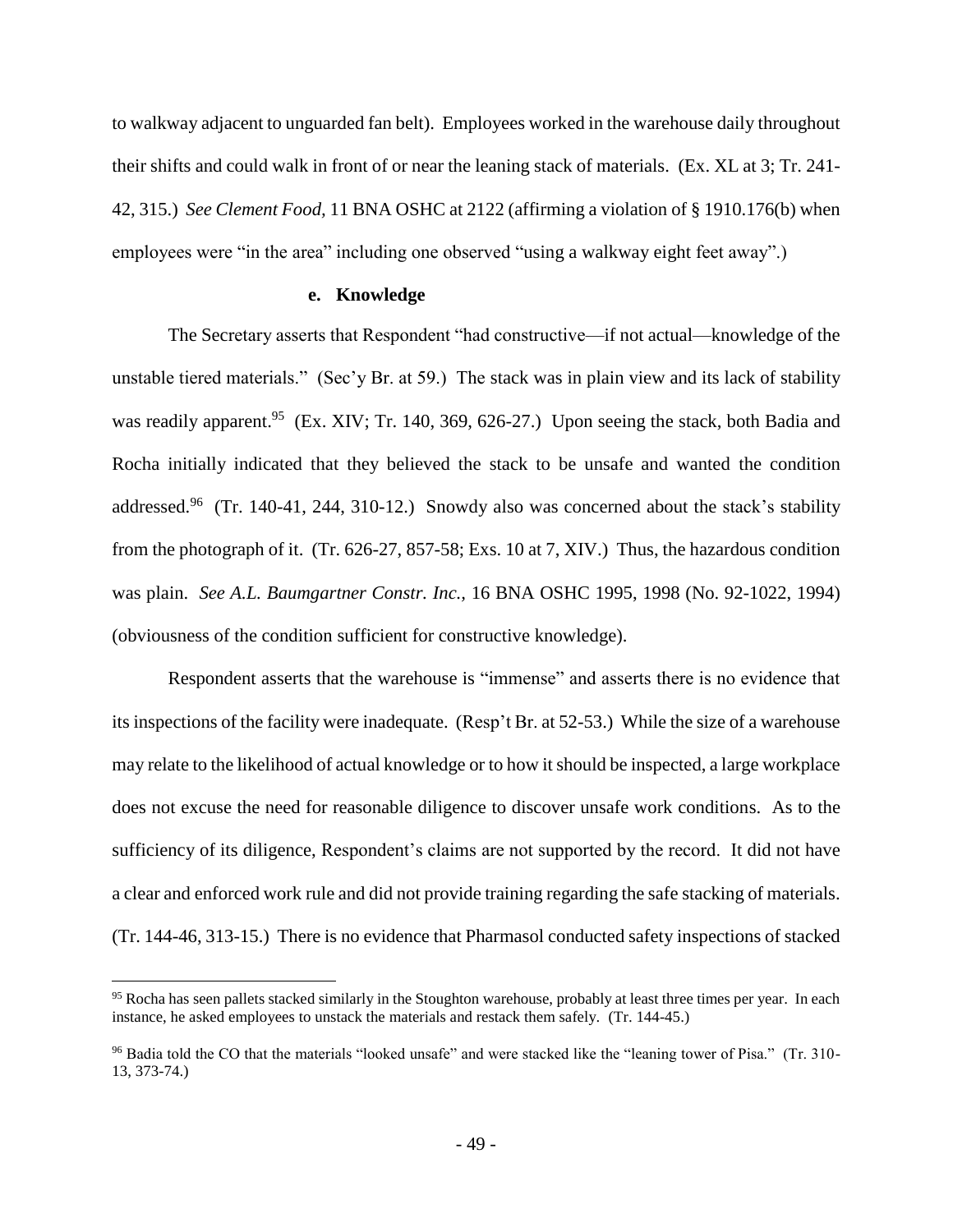materials to assess if they were stable and secure.<sup>97</sup> (Tr. 241, 312.) Thus, the record does not show that Pharmasol engaged in reasonable diligence to discover the violation. *See Gary Concrete Prods*.*,* 15 BNA OSHC at 1054-55 (finding knowledge of a failure to safely stack materials because the employer failed to engage in reasonable diligence).

## **f. Characterization and Penalty**

The Secretary asserts that the violation is serious because it could result in lacerations, broken bones, and hospitalization.<sup>98</sup> (Sec'y Br. at 68.) The record supports the serious characterization. *See Clement Food,* 11 BNA OSHC at 2122 (characterizing a similar violation as serious). If boxes or pallets slid or collapsed, an employee could experience a serious injury. (Tr. 858, 919; Ex. XL at 3.) Snowdy explained that falling boxes and pallets could harm employees using mechanical equipment in the warehouse. (Tr. 857-58.) AAD Abundo also asserted that if the pallet tipped, it could strike a forklift operator and result in broken bones or lacerations. (Tr. 919.)

The relevant statutory maximum penalty for a serious violation of 29 C.F.R. § 1910.176(b) at the time alleged in the citation is \$7,000. 29 U.S.C. § 666(b). The Secretary proposes a penalty of \$1,800 based on the gravity of the violation as well as Pharmasol's size, good faith, and violation history.<sup>99</sup> (Sec'y Br. at 66, 68; Ex. XL at 2; Tr. 17.) With respect to gravity, if the stack tipped it could injure a forklift operator, although the injuries would not likely be permanent. (Tr. 858, 919; Ex. XL at 2.) At least RF and NR were exposed to the condition. (Ex. XL at 2-3.) During the

<sup>97</sup> Pharmasol's insurance provider did perform audits, but there is no evidence about the frequency of these audits or whether they included issues related to stacking materials. (Tr. 313-14.)

<sup>&</sup>lt;sup>98</sup> As noted above, Respondent does not make any specific arguments regarding the characterization and penalty for Citation 1, Item 3. (Resp't Br. at 63-64.)

<sup>99</sup> The Secretary initially proposed a penalty of \$5,400 but amended his request to seek an \$1,800 penalty. (Tr. 17, 921.)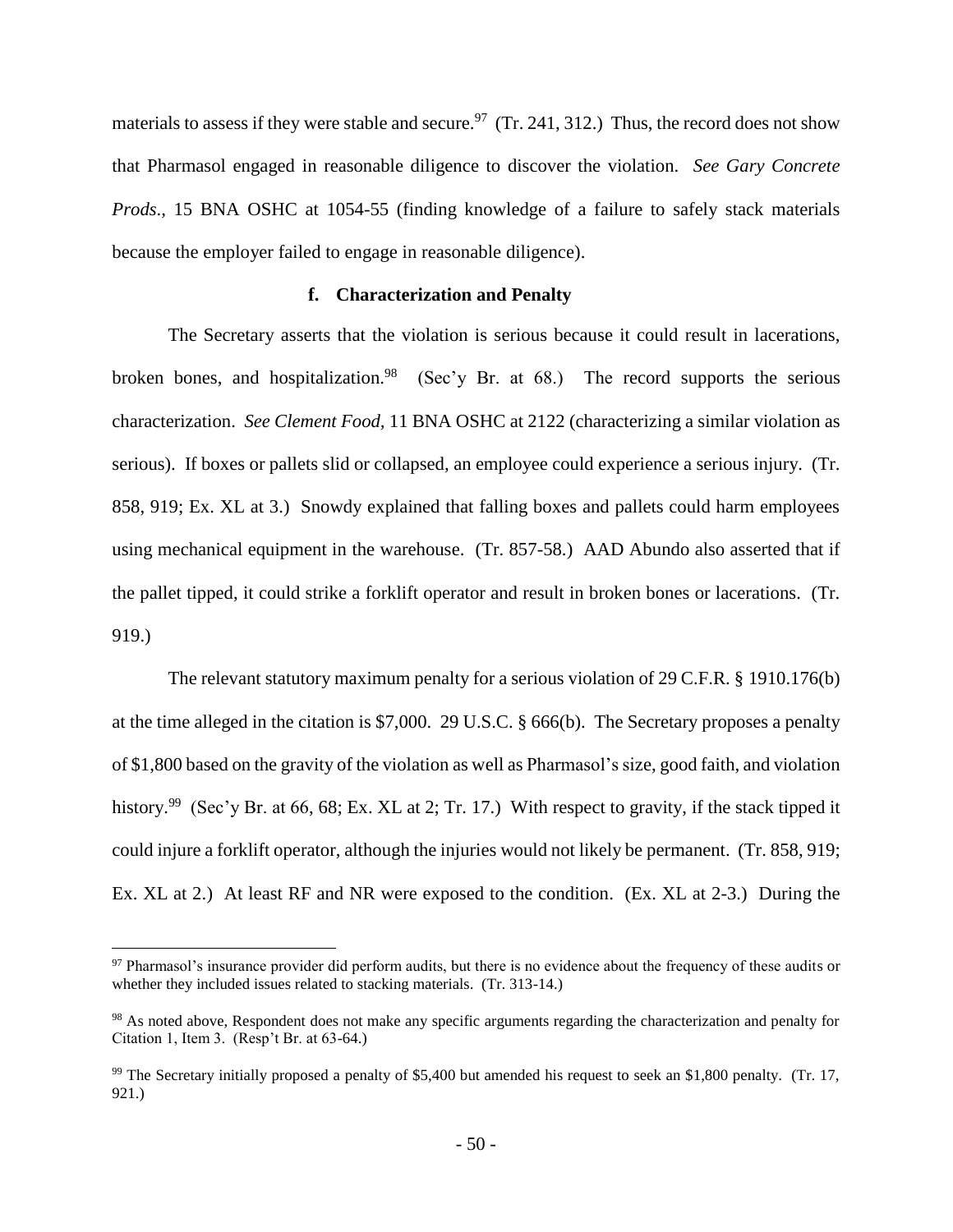inspection, Badia indicated that he would have the condition addressed, but it is unclear precisely when this occurred. (Tr. 371-72, 969, 971.) AAD Abundo indicated that OSHA considered the probability of injury from the violative condition to be "lesser." (Tr. 920.) As with Item 2, the Secretary does not dispute that Pharmasol's size warrants some reduction in the penalty amount. (Ex. XL at 2; Tr. 908.) Finally, there is no evidence that Pharmasol's violation history warrants a penalty increase. (Ex. XL at 2; Tr. 909, 919-20.) Considering all the penalty factors set out in 29 U.S.C. § 666(j), and with the most emphasis on gravity, an \$1,800 penalty is assessed for this Citation 1, Item 3.

### 3. **Serious Citation 1, Item 4(a) – 29 C.F.R. § 1910.178(l)(3)(i)(A) (training of PIT operators)**

Section 1910.178 requires employers to train PIT operators on various topics. The training must include "instructions, warnings, and precautions for the types of truck the operator will be authorized to operate." 29 C.F.R. § 1910.178(l)(3)(i)(A). The standard does not dictate the precise language of the required training. *Id.* Instead, it requires training that addresses the specific types of PITs in use as well as the specific hazards employees may encounter in their workplace. (Tr. 1034, 1158.) The Secretary's position is that Pharmasol failed to inform employees about "crushed by" or "underride hazards" they faced while operating stand-up reach trucks.<sup>100</sup> (Tr. 13; Sec'y Br. at 60-61.)

<sup>100</sup> As issued, Citation 1, Item 4a alleges that:

Powered industrial truck operators did not receive training on operating instructions, warnings, and precautions for the types of truck the operator was authorized to operate.

Establishment: Employer did not inform employees of crushed by/under-ride hazards while operating a stand-up narrow aisle reach truck.

<sup>(</sup>Tr. 14.) The Secretary does not allege that Respondent failed to train employees on the how to use a narrow aisle reach truck or any other type of PIT.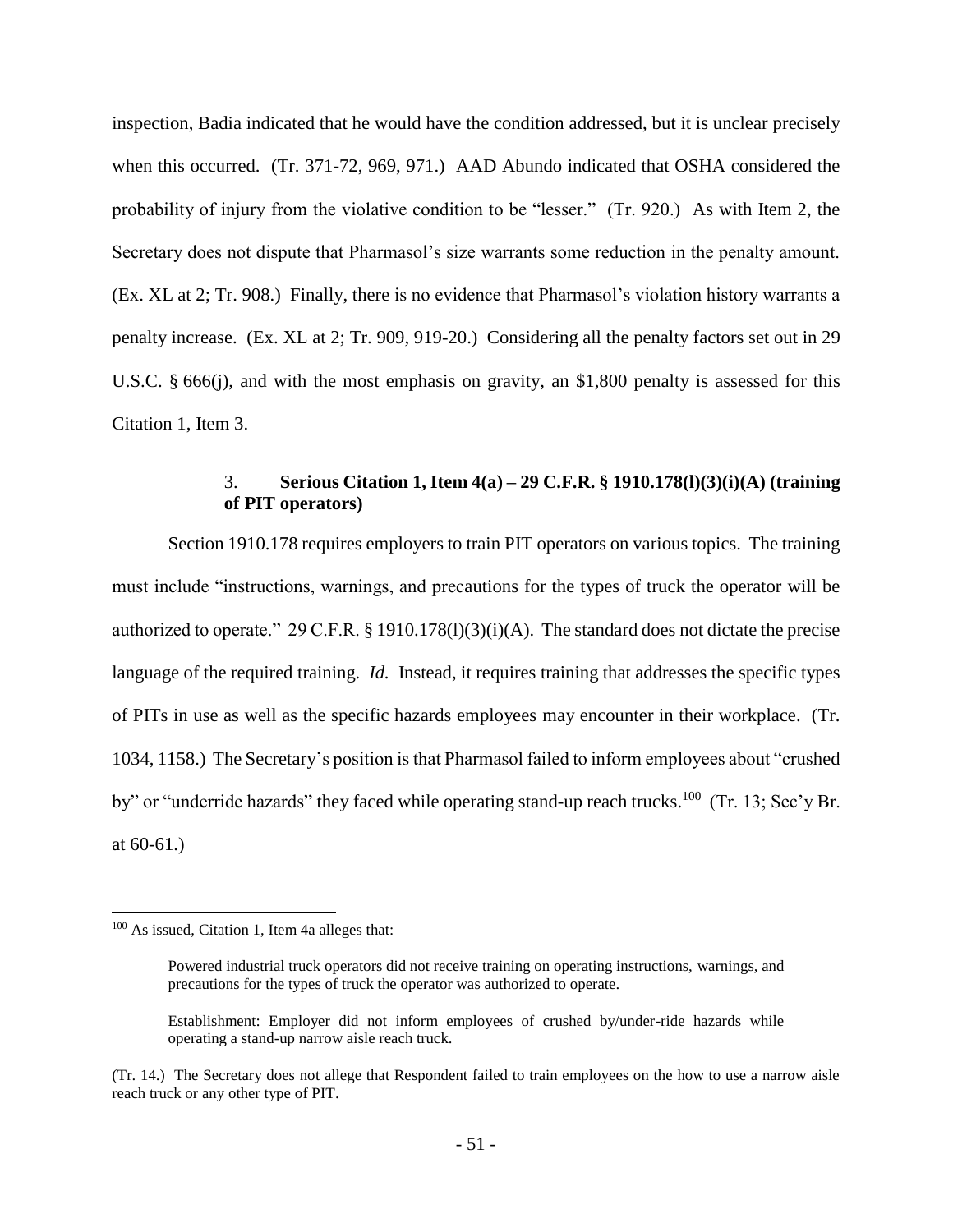Respondent acknowledges § 1910.178 applies to its employees and requires training. (Resp't Br. at 42-44, 57.) But Pharmasol argues it has a comprehensive training program that comports with the requirements of 29 C.F.R.  $\S$  1910.178(1)(3)(i)(A). (Resp't Br. at 54-57; Exs. A at 7-9, 15, R at 7-10.) It also argues that it has no history of accidents or near misses*.* (Resp't Br. at 57; Tr. 174, 222-23, 1174.) It does not point to anything specific in its training program regarding crushed by or underride hazards other than a warning label on at least one of the trucks. (Resp't Br. at 55-57; Ex. A at 15.)

First, as to the warning label, training obligations are independent of responsibilities regarding warning labels. The cited standard does not include exemptions if equipment includes product safety warnings. 29 C.F.R. § 1910.178(l)(3)(i)(A) (requiring instructions, warnings, and precautions for PIT operators). Second, as to Respondent's accident history, the standard imposes specific training obligations regardless of whether there has ever been an accident or near miss. *Id.* While an accident history may suggest deficiencies in a training program, the absence of documented accidents or injuries does not mean the program is compliant.<sup>101</sup> See Arcadian, 20 BNA OSHC at 2009 (stating that the goal of the Act is to prevent the first accident).

Third, as to the sufficiency of Pharmasol's training program, Rocha, the warehouse manager, is responsible for training its PIT operators.<sup>102</sup> (Tr. 85, 91.) His own training consisted of workplace experience and attending a one-day train the trainer course. (Tr. 85, 146-47, 156; Exs. LVII, XLVIII.) Pharmasol's PIT operator training program took anywhere from one-to-two

<sup>&</sup>lt;sup>101</sup> According to Snowdy, if Pharmasol had inspected the truck before the accident, it would have revealed damage from a number of different incidents. (Ex. 10 at 1; Stip. 24.)

<sup>&</sup>lt;sup>102</sup> At the trial, Secretary's counsel raised the issue that some of the exhibits related to Pharmasol's training contain a significant amount of hearsay. (Tr. 182; Exs. A, M, R.) Because Rocha was available and testified directly, his testimony is given more credence on what the training covered. (Tr. 1138.) *See Monroe Drywall Constr.*, 24 BNA OSHC 1111, 1113 (No. 12-0379, 2012) (hearsay evidence given its probative weight).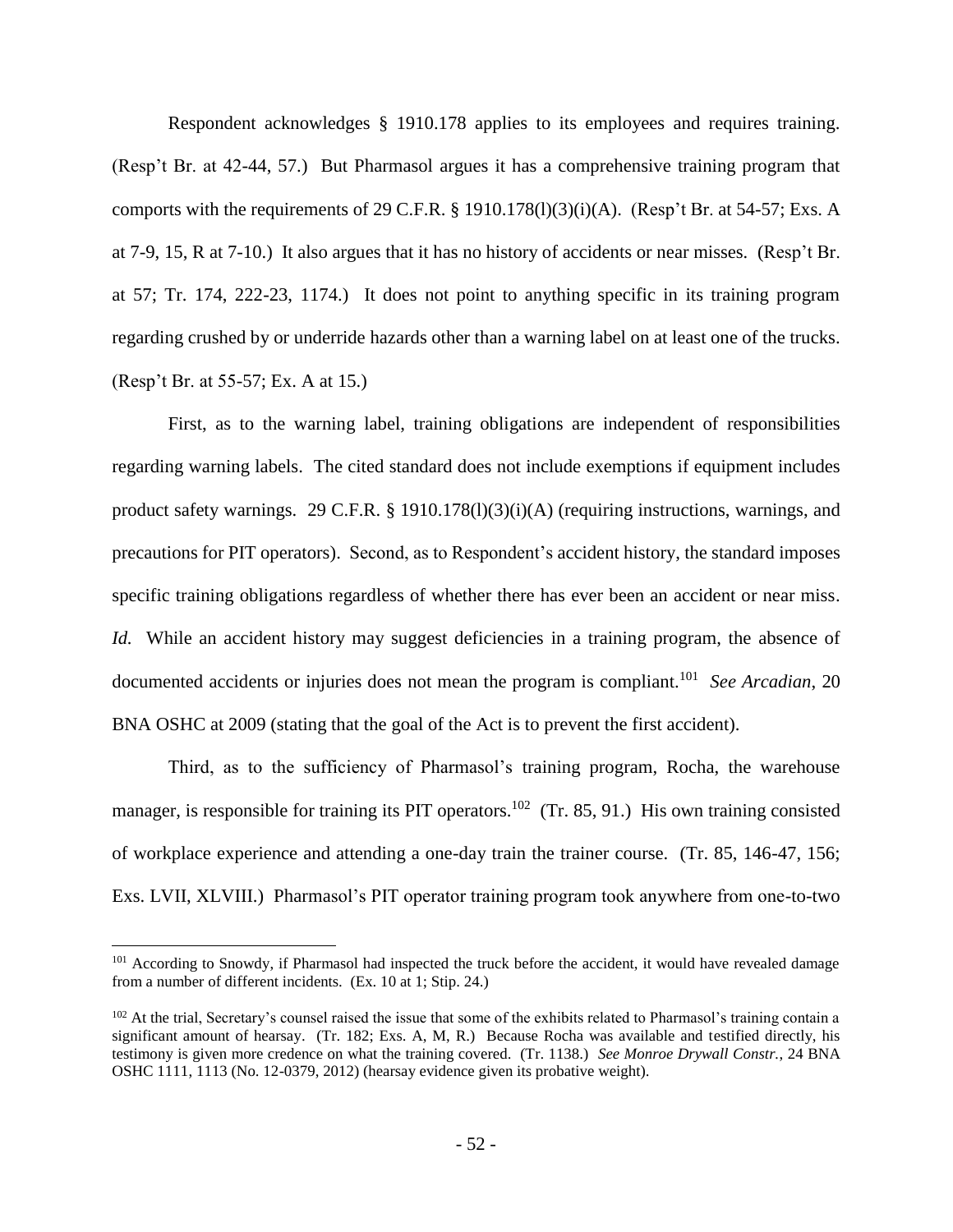weeks.<sup>103</sup> (Tr. 1287; Ex. R at 8.) There is no evidence that Rocha or anyone else specifically trained employees about underride hazards prior to December 14, 2015.<sup>104</sup> (Tr. 95-115, 147-48, 185-86, 201-203, 628-29, 971; Exs. V, X, XLVIII, LV.)

However, Pharmasol's PIT training did address topics related to under-riding the rack system and potential crushed by hazards. (Tr. 175, 201-08; Exs. X at 9, LV.) For example, Rocha directed employees to: maintain positive control of the PIT, $105$  travel down the middle of aisles, avoid collisions, not turn the PIT before a pallet being retrieved is first brought down to floor level, and not go too fast.<sup>106</sup> (Tr. 175, 201-16, 223, 246-48.) He instructed employees to stay a certain distance, at least three to five inches, away from the racks when they were backing up toward them.<sup>107</sup> (Tr. 117-18.) As testified to by Girardi, Rocha:

trained truck specific for this N35ZRS. He trained work place specific. He walked people through the component warehouse. He told them how to handle the loads. He demonstrated it to them. He had them demonstrate and explain to him to make sure he understood that they understood, and he talked about the associated hazards. The question has been they didn't discuss the underride hazard, and the underride hazard really doesn't exist in that warehouse.

<sup>&</sup>lt;sup>103</sup> Girardi's expert report stated "[a]ctual training time for both classroom and practical training takes about 2 hours. The balance of training is observation of the operator by Mr. Roach (sic), with questions/answers as required." (Tr. 1287; Ex. R at 8.)

<sup>&</sup>lt;sup>104</sup> Before the accident, Rocha did not provide any training to forklift operators relating to the vertical black post on the stand-up forklifts. (Tr. 95-96; Ex. IV, at "A", bottom photograph.) After the accident, around December 14, 2015, Rocha began training employees about underride hazards and the vertical post on the stand-up forklifts. (Tr. 97-115; Exs. V, XXXIV.) The Underride Memo was part of this training. (Ex. V.) It indicates that the post is on the left side and advises operators to take "special attention" not to drive "backwards on the right side of the forklift [where there is no post] as the driver may be pinned under the racking." *Id.*

<sup>&</sup>lt;sup>105</sup> Rocha explained that maintaining positive control included "not hitting nothing [including racks]" and being able to "safely stop the forklift." (Tr. 208-11.)

<sup>&</sup>lt;sup>106</sup> Rocha conducted verbal training in English and Cape Verde Creole, which was the primary language for some of the workers. (Tr. 157-58.) Training materials also included a video and a training booklet, both of which were in English. (Exs. X, LV; Tr. 191-92.) Rocha testified that the training booklet, entitled Forklift Operators Safety Training, was provided to new employees starting training "[f]or them to keep it, for them to read it, understand and review what is needed." (Tr. 191-92.)

 $107$  Rocha testified that stand-up reach truck operators never get that close to the rack. He said operators typically "stay about two to three feet away from the rack behind them." (Tr. 172-74.)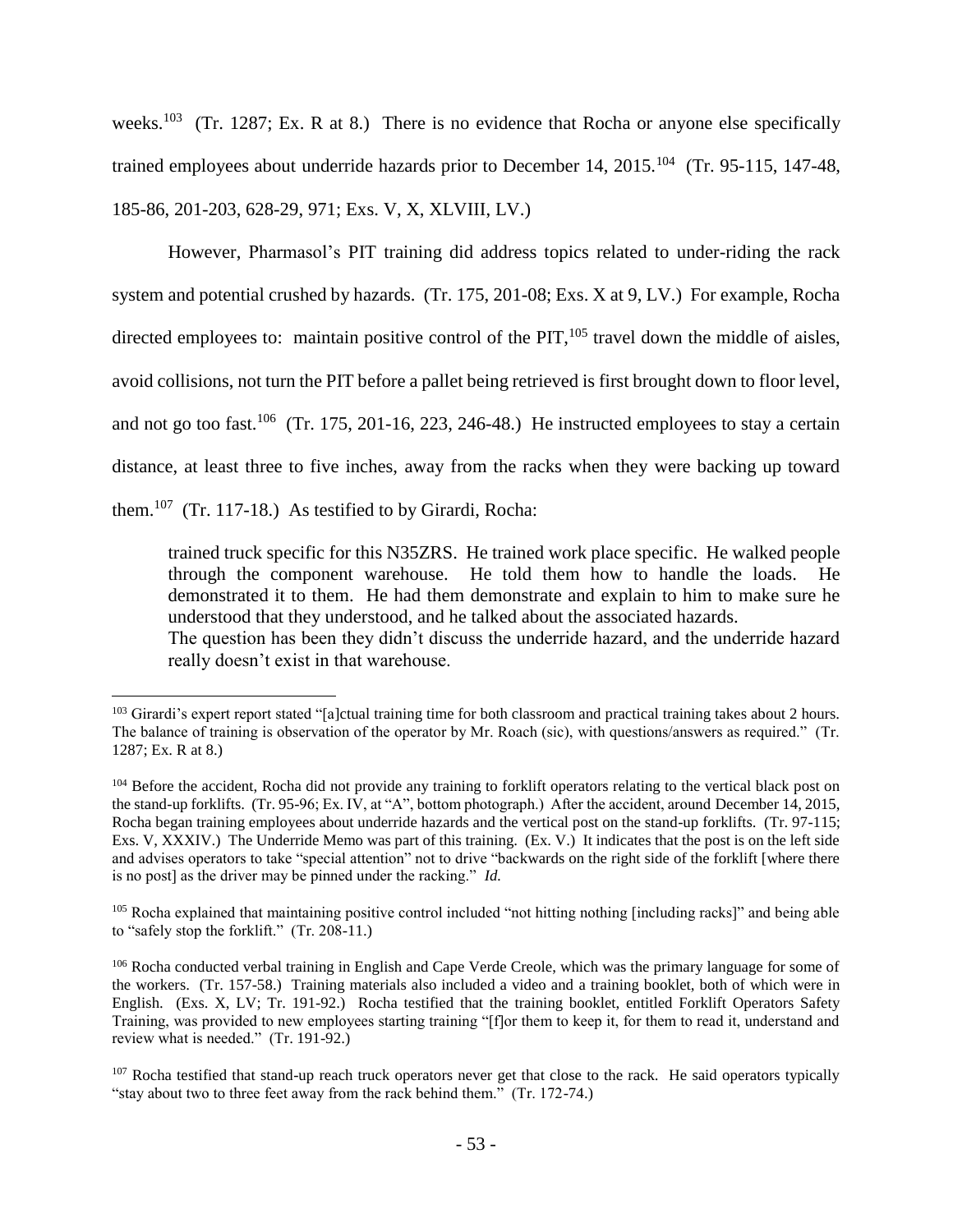(Tr. 1158-66, 1238, 1273-75.)

The Court finds that Pharmasol's training satisfied the requirements of 29 C.F.R. § 1910.178(l)(3)(i)(A) (training of PIT operators). Its training included a video, written materials, discussions and practical demonstrations that was comprehensive as to the hazards related to its forklifts. As explained above, the Secretary failed to establish that employees faced underride hazards, thus specific instruction on that topic may not have been necessary. (Tr. 1166.) Overall, while the Secretary shows ways training could be improved, he failed to show that the precautions, warnings, and instructions provided were insufficient in the context of how PITs were used at Pharmasol. *See Trinity Indus., Inc.*, 15 BNA OSHC 1788, 1789 (No. 89-1791, 1992) (Secretary failed to prove the forklift training provided was insufficient).

Accordingly, Citation 1, Item 4a is vacated and no penalty is assessed.

## 4. **Other-Than-Serious Citation 1, Item 5 – 29 C.F.R. § 1910.1200(f)(6)(ii) (hazard communication)**

Pharmasol's production area includes a deionization water system. The water system purifies municipal water for use in production operations. The purification reduces the water's ionization, microbial content, and total organic content. The system includes a 10-gallon container of sanitizing solution. Section 1910.1200 specifies labeling requirements for hazardous solutions. Containers of hazardous solutions in the workplace must be labeled to identify the product contained therein and to give "at least general information regarding the hazards of the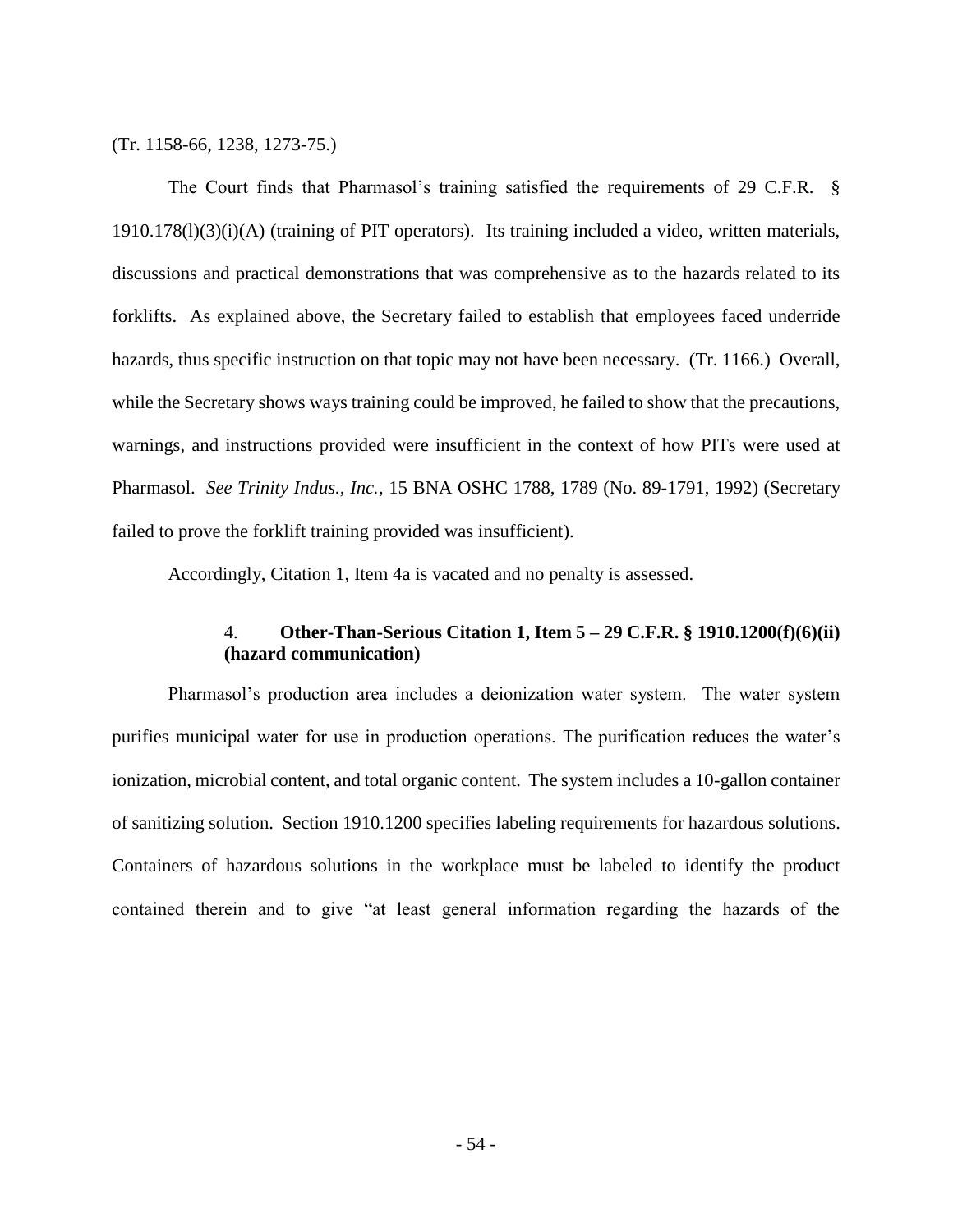chemicals."<sup>108</sup> 29 C.F.R. § 1910.1200(f)(6)(ii). The Secretary alleges that Respondent failed to ensure that the "10-gallon container of sanitizing solution was labeled, tagged, or marked with the information required." (Tr. 15, 388; Ex. XXIV at "A".)

The sanitizing solution Pharmasol uses contains a hazardous substance, sodium dichloroisocyanurate. (Tr. 436-37, 974; Ex. XLI at 3.) The container for the solution had no information or otherwise communicated any physical or health hazards—it is just a yellow container. (Tr. 468; Exs. LX, XLI, XXIV; Sec'y Br. at 63.) Respondent points out that five or six feet away from the container there was a schematic of the facility's water purification system hanging in a plastic cover. (Tr. 469; Resp't Br. at 27.) This schematic indicates that the container has "HOCl CHLORINE SANITISER. (Ex. LX.) It does not refer to the presence of sodium dichloroisocyanurate. *Id.* Nor does it convey in any manner the possible health effects of exposure to the chemical contained within the vessel. *Id.* Thus, the schematic would not satisfy the minimum requirements of the cited standard even if it was on the container itself instead of several feet away. The Secretary established a violation of the cited standard.

As for exposure, Respondent contends employees were not exposed to the violative condition because the container was maintained on its behalf by a third-party contractor. (Tr. 390; Resp't Br. at 27, 62.) However, the cited standard applies to the labeling of hazardous chemicals

<sup>&</sup>lt;sup>108</sup> In particular, 29 C.F.R. § 1910.1200(f)(6)(ii) requires:

the employer shall ensure that each container of hazardous chemicals in the workplace is labeled, tagged or marked with either: (i) the information … for labels on shipped containers; or, (ii) Product identifier and words, pictures, symbols, or combination thereof, which provide at least general information regarding the hazards of the chemicals, and which, in conjunction with other information immediately available to employees under the hazard communication program, will provide employees with the specific information regarding the physical and health hazards of the hazardous chemical.

The Secretary alleges that only subsection (ii) is applicable to the condition cited here. (Tr. 15.)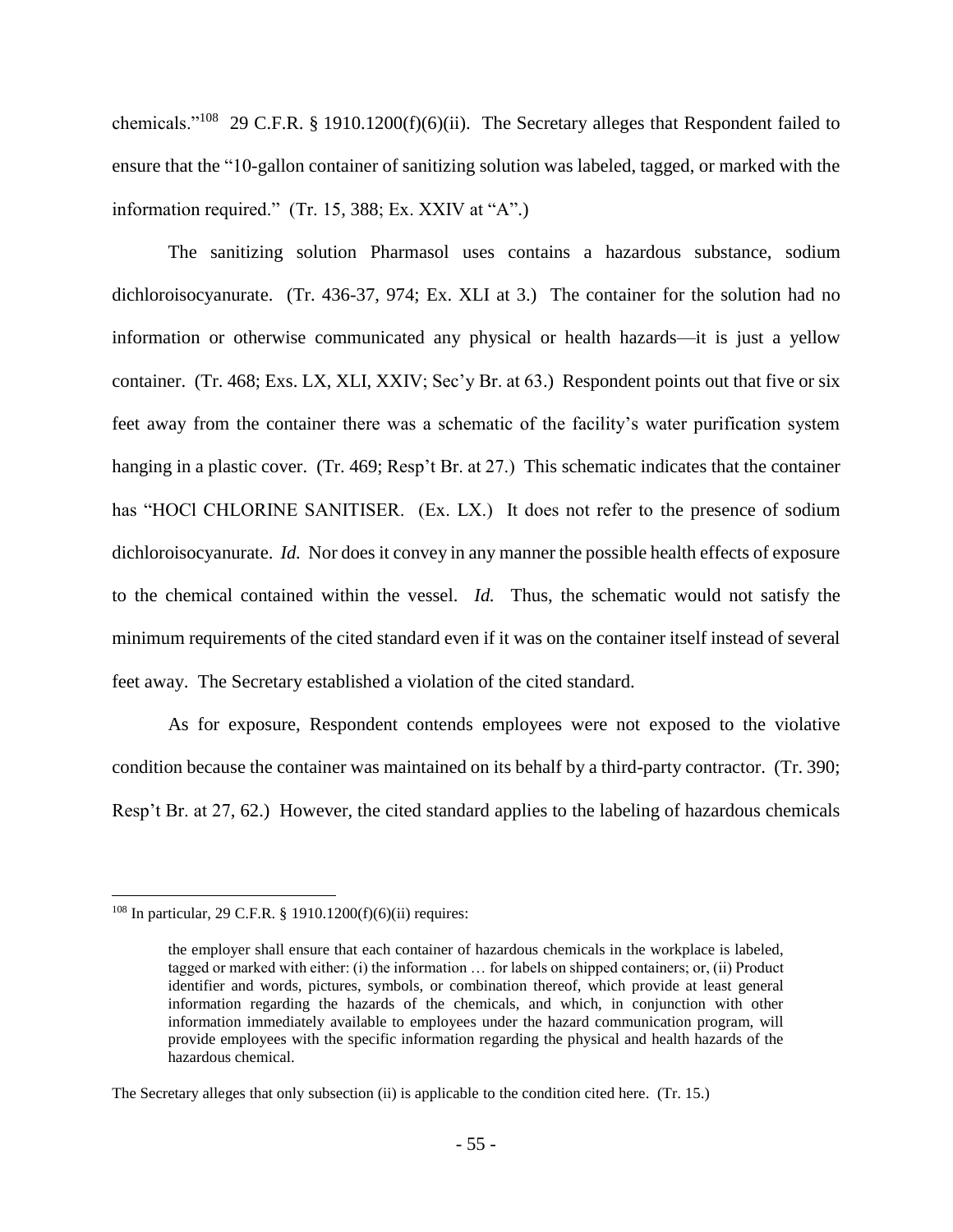"in the workplace." 29 C.F.R. § 1910.1200(f)(6). The labeling requirement is triggered by the presence of the materials, not their use or handling. *Id.* A violation of the cited standard does not require actual exposure to a hazardous substance. *Id.* The test is the sufficiency of the information provided, as opposed to actual or potential exposure to a hazardous substance. *Id.* The use of outside workers to assist with the system did not diminish the need to convey information about hazardous substances to Pharmasol's own employees. *See Safeway Store No. 914*, 16 BNA OSHC 1504, 1505 (No. 91-373, 1993) ("The purpose of [29 C.F.R. § 1910.1200] is to make employees aware of the hazards arising from chemicals used in the workplace and ensure that they have access to information regarding means of protecting themselves from such hazards.") Pharmasol owns the container, and its employees work on the purification system that uses hazardous solution contained within the unlabeled vessel. (Tr. 460-61, 468; Ex. XLI at 5 at "A".) This work includes replacing cylinders downstream from where the sanitizing solution is a part of the process. (Tr. 453, 460-61; Exs. LX, XLI at 3.) In addition, employees walk within ten feet of the unlabeled container.<sup>109</sup> JG worked in the vicinity of the unlabeled container on a daily basis. NG worked in the production area where the water filtration system was located almost every day. (Tr. 395, 460; Ex. XLI at 2-3.) This is sufficient to show exposure to the violative condition. *Giles*, 3 BNA OSHC at 2004.

Pharmasol had the schematic and knew what was in the container and that it was a hazardous substance. (Ex. XLI at 3; Tr. 468-69.) Despite this knowledge, it failed to adhere to

 $109$  Respondent argues that the container was separated from another area by a partial wall. (Resp't Br. at 28, 62; Resp't Reply Br. at 13.) But the container itself is below where the wall starts. (Ex. XLI at 4-5.) Respondent also cites a case involving a violation of the general duty clause to support its position that the Secretary had to show that it was reasonably foreseeable that employees would be exposed to a hazardous substance. (Resp't Reply Br. at 13, *citing Fry's Tank Serv., Inc.*, 4 BNA OSHC 1515 (No. 4447, 1976) (consolidated).) Unlike a violation of the general duty clause, the cited standard relates to an employee being deprived of information that a container had a hazardous substance in it. 29 C.F.R. § 1910.1200(f)(6) (requiring labeling).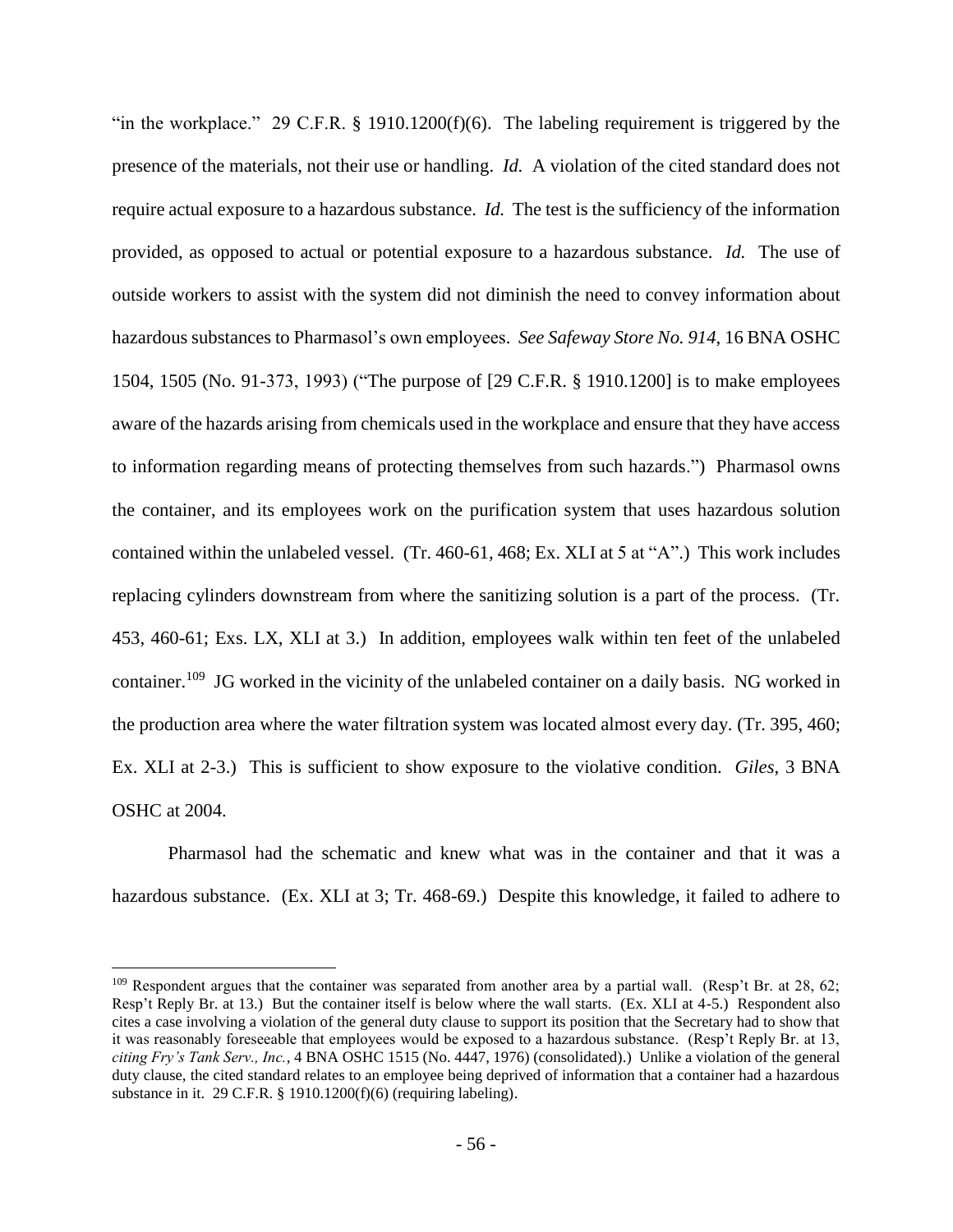the standard by providing appropriate warning information for employees on the container itself. (Ex. XLI at 5-7.) The lack of a label was obvious. (Tr. 468; Ex. XLI.) There is no dispute that management employs where regularly in the area and that employees worked on the system. (Tr. 461, 468-69.) This is sufficient to show knowledge of the violative condition.

The Secretary alleges that this violation should be classified as other-than-serious and proposes no penalty.<sup>110</sup> While chemical irritation could occur from exposure, given how the substance was contained and the limited contact employees had with the system, the Secretary did not suggest that the violation could lead to serious injury or death. (Ex. XLI at 3; Tr. 922-23.) *See Safeway*, 16 BNA OSHC at 1517 (affirming violations of 29 C.F.R. § 1910.1200 as other-thanserious). The gravity appears to be low given that employees were less likely to encounter the solution and Pharmasol did provide some information about hazardous substances even if this container was unlabeled. (Tr. 274; Ex. XLI at 3.) As discussed above, Respondent is not a particularly large employer and the Secretary does not allege that the company's history or a lack of good faith warrants a penalty. (Tr. 908-11, 922-23.) Therefore, the Court agrees that this violation is other-than-serious, and no penalty should be assessed for it.

# 5. **Other-Than-Serious Citation 2, Item 1 – 29 C.F.R. § 1910.178(l)(6) (certification of operator training)**

The cited standard requires employers to certify that each PIT operator is trained and evaluated. 29 C.F.R. § 1910.178(l)(6). This certification must include: "the name of the operator, the date of the training, the date of the evaluation, and the identity of the person(s) performing the training or evaluation." 29 C.F.R. § 1910.178(l)(6). The Secretary alleges that Respondent "did

<sup>110</sup> The Secretary initially proposed a penalty of \$2,700 for this item. (Ex. XLI at 2; Tr. 15.) At the trial, the Court granted the Secretary's motion to reclassify this citation item from serious to other-than-serious and reduced his penalty proposal to zero. (Tr. 18, 922-23.)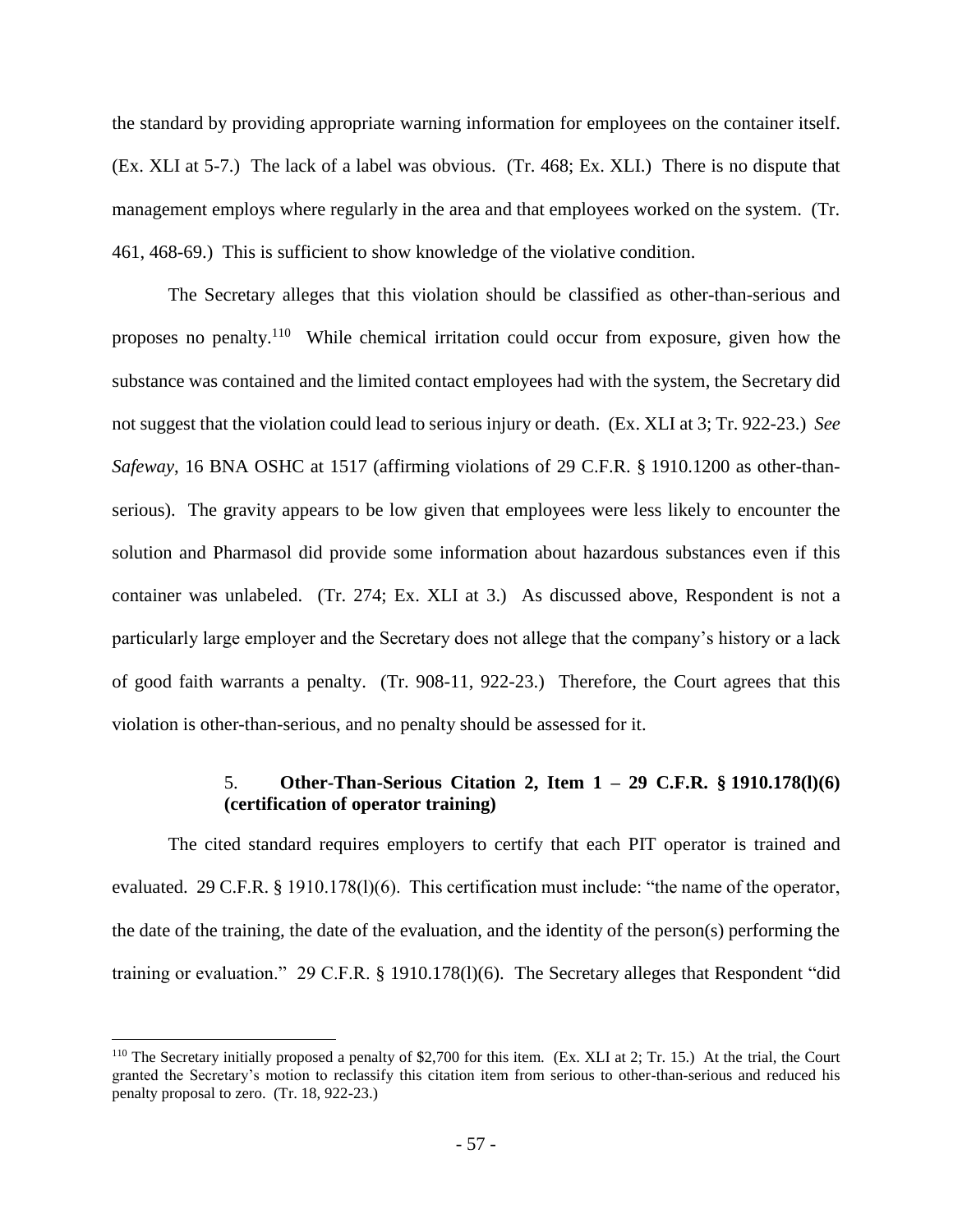not ensure that the identity of the person(s) performing the training or evaluation was included in the training records for all employees who operate powered industrial trucks have been trained in accordance with this section [29 C.F.R. § 1910.178(l)(6)]." Pharmasol concedes that the standard applies and that its training records did not identify the person performing the training for AV and AA, but asserts that the violation is *de minimis*.<sup>111</sup> (Resp't Br. at 23, 60; Tr. 18, 64, 82-83, 152-53; Ex. XXIII.)

Rocha initially testified that he conducted all the PIT training for Pharmasol. (Tr. 85-86.) He explained that the only evidence of this training for employees that came to Pharmasol from Employment 2000 was copies of quizzes, entitled "Quiz & Answers 11-123," participants took after the training. (Tr. 151-53; Exs. XXIII, XXIX.) The quizzes do not identify who conducted the training or evaluation. *Id.* Rocha knew what information the evaluations contained and that there were no other certifications relating to the training for employees that came to Pharmasol from Employment 2000, including AV, AA, and JS.<sup>112</sup> (Tr. 151-53.) So, Respondent had actual knowledge that the quizzes did not include the required name of the trainer. (Tr. 151-53; Ex. XXIII.)

Respondent argues that since there was only one trainer, the failure to include this information in the quiz is of no import. (Resp't Br. at 23.) However, according to Rocha, at least during certain time periods Pharmasol had other trainers besides him.<sup>113</sup> (Tr. 148, 150, 187.) Further, to sustain his burden the Secretary did not have to prove the rationale behind the standard.

<sup>&</sup>lt;sup>111</sup> The parties agreed that: "Citation 2, Item  $1 - 29$  C.F.R. § 1910.178(1)(6) applies to this citation." (Tr. 64.) The Court also finds that Pharmasol's training records did not identify the person performing the PIT training for JS. (Tr. 154.)

<sup>&</sup>lt;sup>112</sup> Pharmasol included the name of the "Supervisor/Trainer" on its Forklift Training Records for at least some of its employees trained in 2014. (Ex. XVIII).

<sup>&</sup>lt;sup>113</sup> Rocha testified that Messrs. Richard Szpala and Kevin Muldoon also trained PIT operators from December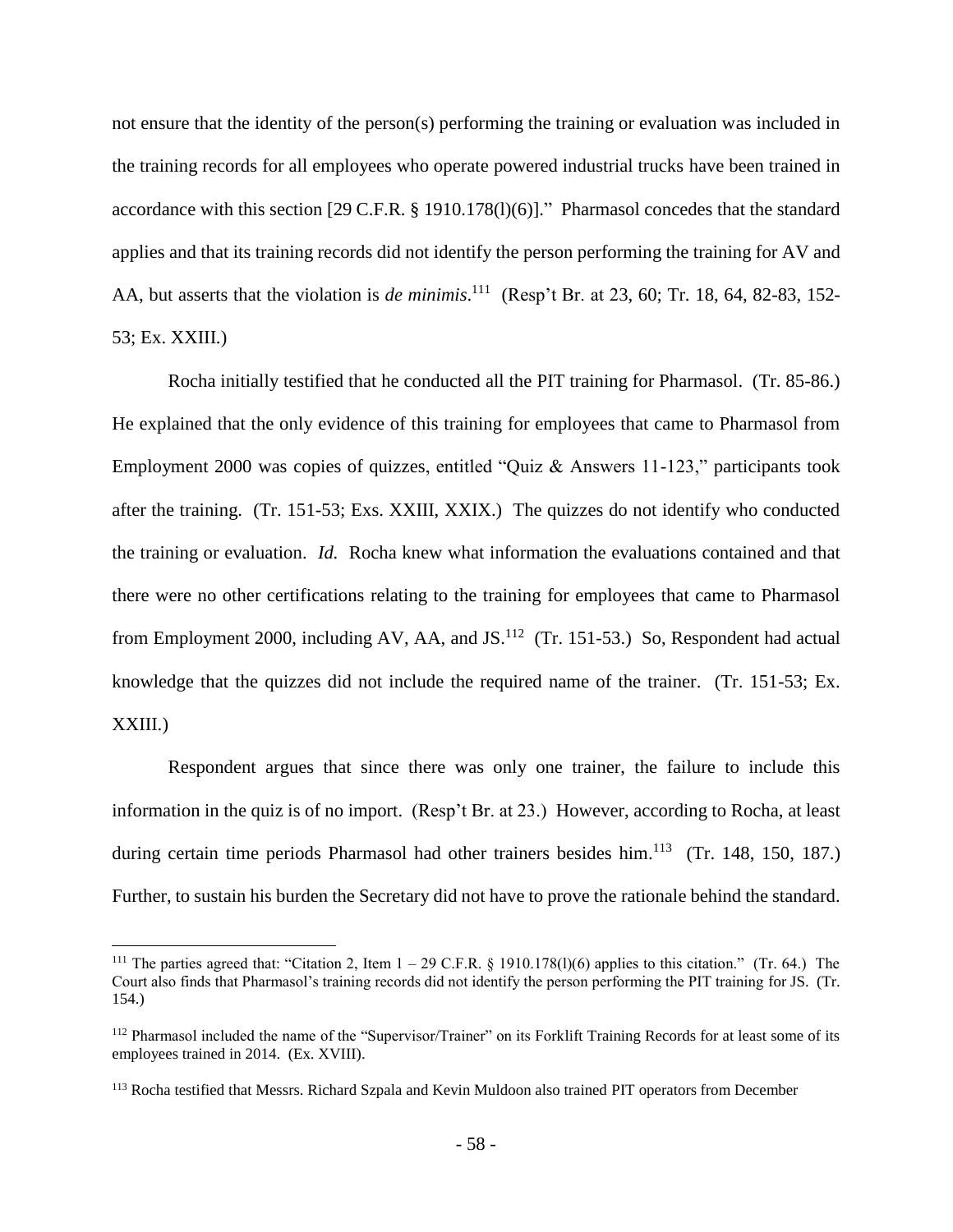Still, Respondent's contentions about the seriousness of the violation are relevant to the classification and appropriate penalty. And, as to that, the Secretary considers the violation to be other-than-serious and proposes no penalty for it. (Tr. 923-24.)

The Court agrees that the violation is other-than-serious as opposed to *de minimis*. Knowing that the training occurred and who conducted it is important to the assessment of the training's assessing sufficiency. Indeed, Respondent's expert himself recognized the importance of knowing who conducted the training to the evaluation of whether it met other subsections of the powered industrial truck standard, 29 C.F.R. § 1910.178. (Tr. 1069, 1175, 1275.) While in this case Respondent presented evidence that a qualified individual conducted the training, written confirmation of who did the training would give greater assurances about the company's safety program. As to the penalty, the Secretary acknowledges the violation is not particularly grave and does not suggest that the other penalty factors warrant a penalty. (Tr. 908-11, 923-24.) After considering the penalty factors, the Court agrees that no penalty is warranted, and none is assessed.

#### **ORDER**

Based upon the foregoing findings of fact and conclusions of law, it is ORDERED that:

- 1. Item 1 of Citation 1 for a serious violation of section  $5(a)(1)$  of the Act is VACATED;
- 2. Item 2 of Citation 1 for a serious violation of section  $5(a)(2)$  of the Act for failure to comply with the standard at 29 C.F.R. § 1910.176(a) is AFFIRMED and a penalty of \$4,500 is ASSESSED;

<sup>2015</sup> through March 2016. Both completed the same "train-the-trainer" course taken by Rocha in 2014. Rocha also testified that he was not the only PIT trainer during the six-month period prior to the accident. (Tr. 148-50, 186-87.)